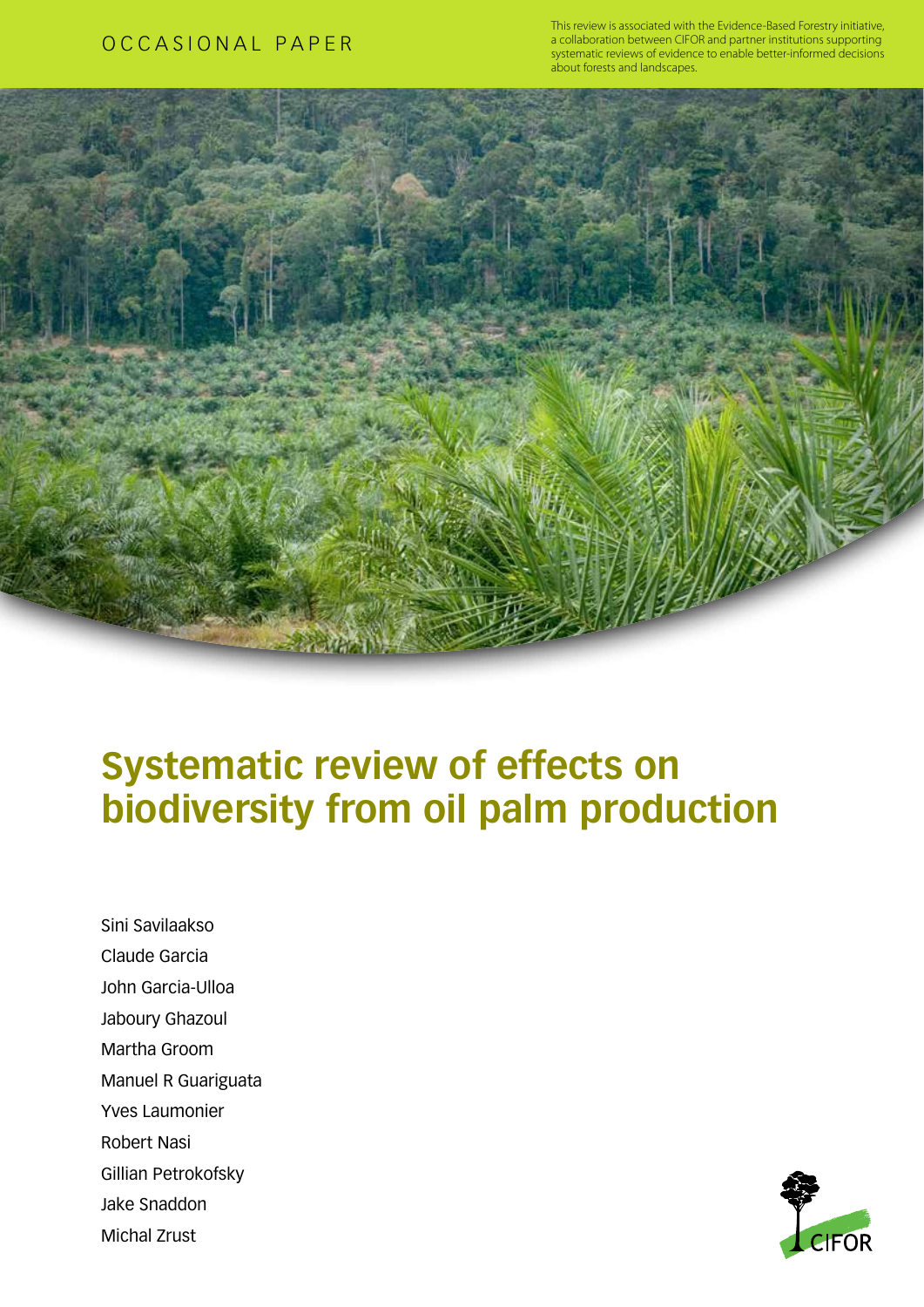# **Systematic review of effects on biodiversity from oil palm production**

#### Sini Savilaakso CIFOR

Claude Garcia Department of Environmental Systems Science, ETH Zurich, Switzerland CIRAD, Research Unit Goods and Services of Tropical Forest Ecosystems

#### John Garcia-Ulloa

Department of Environmental Systems Science, ETH Zurich, Switzerland

#### Jaboury Ghazoul

Department of Environmental Systems Science, ETH Zurich, Switzerland

#### Martha Groom

Interdisciplinary Arts and Sciences, University of Washington Program on the Environment, University of Washington

Manuel R Guariguata CIFOR

Yves Laumonier CIFOR Research Unit Goods and Services of Tropical Forest Ecosystems, CIRAD

Robert Nasi CIFOR

Gillian Petrokofsky Biodiversity Institute, Department of Zoology, University of Oxford

# Jake Snaddon

Biodiversity Institute, Department of Zoology, University of Oxford

#### Michal Zrust

Zoological Society of London, Indonesia Programme

Center for International Forestry Research (CIFOR)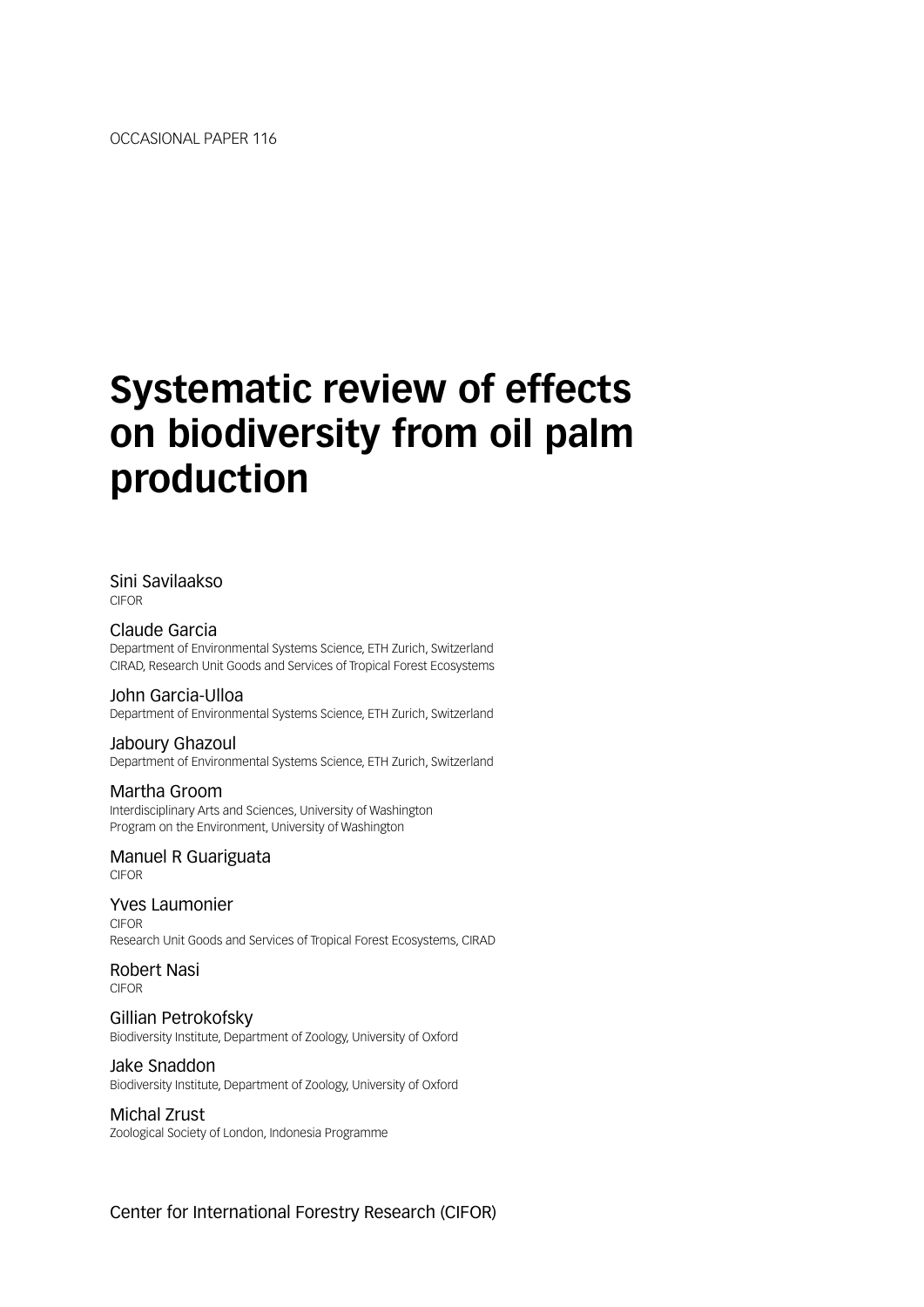Occasional Paper 116

© 2014 Center for International Forestry Research



Content in this publication is licensed under a Creative Commons Attribution 4.0 International (CC BY 4.0), http://creativecommons.org/licenses/by/4.0/

ISBN 978-602-1504-72-7

Savilaakso S, Garcia C, Garcia-Ulloa J, Ghazoul J, Groom M, Guariguata MR, Laumonier Y, Nasi R, Petrokofsky G, Snaddon J and Zrust M. 2014. *Systematic review of effects on biodiversity from oil palm production.* Occasional Paper 116. Bogor, Indonesia: CIFOR.

This publication was first published in *Environmental Evidence* 2014, 3:4. http://www.environmentalevidencejournal.org/content/3/1/4

Photo by Jake Snaddon

CIFOR Jl. CIFOR, Situ Gede Bogor Barat 16115 Indonesia

T +62 (251) 8622-622 F +62 (251) 8622-100 E cifor@cgiar.org

#### **cifor.org**

We would like to thank all donors who supported this research through their contributions to the CGIAR Fund. For a list of Fund donors please see: https://www.cgiarfund.org/FundDonors

Any views expressed in this publication are those of the authors. They do not necessarily represent the views of CIFOR, the editors, the authors' institutions, the financial sponsors or the reviewers.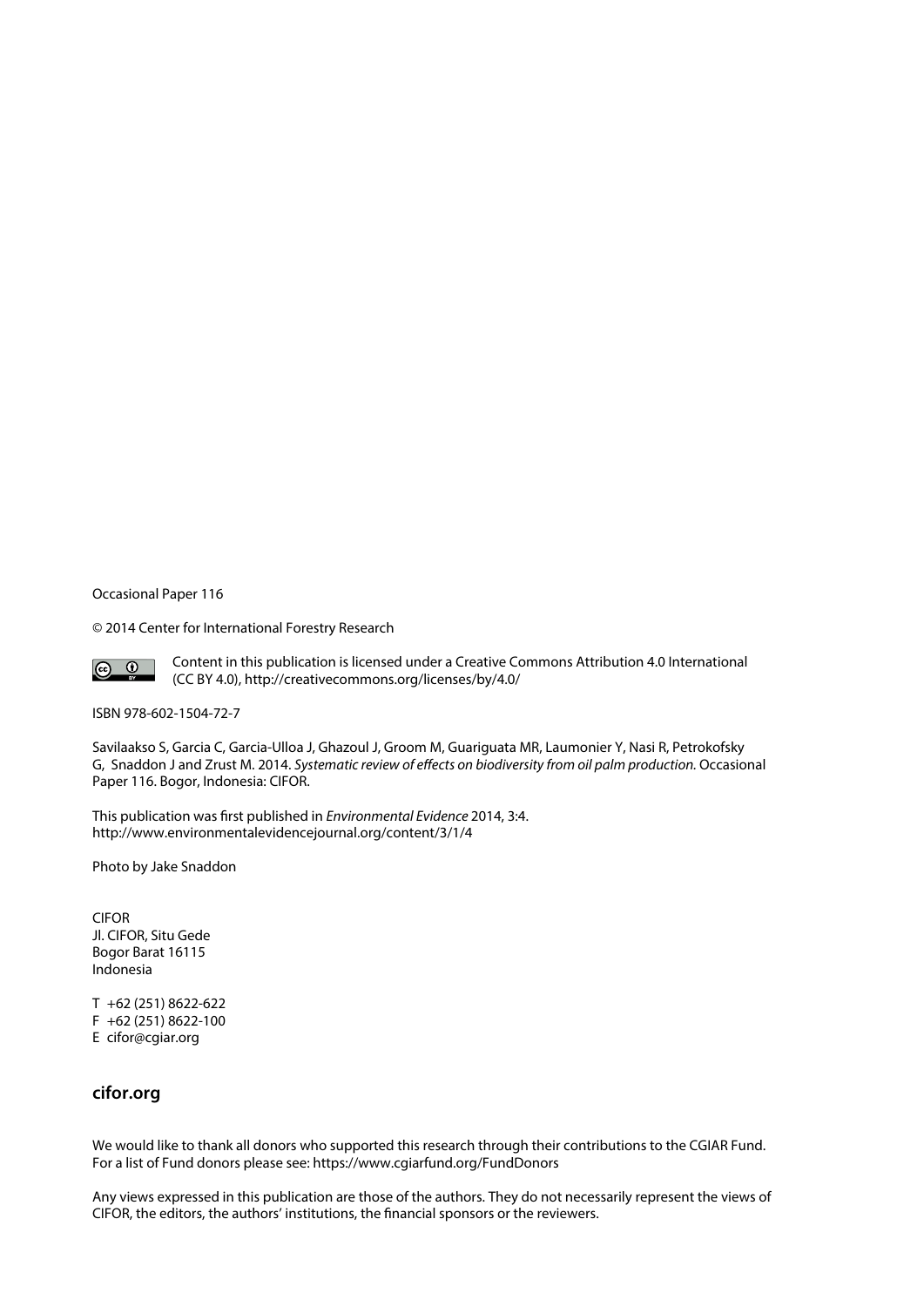# **Table of contents**

|                   | Acknowledgments                                                                   | $\mathbf{v}$            |
|-------------------|-----------------------------------------------------------------------------------|-------------------------|
| Background        | Objective of the review                                                           | 1<br>$\mathbf{1}$       |
| <b>Methods</b>    |                                                                                   | $\boldsymbol{2}$        |
| 2.1               | Search strategy                                                                   | $\overline{c}$          |
| 2.2               | Study inclusion criteria                                                          | $\overline{\mathbf{3}}$ |
|                   | 2.3 Potential effect modifiers and study quality assessment                       | $\overline{4}$          |
|                   | 2.4 Data extraction and synthesis                                                 | $\overline{4}$          |
| <b>Results</b>    |                                                                                   | 6                       |
| 3.1               | Review statistics                                                                 | 6                       |
| 3.2               | Description of studies                                                            | 6                       |
|                   | 3.3 Quantitative synthesis                                                        | 11                      |
|                   | 3.4 Narrative synthesis                                                           | 17                      |
| <b>Discussion</b> |                                                                                   | 18                      |
| 4.1               | Evidence of impact                                                                | 18                      |
|                   | 4.2 Reasons for variation in impact                                               | 18                      |
|                   | 4.3 Review limitations                                                            | 19                      |
| Conclusions       |                                                                                   | 20                      |
| 5.1               | Potential implications for biodiversity conservation, policy, and                 |                         |
|                   | plantation management                                                             | 20                      |
| 5.2               | Potential implications for research                                               | 20                      |
| References        |                                                                                   | 21                      |
| <b>Appendices</b> |                                                                                   | 24                      |
|                   | 1. Search terms in different languages                                            | 24                      |
|                   | 2. Equations used in the quantitative meta-analysis                               | 25                      |
|                   | 3. List of studies included in the review                                         | 26                      |
|                   | 4. Qualitative assessment of standards related to oil palm, jatropha, and soybean | 28                      |
|                   |                                                                                   |                         |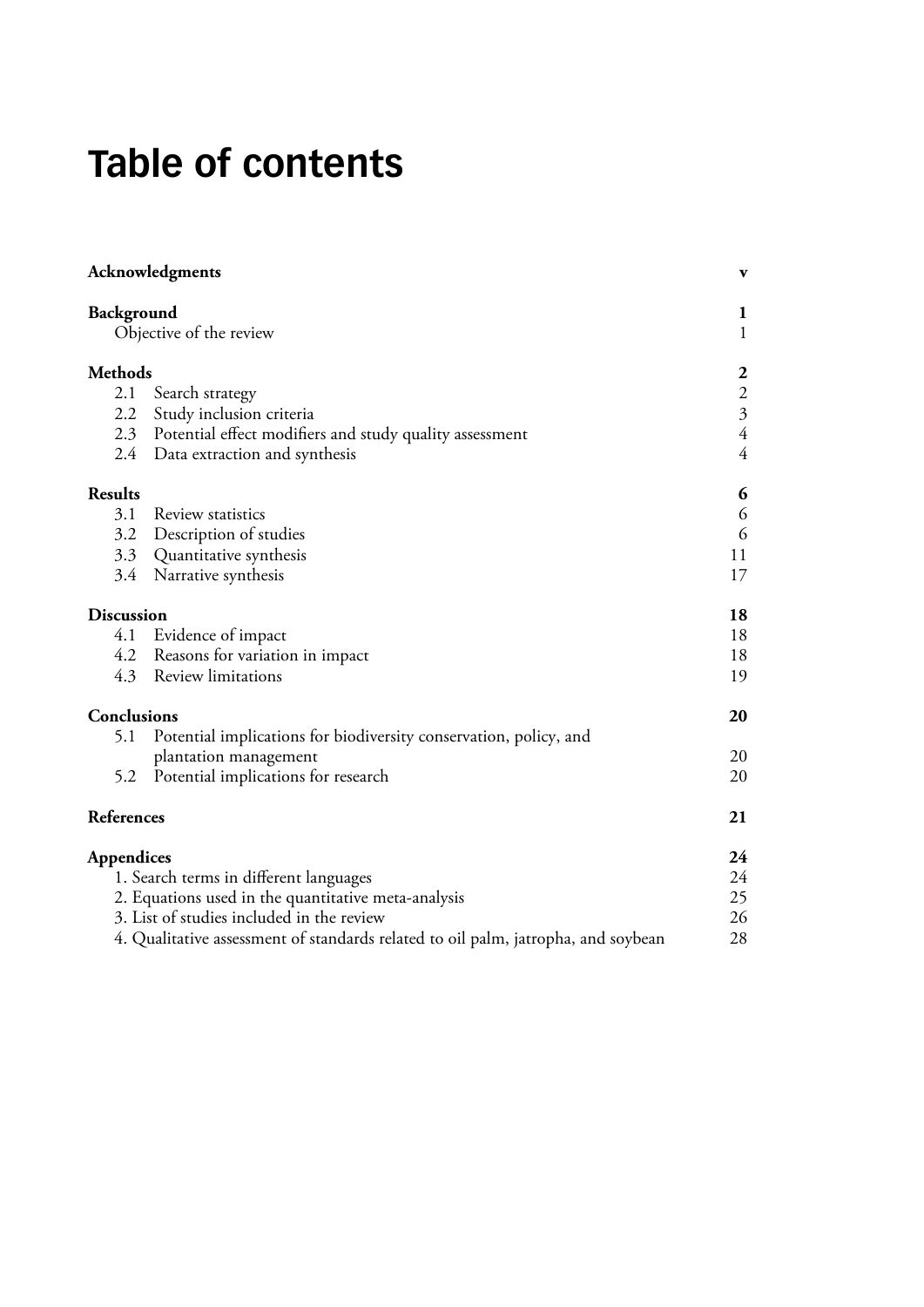# **List of figures and tables**

## **[Figures](#page-12-0)**

|    | The number of articles at different assessment stages.                                 | 6  |
|----|----------------------------------------------------------------------------------------|----|
| 2. | Number of articles published in different years.                                       |    |
| 3. | Taxonomic groups studied in the 25 studies on biodiversity included in the review.     |    |
| 4. | The size of plantations studied.                                                       | 8  |
| 5. | Forest plot of effect sizes for species richness (mean standardized difference between |    |
|    | primary forest and oil palm plantation).                                               | 12 |
| 6. | Forest plot of effect sizes for species richness (mean standardized difference between |    |
|    | secondary forest and oil palm plantation).                                             | 12 |
| 7. | Forest plot of effect sizes for abundance of individuals (mean standardized difference |    |
|    | between primary forest and oil palm plantation).                                       | 13 |
| 8. | Forest plot of effect sizes for abundance of individuals (mean standardized difference |    |
|    | between secondary forest and oil palm plantation).                                     | 13 |
| 9. | Mean proportion of shared species between oil palm plantation and forest with 95%      |    |
|    | confidence intervals.                                                                  | 17 |

#### **[Tables](#page-9-0)**

|                                      | 3                                                                                                                                                                                                                                                                                                                                                                                                                                                                   |
|--------------------------------------|---------------------------------------------------------------------------------------------------------------------------------------------------------------------------------------------------------------------------------------------------------------------------------------------------------------------------------------------------------------------------------------------------------------------------------------------------------------------|
|                                      | 4                                                                                                                                                                                                                                                                                                                                                                                                                                                                   |
|                                      | 9                                                                                                                                                                                                                                                                                                                                                                                                                                                                   |
|                                      | 14                                                                                                                                                                                                                                                                                                                                                                                                                                                                  |
|                                      |                                                                                                                                                                                                                                                                                                                                                                                                                                                                     |
| smallholder plantations.             | 15                                                                                                                                                                                                                                                                                                                                                                                                                                                                  |
|                                      |                                                                                                                                                                                                                                                                                                                                                                                                                                                                     |
| the proportion of species remaining. | 16                                                                                                                                                                                                                                                                                                                                                                                                                                                                  |
|                                      | Search terms in different categories.<br>2. Hierarchy of quality of evidence based on the information provided in the documents.<br>3. Summary of methods used in the studies included in the review.<br>4. Summary of information on species composition provided in the reviewed studies.<br>Summary of information on species composition between logged peat forest and<br>Total species richness in forests and plantations, the number of shared species, and |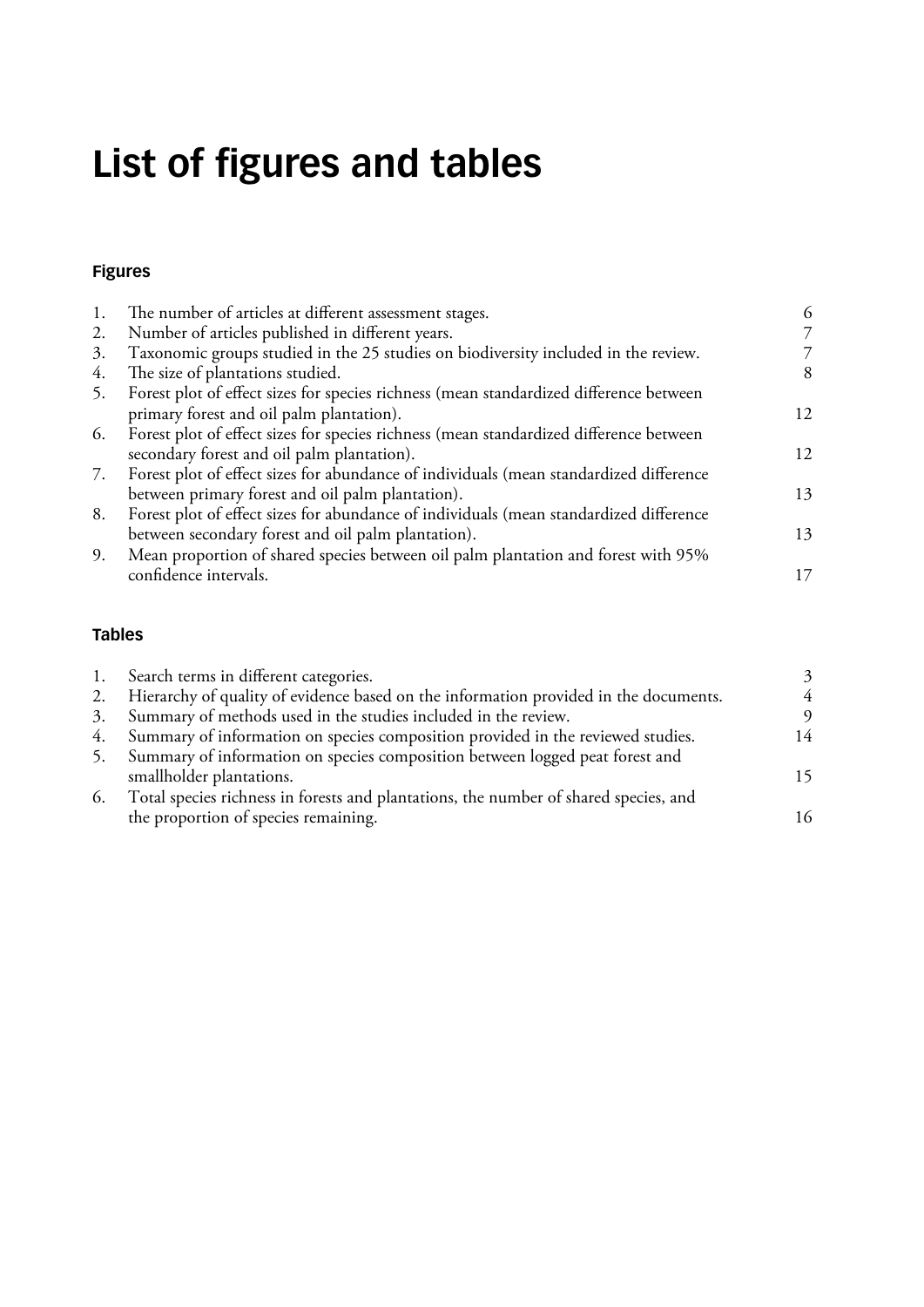# <span id="page-5-0"></span>**Acknowledgments**

We thank all the authors who responded to our queries and provided additional information. We acknowledge our superb librarian, Wiwit Siswarini, for her help in finding articles and other information resources. We are thankful for Bruno Locatelli for his guidance on statistical issues but note that he bears no responsibility for any of our decisions regarding the statistics. We thank Ankara M Chen for her help in organizing the superb workshop in Zürich that provided the push to finalize the review. We acknowledge Wen Zhou for her support. Three anonymous reviewers provided useful suggestions to improve the protocol to conduct this systematic review. We thank Andrew Pullin and two anonymous reviewers for their comments, which gave the final review more focus and improved its quality. The review was supported by the Center for International Forestry Research, the Government of Finland, ETH Zürich, and CIRAD.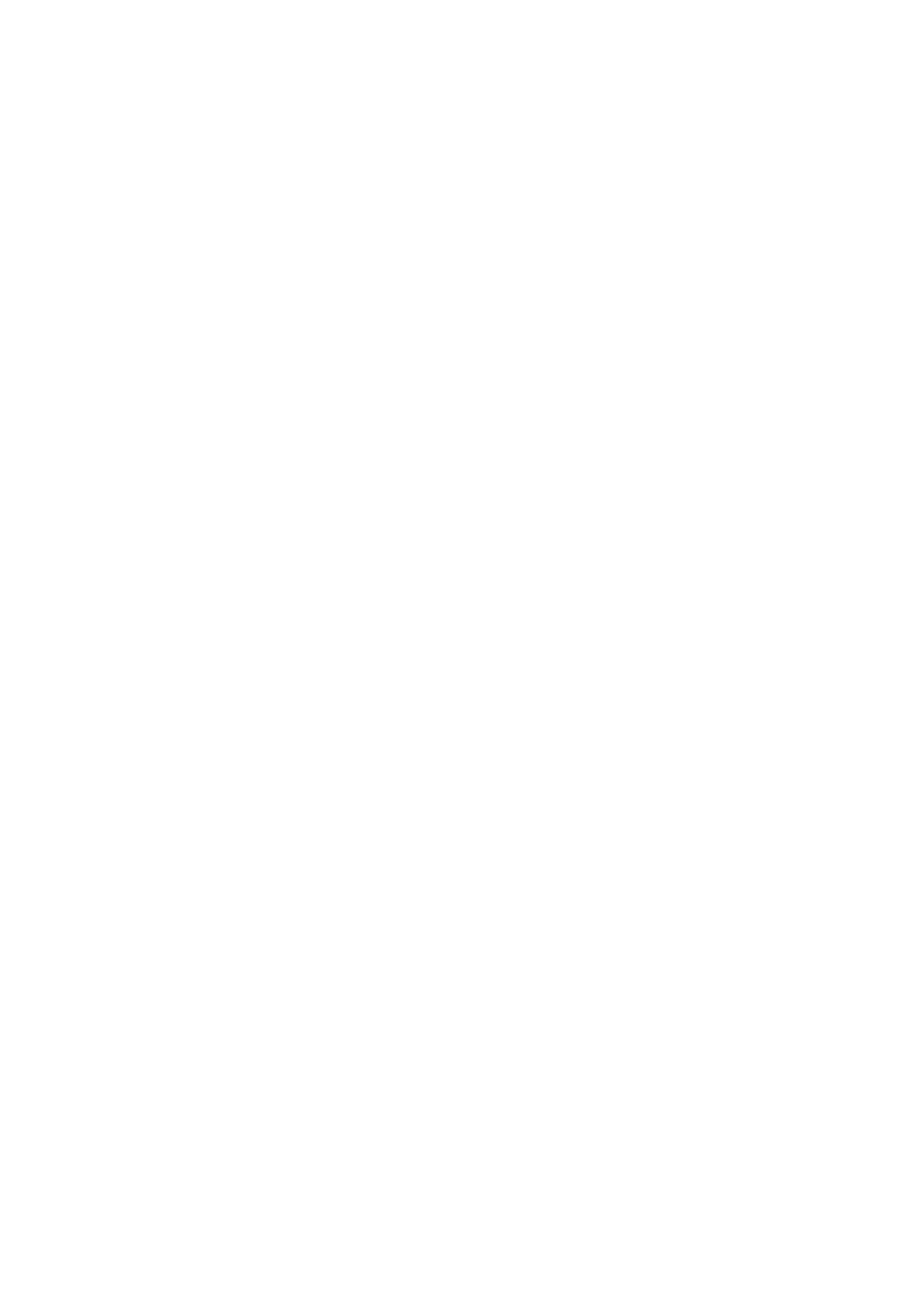# <span id="page-7-0"></span>**1 Background**

Over the last decade there has been a growing interest in bioenergy, especially biofuels, that has been driven by concerns about global climate change, increasing energy demand, and reducing dependence on fossil fuels (Rajagopal and Zilberman 2007). Energy derived from plant material, such as sugarcane and oil palm, offers, at least in theory, a promising way to answer energy demand without increasing greenhouse gas (GHG) emissions. In addition, biofuel production can create additional income for the rural poor and advance economic development (Feintrenie et al. 2010).

Nevertheless, biofuel-based opportunities do not come without concerns. Direct or indirect land use change resulting from expansion of biofuel cultivation can cause deforestation and destroy natural habitats (Lewandowski and Faaij 2006, Koh and Ghazoul 2008), which in turn may lead to the loss of biodiversity (Danielsen et al. 2009, Phalan 2009). Reduced biodiversity may have further negative impacts on ecosystem functions (Aerts and Honnay 2011).

To respond to concerns about the potential negative social and environmental impacts, several voluntary standards have emerged since the beginning of the millennium. The most prominent have emerged from the Roundtable on Sustainable Palm Oil (RSPO), which was formally established in 2004, the Roundtable on Responsible Soy Association (RRSA) in 2006, and the Roundtable on Sustainable Biofuels (RSB) in 2007. There have also been legislative efforts (e.g. Directive 2009/28/EC of the European Parliament and of the Council) to ensure that the production of imported biofuels is considered sustainable. However, there have been concerns that the standards are not effective enough to reduce the threat biofuel production poses to tropical forest ecosystems (Laurance et al. 2010).

Currently, palm oil and soybean are produced mainly for food, and thus cultivation for biofuel production has contributed little to the land use change patterns for these crops (Rajagopal and Zilberman 2007, Phalan 2009). Nevertheless, biofuel production has been predicted to grow (FAO 2008) and it is important to know what the potential consequences of expanding biofuel cultivation are for biodiversity and biodiversity-related ecosystem functions, and to understand how well the standards in their current form might help to mitigate those impacts.

#### **Objective of the review**

The purpose of this review was to assess objectively the current state of knowledge of the impact of three first-generation biofuel crops (oil palm, soybean, and jatropha) on biodiversity in the tropics. The focus was on the direct impacts of forest conversion for crop plantations (resulting in forest fragmentation and deforestation) on species richness, abundance (i.e. overall number of individuals or occurrences) and community composition, and on ecosystem functions related to biodiversity (such as pollination, seed dispersal, biocontrol, nutrient cycling, soil fertility, and decomposition). In addition to impacts, different standards related to oil palm, jatropha, and soybean were assessed for their potential to mitigate the impacts. The specific study questions were:

- Does cultivation of oil palm, soybean, and jatropha in the tropics lead to the loss of biodiversity and ecosystem functions due to deforestation and fragmentation?
- Is there a difference in the impacts on biodiversity between industrial plantations and smallholder plantations per volume of fuel produced?
- Do different standards related to oil palm, jatropha and soybean mitigate the negative impacts?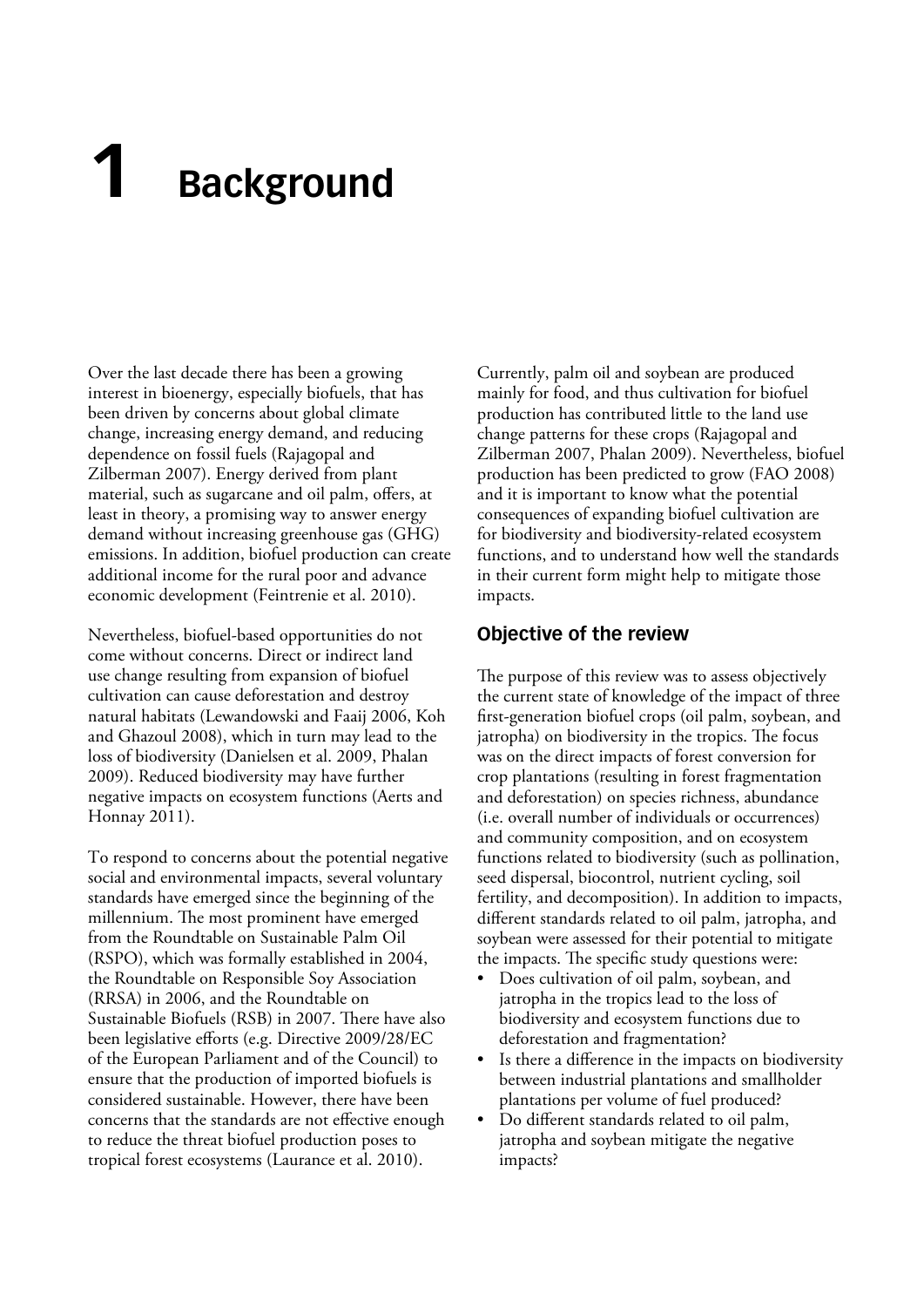# <span id="page-8-0"></span>**Methods 2**

## **2.1 Search strategy**

#### **2.1.1 Design of the review**

An *a priori* protocol was established, peer reviewed and posted on the website of the Collaboration for Environmental Evidence (CEE) after acceptance by CEE (Savilaakso et al. 2013). The protocol was followed with one change: the secondary study question on standards was revised after publication of the protocol and is presented in this review in the form used.

#### **2.1.2 Search sources**

The original literature search was conducted between May and November 2011 and updated between October and November 2012 to retrieve articles published after November 2011. The search included academic literature databases, internet search engines, as well as websites of specialist organizations. In addition, bibliographies of articles included in the review and previously published reviews were checked for references. The following is the full list of sources searched:

#### **Literature databases**

- Biofuels abstracts database by CAB
- Directory of Open Access Journals
- Web of Science

#### **Internet search engines**

- Google: www.google.com
- Google Scholar: www.scholar.google.com
- Scirus: www.scirus.com

#### **Websites of specialist organizations**

- European Biofuels Technology Platform: www. biofuelstp.eu,
- Center for International Forestry Research: www.cifor.org
- Food and Agriculture Organization of the United Nations: www.fao.org
- Forest Trends: www.forest-trends.org
- Global Bioenergy Partnership: www. globalbioenergy.org
- The International Fund for Agricultural Development: www.ifad.org
- International Finance Corporation: www.ifc.org
- International Food Policy Research Institute: www.ifpri.org
- International Institute for Environment and Development: www.iied.org
- International Union for Conservation of Nature: www.iucn.org
- WWF: www.panda.org
- Rainforest Alliance: www.rainforest-alliance.org
- Rights and Resources Initiative: www. rightsandresources.org
- Roundtable on Sustainable Palm Oil: www. rspo.org
- Tropenbos International: www.tropenbos.org
- United Nations Framework Convention on Climate Change: www.unfccc.int
- World Resources Institute: www.wri.org

The internet search engines typically returned several thousand results. Therefore, the searches were restricted to the first fifty hits and links to potentially relevant material were followed only once from the original hit. At the websites of specialist organizations, the search was limited to the publications section of the website if there was one. At the website of the European Biofuels Technology Platform the search was restricted to sustainability articles.

#### **2.1.3 Search terms and languages**

Search strings were created using three categories (exposure, location, and outcome) with Boolean operators AND between categories and OR within categories (Table 1). No specific search terms were used for the study population, i.e. faunal and floral species, as they are inherent in the outcome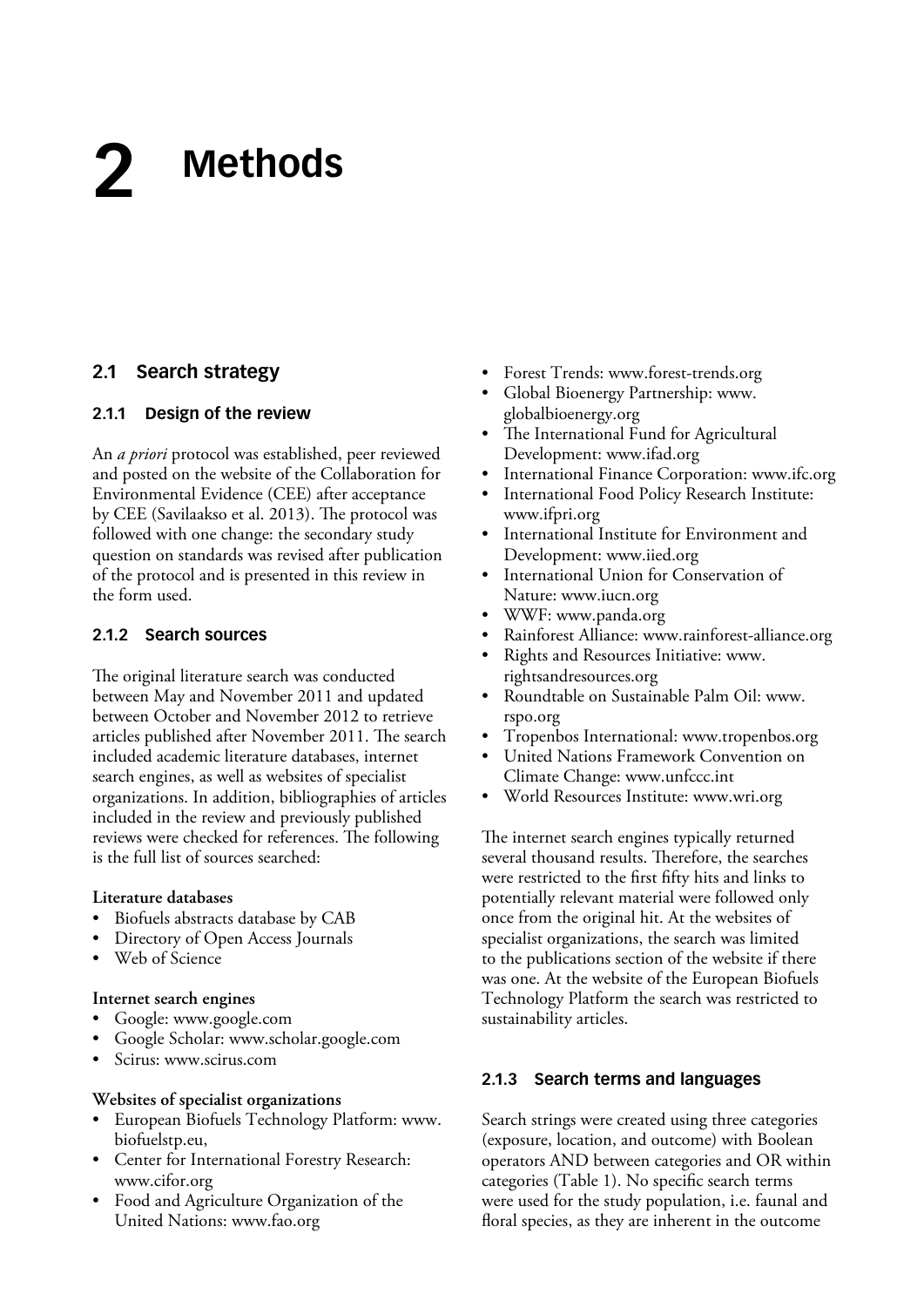| <b>Exposure</b> | <b>Location</b> | Outcome                     |
|-----------------|-----------------|-----------------------------|
| Oil palm        |                 | Species diversity           |
| Soybean         | Tropic*         | Species richness            |
| Jatropha        |                 | Species abundance           |
|                 |                 | Species similarity          |
|                 |                 | Species composition         |
|                 |                 | Community composition       |
|                 |                 | Deforestation               |
|                 |                 | Land use change             |
|                 |                 | Fragmentation               |
|                 |                 | Habitat loss                |
|                 |                 | Connectivity                |
|                 |                 | <b>Functional diversity</b> |
|                 |                 | Ecosystem                   |
|                 |                 | Displacement                |

<span id="page-9-0"></span>**Table 1. Search terms in different categories.**

\* Denotes a wildcard character that was used to include alternative word endings.

category. A wildcard character, i.e. the asterisk, was used in the location category to include alternative word endings. When the search string could not be used in its complete form, combinations of the search terms were used so that one term from each three categories was included, e.g. oil palm AND tropic\* AND species richness. Owing to the limitations of the search engine, two search strings were used for the Directory of Open Access Journals: *(Oil palm OR jatropha OR soybean) AND tropic\** and *(Oil palm OR jatropha OR soybean) AND tropical*. Similarly, only terms *Oil palm OR jatropha OR soybean* were used at the Forest Trends website to the limitation on the number of words imposed by the search engine. The search terms were also translated into French, Spanish, German, Swedish, and Finnish (Appendix 1) and searches conducted using the same logic.

## **2.2 Study inclusion criteria**

In collaboration with stakeholders, a set of inclusion criteria was developed. Studies that had data about relevant subject, exposure and outcome, together with a valid comparator were included if they fulfilled the quality criteria discussed in the section on study quality assessment.

Studies related to the primary study question were included according to the following criteria:

Geographical location: Study area within the tropics (23.438°S to 23.438°N)

- Relevant subject(s): Faunal and floral species
- Type of exposure: Conversion of the land to cultivate oil palm, soybean, and jatropha for any purpose
- Type of comparator: Other land use or land cover (primary forest, logged-over forest, secondary forest (*i.e.* regrowth forest), scrubland, grassland, cropland). Both before-after and site comparison studies were accepted
- Types of outcome: Change in species richness, abundance (the overall number of individuals or occurrences), community composition, and ecosystem functions (pollination, seed dispersal, biocontrol, and soil processes)
- Types of study: Qualitative and quantitative primary studies as well as descriptive studies and reports.

For the secondary study question ("Is there a difference in the impact on biodiversity between industrial plantations and smallholder plantations per volume of fuel produced?"), location, subjects and outcome were the same, but the types of exposure and comparator were different:

- Type of exposure: Conversion of the land to industrial plantations for the cultivation of biofuel crops
- Type of comparator: Smallholder plantations.

For the secondary study question "Do different standards related to oil palm, jatropha, and soybean mitigate the negative impacts?" the following criteria were used:

- Relevant subject(s): Faunal and floral species
- Types of exposure: Standard in place should mitigate the impact of crop cultivation on biodiversity
- Types of comparator: Standards were compared against each other to clarify how they mitigate the impact on biodiversity
- Types of outcome: Any reported change within and near the production area
- Types of study: Standards related to oil palm, jatropha, and soybean, *i.e.* international legislation, industry standards, ISO management standards, NGO standards.

Articles were assessed for relevance first by title, as well as keywords if these were available, then by abstract, and finally, by full text. If the inclusion of an article was in doubt in either of the first two stages, the article was included and the suitability determined at a later stage.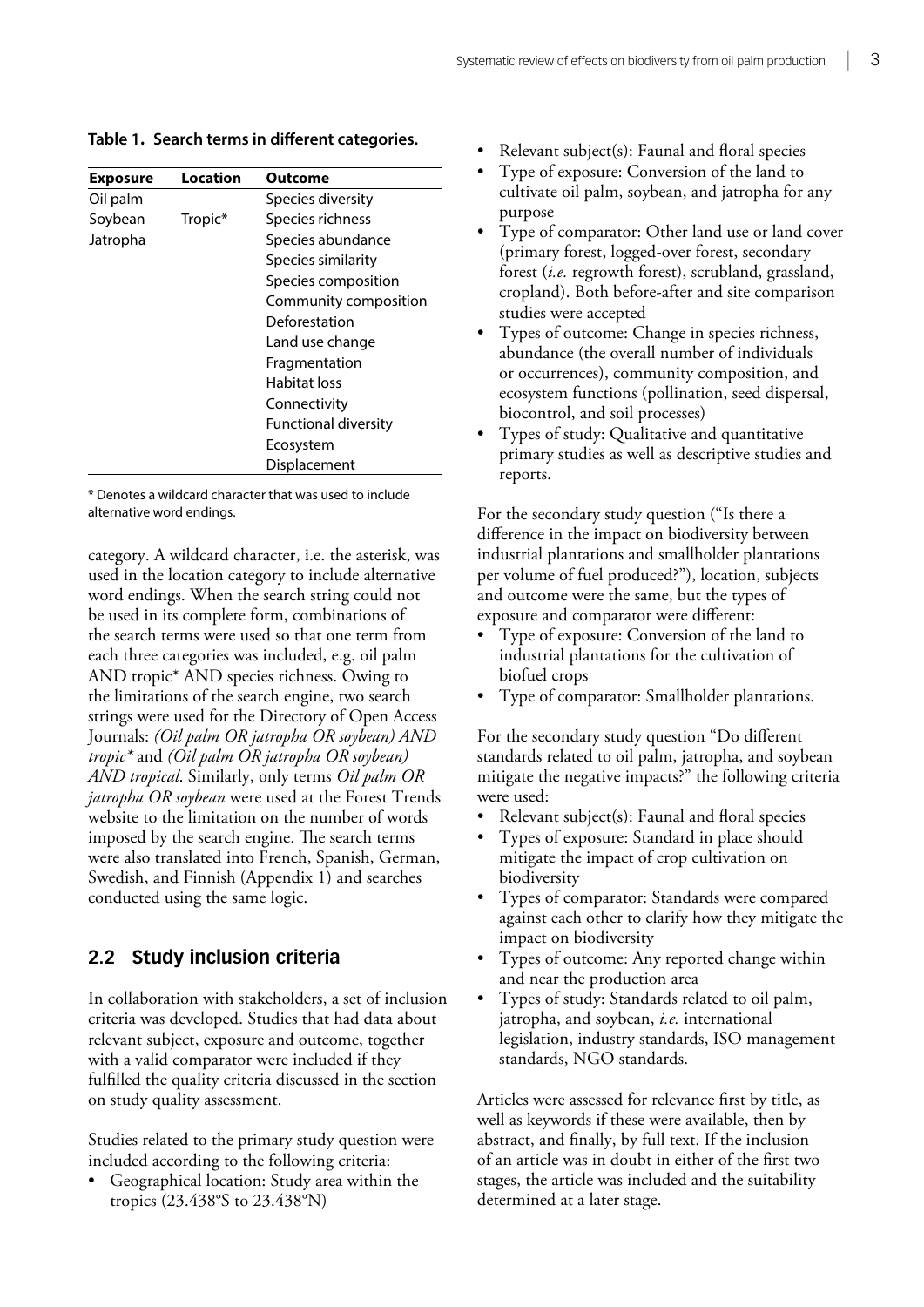<span id="page-10-0"></span>To assess consistency in the use of inclusion criteria a kappa test was performed. Two reviewers applied the inclusion criteria to a random set of 108 articles at the abstract filter stage. The kappa statistic was calculated to measure the level of agreement between the reviewers. A score of 0.704 was achieved, which indicates substantial strength of agreement (Edwards et al. 2002).

## **2.3 Potential effect modifiers and study quality assessment**

Studies do not happen in a vacuum and hence, a number of variables that have the potential to affect study outcomes were recorded when available. The focus was on variables that can influence reliability and generalization of the findings. The following variables were recorded:

- Temporal and spatial scale. The temporal and spatial aspects of sampling were recorded, as well as whether sampling effort was evaluated
- Comparator features: before-after or site comparison
- Methodology used to collect data
- Environmental features of the site: soil type, original vegetation, and the type of surrounding landscape
- Variables related to ecological interactions: competition and predation
- Variables related to plantation management: use of herbicides, insecticides, and fertilizers
- Plantation type (industrial versus smallholder), age, size, and certification status.

To avoid misleading conclusions by including studies with inappropriate designs, studies were evaluated according to the hierarchy of quality of evidence (Table 2). Studies that fell into category VI were excluded from analysis.

# **2.4 Data extraction and synthesis**

Originally we planned to categorize the data for the analyses using the following five categories: mammals, birds, amphibians and reptiles, invertebrates, and plants. However, as there were relatively few studies overall, the data were not categorized in this way for the analyses.

There were enough data on species richness (i.e. number of species) and abundance (i.e. overall number of individuals or occurrences) to perform meta-analysis. The purpose of meta-analysis is to summarize the results of individual studies quantitatively using specific statistical methods (Arnqvist and Wooster 1995). The concept at the heart of a meta-analysis is the effect size, which is a statistical measure that portrays the magnitude of which a given effect is present in a sample. It makes it possible to determine whether the overall effect is greater than expected by chance (Rosenthal et al. 1994). There are several effect size estimates that measure the standardized mean difference between two samples and are thus suitable for species richness and abundance data. Hedges' *d* was chosen because it corrects for a small sample size (Rosenberg et al. 1999) (for the equations used in this section see Appendix 2). The heterogeneity of the effect sizes was estimated using the *Q*-statistic. The *P*-statistic was used to describe the proportion of the observed variance that reflects real differences in effect sizes (Borenstein et al. 2011).

To perform a quantitative meta-analysis on species richness and abundance, the estimates of mean species richness and abundance, the corresponding estimates of standard deviations, and sample sizes were tabulated. If the estimate of standard deviation was not provided it was calculated from

#### **Table 2. Hierarchy of quality of evidence based on the information provided in the documents.**

|      | <b>Category Quality of evidence presented</b>                                                                                         |
|------|---------------------------------------------------------------------------------------------------------------------------------------|
| ۱.   | Randomized controlled trials of adequate spatial and temporal scale for the study species.                                            |
| II.  | Controlled trials without randomization with adequate spatial and temporal scale for the study species.                               |
| III. | Comparisons of differences between sites with and without controls with adequate spatial and<br>temporal scale for the study species. |
| IV.  | Evidence obtained from multiple time series or from dramatic results in uncontrolled experiments.                                     |
| V.   | Opinions of respected authorities based on qualitative field evidence, descriptive studies or reports of<br>expert committees.        |
| VI.  | Evidence inadequate owing to problems of methodology e.g. sample size, spatial or temporal scale.                                     |

Modified after Pullin and Knight (2003).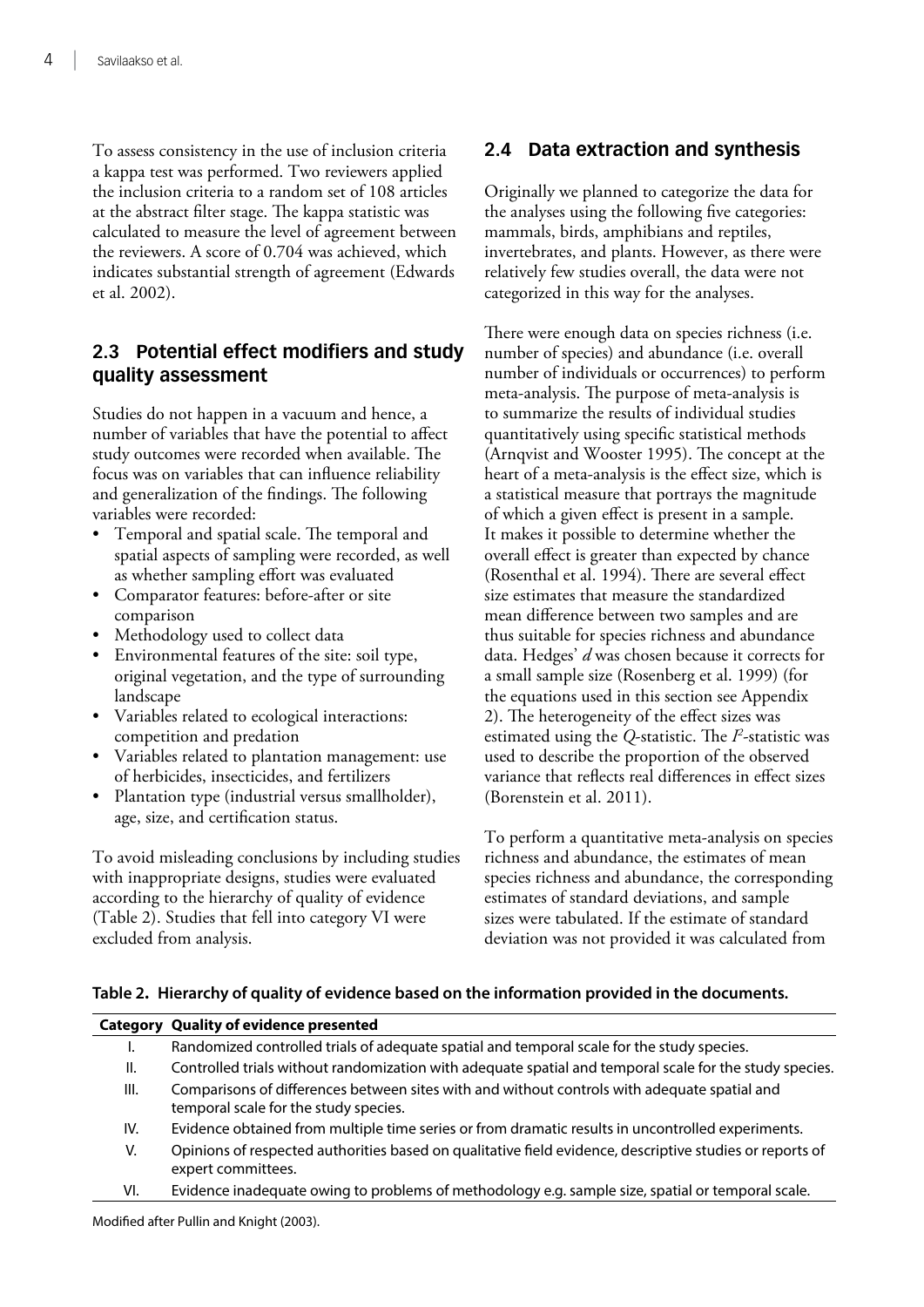the estimate of standard error and sample size. In some cases the estimates of mean and standard deviation or standard error were measured from the published figures. The measurements were made by one person, so any measurement error is expected to be consistent. In cases where the estimates of mean and standard deviation were not provided but a *t*-statistic was, this was used to calculate Hedges' *d* by transforming the *t*-statistic first to Hedges' *g* and then the *g* to Hedges' *d* (Rosenberg et al. 1999).

The effect sizes were analyzed using a random effects model. This was chosen because the subject groups and data collection methods varied between the studies, and hence there may be real differences among effect sizes of studies on different subjects (Cooper et al. 2009; Borenstein et al. 2011). Different taxa and taxa that were collected using different methods within the same study were treated as independent samples. Also, data that had significant differences between sampling occasions (Chung et al. 2000; Davis and Philips 2005) were included as independent samples. Studies by different authors from the same location, regardless of the taxa studied, were treated as separate cases. Although originally we wanted to include explanatory variables into the model, this was not feasible owing to the small number of studies that met the inclusion criteria, and hence only the average effect sizes were estimated, along with 95% bias-corrected confidence intervals. The biascorrected confidence intervals were chosen because of the relatively small sample sizes. The analyses were performed using MetaWin 2.1 release 5.10 (Rosenberg et al. 1999).

One of the well-known problems associated with meta-analysis is that studies with higher effects are more likely to be published; relying only

on results published in academic journals can potentially lead to misleading conclusions about the effect (Borenstein et al. 2011). To address this problem, an extensive search was performed to uncover "grey" (variously defined, but here we mean conference papers, book chapters, reports that are not part of established Series, etc.) and unpublished literature. Another reported source of publication bias is that non-significant results may not be published at all. We did not test for publication bias for two reasons. First, a variety of responses are expected in ecological studies dealing with different taxa and we therefore did not expect suppression by editors of studies of smaller effects or non-significant results. Secondly, existing statistical tests require reasonable numbers of cases and dispersion in sample sizes, two conditions which the meta-analyses we performed do not fully meet.

A variety of different methods used for examining changes in species composition makes it difficult, quantitatively, to assess the effects of habitat modification on species composition. Hence, to have a standardized measure to assess changes in species composition, a simple averaging method following Nichols et al. (2007) was used to calculate the mean change in the number of shared species between forest and oil palm habitats, standardized by the total number of species recorded in forest. In addition to the mean response, 95% confidence intervals were calculated. The value was considered significant when the confidence interval did not include one. Primary and secondary forest data were combined in the analysis. When both primary and secondary forests were sampled, only primary forest data were used. The analysis was performed using SPSS version 17.0 (SPSS Statistics for Windows, Version 17.0. 2008).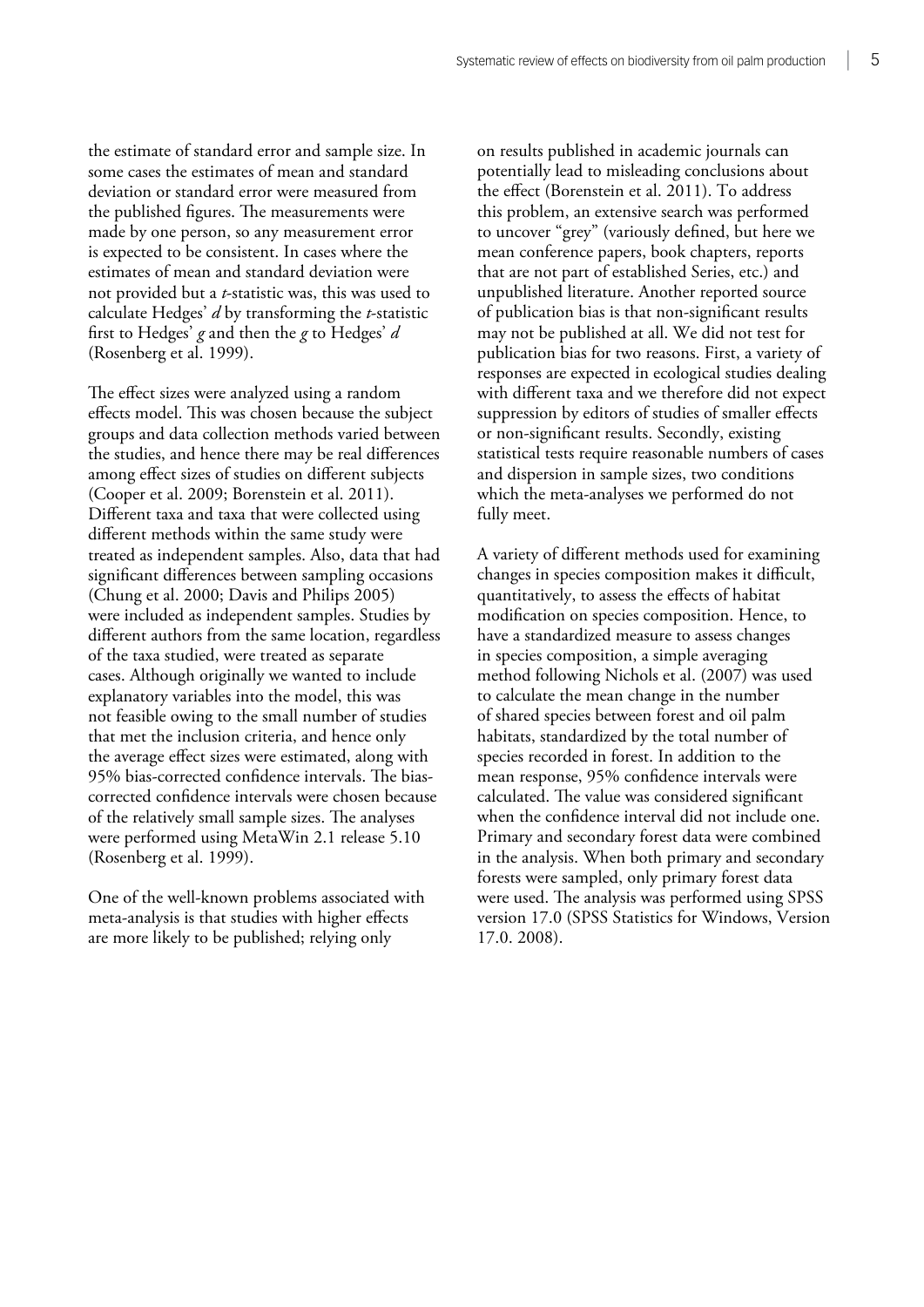# <span id="page-12-0"></span>**3 Results**

#### **3.1 Review statistics**

The searches returned 9143 articles after duplicate removal (Figure 1). Of these articles, approximately 13 per cent had a relevant title and keywords and were therefore examined further. At the abstract-assessment stage, 9.8 per cent of articles satisfied the inclusion criteria and were read in full. Of those, 25 articles (21 per cent of those read in full) reported single studies with an appropriate comparator (Appendix 3). All of the selected studies belonged to category III (Table 2), which meant that none were excluded on the grounds of weak methodology.



**Figure 1. The number of articles at different assessment stages.**

#### **3.2 Description of studies**

#### **3.2.1 Source**

All 25 articles included in the review were published in peer-reviewed journals. Only three articles were published before 2000, and the majority of the articles were published after 2005 (Figure 2). The figure for 2012 is not fully representative of the whole year because the search was conducted on articles published by the bibliographic databases up to November 2012.

#### **3.2.2 Context of the studies**

#### **Study location**

Most of the studies were conducted in Asia: 20 of them in Malaysia. Of the studies conducted in Malaysia, 10 were from one state; Sabah. There were only single studies from other tropical regions, Africa (Ghana), Oceania (Papua New Guinea), and Latin America (Dominican Republic).

#### **Study comparator**

Only studies of oil palm were retrieved using our search strategy. Typically, oil palm plantations were compared with forest, either primary (*n =* 20) or secondary forest (*n =*14). All except one study were site comparisons. None of the studies were experimental. Only one of the studies examined outcomes before and after forest conversion.

#### **Study outcomes**

The 25 studies reported a total of 58 outcomes. All studies had examined faunal species richness/ diversity (*n =* 25); almost all had examined abundance (*n =* 21), but only 12 had looked at species composition. Almost two thirds of them studied invertebrates (Figure 3).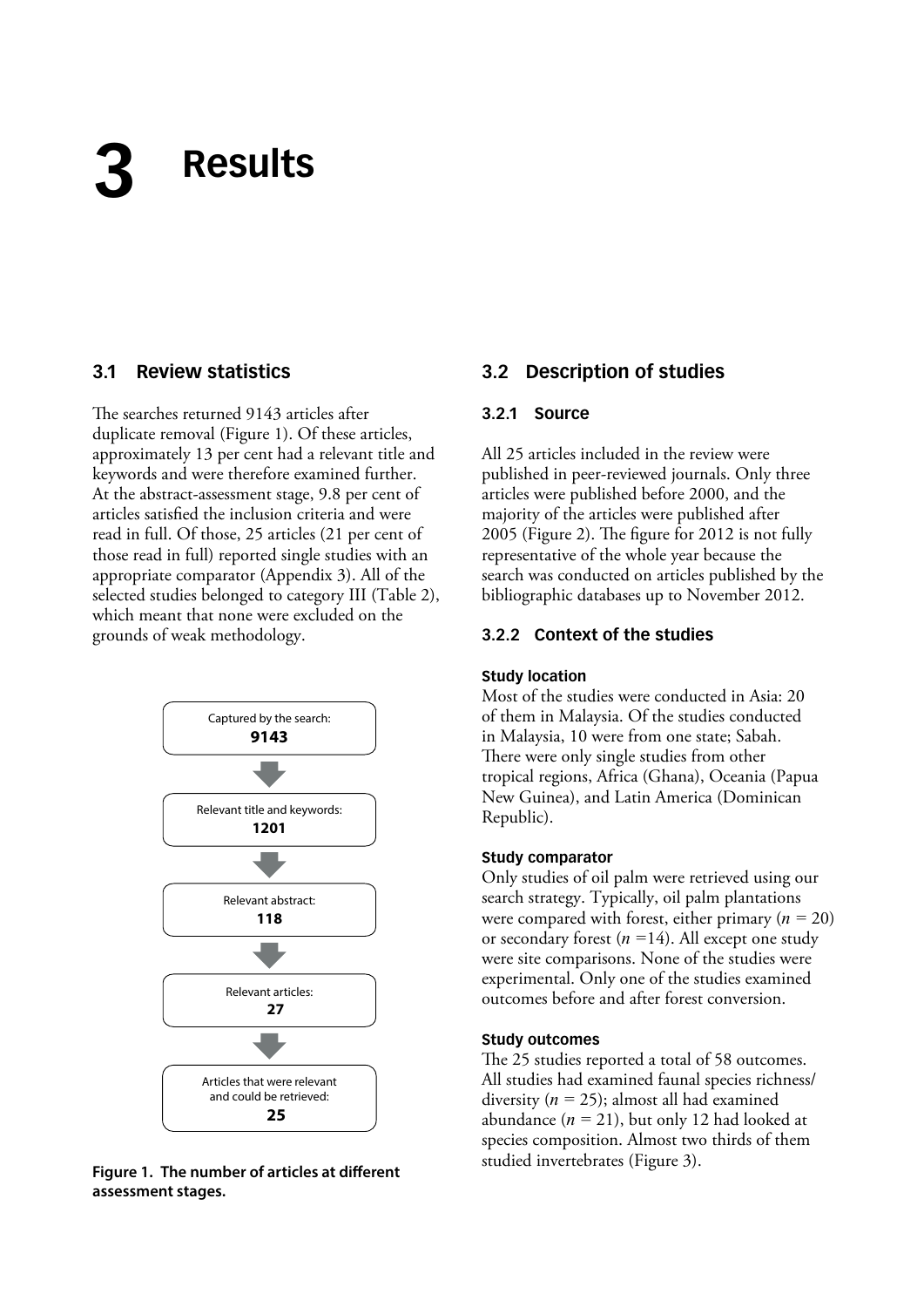<span id="page-13-0"></span>

**Figure 2. Number of articles published in different years.** The articles shown are limited to those included in this systematic review. For articles published before 2000 only those years in which an article was published are shown. Arrows indicate the years when standards from Roundtable on Sustainable Palm Oil (RSPO) and Roundtable on Sustainable Biofuels (RSB) were first published.



**Figure 3. Taxonomic groups studied in the 25 studies on biodiversity included in the review.** Some of the studies looked at several taxonomic groups.

#### **The age and size of the plantations**

The age of the plantations was reported in 15 studies; two additional studies mentioned that the plantation was 'mature'. The age of the plantations varied from one year to more than 25 years. Nine studies collected data from plantations aged less than ten years, eight studies collected data from plantations

aged ten years or more, including the study by Azhar et al. (2011) that collected data from oil palm plantations of varying ages. Only ten studies mentioned plantation area, which ranged from 36 to 16,000 hectares, with the majority of studies having studied plantations of several thousand hectares (Figure 4).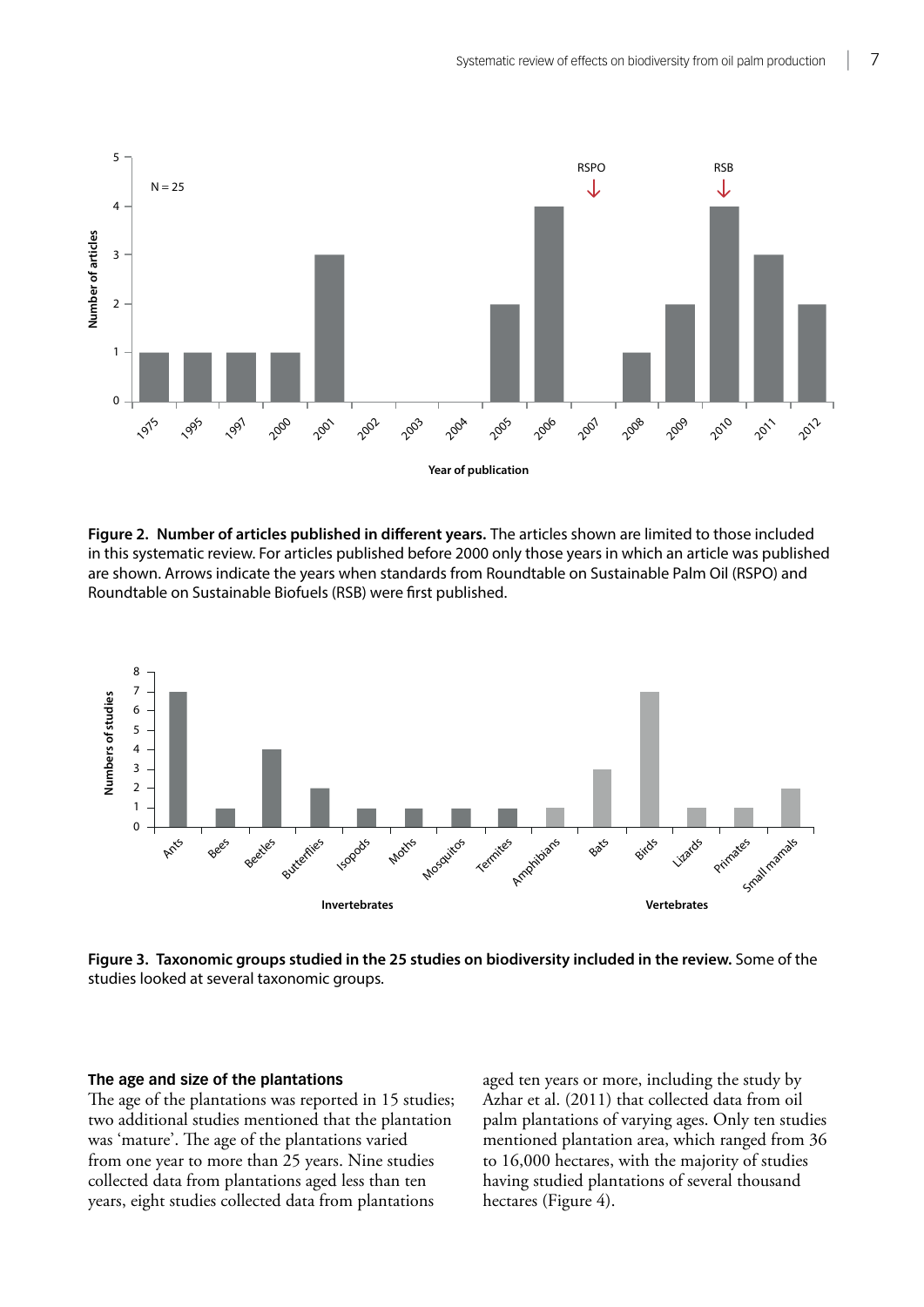<span id="page-14-0"></span>

**Figure 4. The size of plantations studied.** The bars represent individual studies and the labels refer to the study numbers in Appendix 3.

#### **3.2.3 Study designs and methodology**

All studies included in the review used quantitative methods. All except one study were site comparisons between oil palm plantation and primary or secondary forest or both. In the one before-and-after study, Chang et al. (1997) studied changes in abundance of mosquitoes induced by land use change during the development of an oil palm plantation.

All site comparison studies selected sites that could be paired and, except for Koh and Wilcove (2008), collected data from the sites during the same time period. Koh and Wilcove (2008) used butterfly data collected from primary and logged forest in two earlier studies (Hamer et al. 2003, and Dumbrell and Hill 2005) and compared it with the data they collected from an oil palm plantation. The exact method for site selection or pairing was described in only four studies (Chey 2006, Azhar et al. 2011, Vaessen et al. 2011, and Lucey and Hill 2012). It was impossible to assess the robustness of the selection in the other studies. Similarly, the selection of sub-sites within the studied habitats was unclear in most of the studies as even the studies that selected sub-sites randomly did not explain the exact method for randomization.

Half of the studies reported distance between the sites and only ten studies discussed leakage effects from or to adjacent areas. One of these (Lucey and Hill 2012) was specifically focused on spillover of butterflies and ants from forest to oil palm plantations and found that although vagrant forest butterflies were found in the plantations, recapture data did not reveal dispersal of butterflies across the forest-plantation ecotone. No spillover of ant species was reported. In addition, it was reported that leakage from adjacent areas was unlikely, owing to behavioral characteristics (Bernard et al. 2009), to dispersal capabilities (Chang et al. 1997, and Hassall et al. 2006), or ecological conditions (Brühl and Eltz 2010). In three studies on birds it was reported that nearby primary forest areas either "probably" (Sheldon et al. 2010) or "certainly" (Peh et al. 2006, and Azhar et al. 2011) contributed to the species richness in oil palm landscapes. Similarly, Gillespie et al. (2012) suggested that it is possible that the occurrence of arboreal amphibian species (tree frogs), specifically *Rhacophorus appendiculatus, Rhacophorus dulitensis and Rhacophorus pardalis*, in the plantation resulted from local dispersal from nearby forest habitats. Shafie et al. (2011) suspected that the lack of shelter or roosting sites in areas adjacent to the oil palm plantation studied could have contributed to the high abundance of bats in the plantation.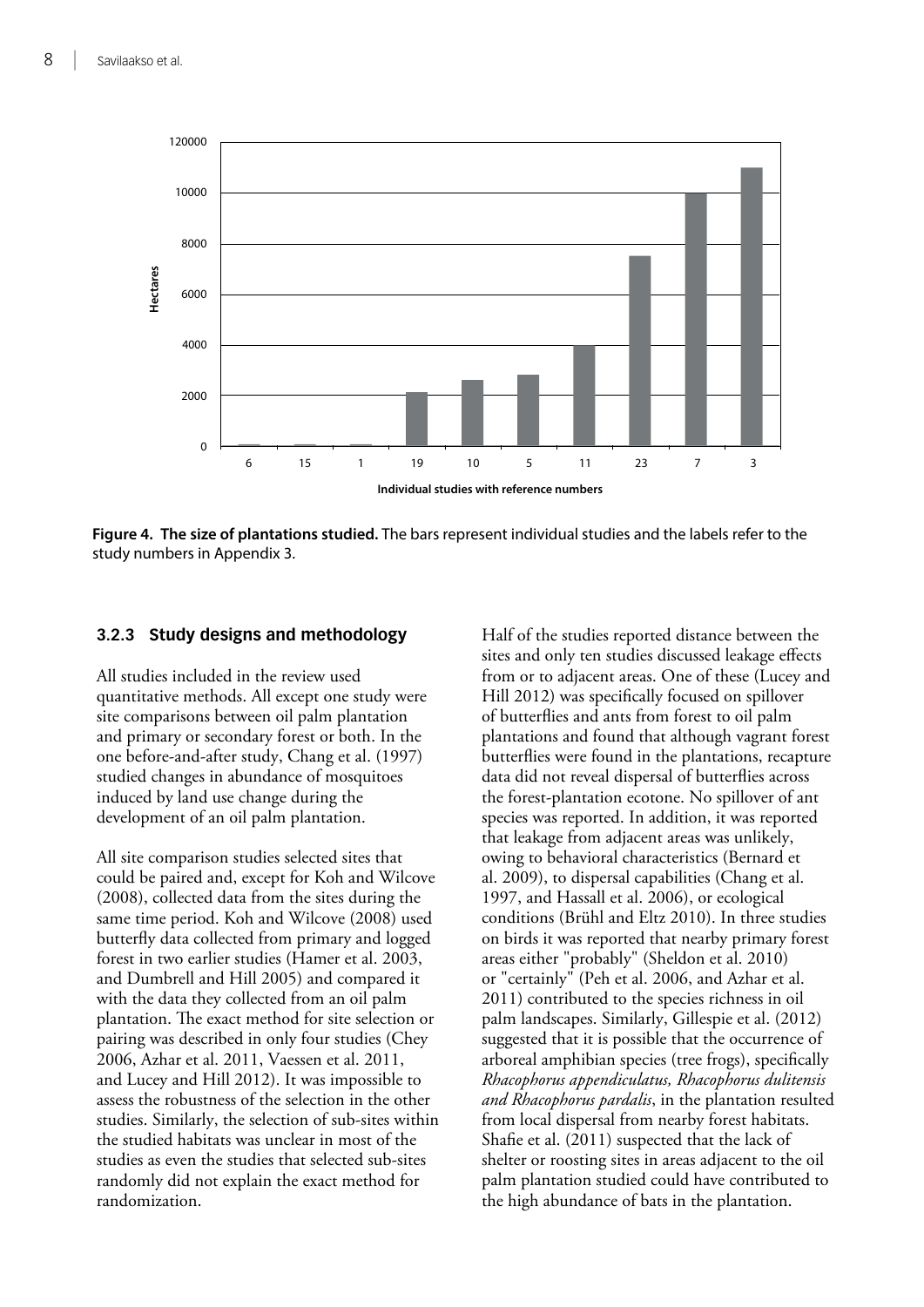<span id="page-15-0"></span>

| Study                       | Taxonomic group         | Collected data                                     | Sampling method                                                    | Methodology                                                                                                                                                                         |
|-----------------------------|-------------------------|----------------------------------------------------|--------------------------------------------------------------------|-------------------------------------------------------------------------------------------------------------------------------------------------------------------------------------|
| Invertebrates               |                         |                                                    |                                                                    |                                                                                                                                                                                     |
| Brühl and Eltz [32]         | Ground-dwelling<br>ants | Species richness                                   | Tuna baits                                                         | Baits along 105 transects of various lengths (10-100 m)                                                                                                                             |
| Chey [27]                   | <b>Moths</b>            | Species richness, abundance and<br>composition     | Light traps                                                        | One light-trap at each site for 3 consecutive nights                                                                                                                                |
| Chang et al. [23]           | Mosquitoes              | Species richness and abundance                     | Human baits                                                        | All-night human landing collections on 5 consecutive<br>nights each year                                                                                                            |
| Chung et al. [17]           | Subterranean<br>beetles | abundance and<br>Species richness,<br>composition  | Winkler sampling                                                   | Ten 1 m <sup>2</sup> samples of leaf litter and soil at each site.                                                                                                                  |
|                             | Understorey beetles     | abundance and<br>Species richness,<br>composition  | Flight-interception-<br>trapping                                   | 3 traps per site. Two weeks of sampling. Only samples<br>from alternate days used                                                                                                   |
|                             | Arboreal beetles        | abundance and<br>Species richness,<br>composition  | Mist-blowing                                                       | 10 trees at least 10 m apart                                                                                                                                                        |
| Davis and Philips<br>$[18]$ | Dung beetles            | Species richness and abundance                     | Pitfall traps                                                      | 4 sites per habitat, 3 traps per site at least 10 m apart,<br>two 24-hour periods                                                                                                   |
| Fayle et al. [40]           | Canopy ants             | Species richness, abundance and<br>composition     | Fogging                                                            | 20 transects per habitat                                                                                                                                                            |
|                             | Ants in the ferns       | abundance and<br>Species richness,<br>composition  | litter and core fragments<br>Entire ferns collected,<br>processed. | 20 transects per habitat                                                                                                                                                            |
|                             | Leaf litter ants        | abundance and<br>Species richness,<br>composition  | Litter samples                                                     | 20 transects per habitat                                                                                                                                                            |
| Hashim et al. [37]          | Ants                    | Species richness                                   | Hand-collecting and<br>pitfall traps                               | 3 randomly-distributed 0.25 m <sup>2</sup> subplots within each of<br>three 10 m x 10 m plots and 5 pitfall traps per habitat                                                       |
| Hassall et al. [31]         | Terrestrial isopods     | Species richness and abundance                     | Quadrats                                                           | Plots sampled on a stratified random basis                                                                                                                                          |
| Koh and Wilcove<br>[24]     | <b>Butterflies</b>      | Species richness                                   | Banana-baited traps                                                | 98 trapping sites with total of 48 hours of trapping                                                                                                                                |
| Liow et al. [41]            | <b>Bees</b>             | Species richness, abundance and<br>composition     | Honey-baited traps in<br>transects                                 | Non-randomly selected 1-3 transects per site. On<br>average 12.85 hours surveyed per transect                                                                                       |
| Lucey and Hill [28]         | Ground-dwelling<br>ants | abundance, and<br>Species richness,<br>composition | Pitfall traps                                                      | 100 m between trap stations. Sampled twice for 12<br>trap stations in forest and in oil palm plantations,<br>2000 m transects, five traps per trap station, six<br>consecutive days |

Table 3. Summary of methods used in the studies included in the review. **Table 3. Summary of methods used in the studies included in the review.**

|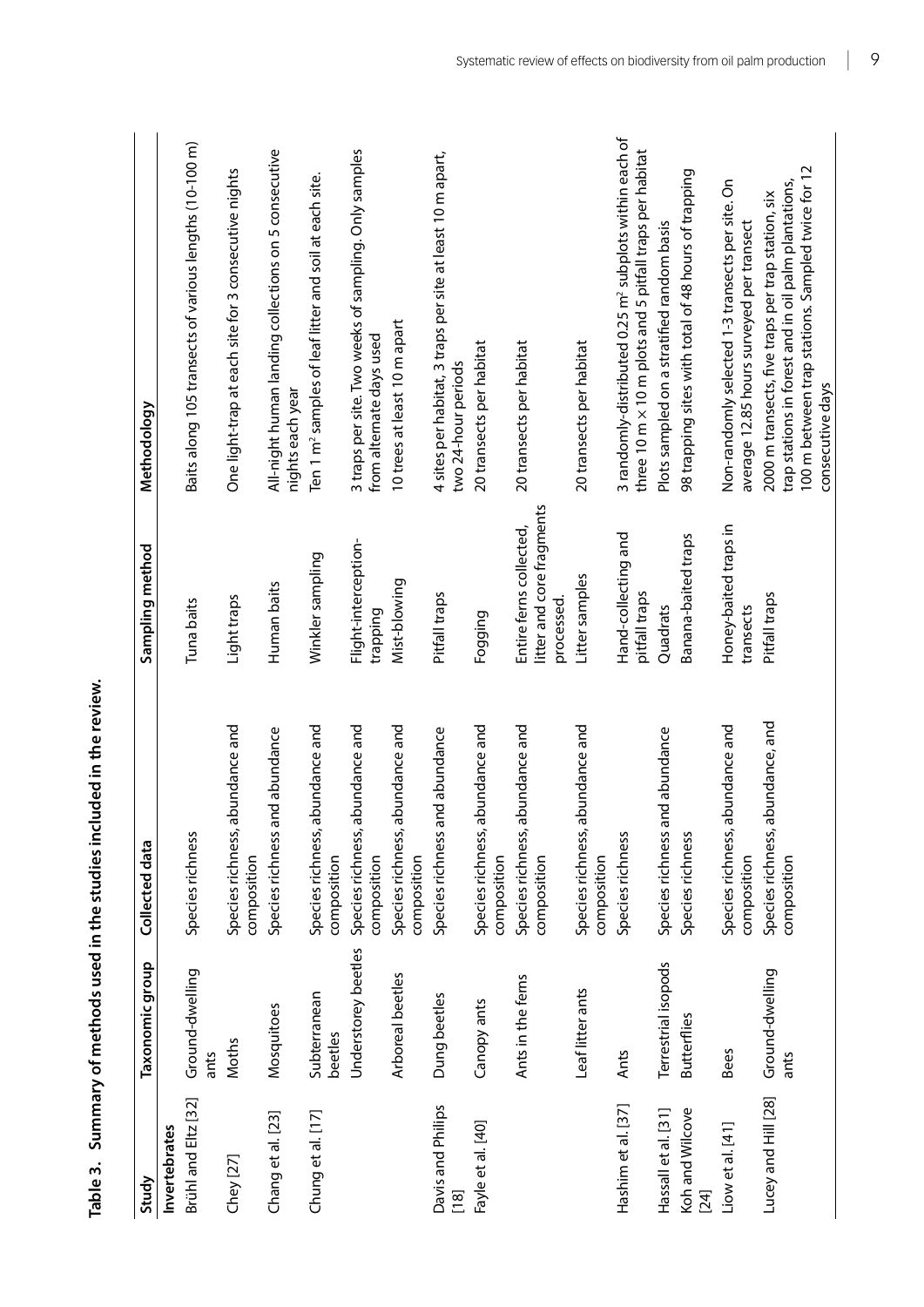| Study                          | Taxonomic group                                 | Collected data                                               | Sampling method                       | Methodology                                                                                                                                                                |
|--------------------------------|-------------------------------------------------|--------------------------------------------------------------|---------------------------------------|----------------------------------------------------------------------------------------------------------------------------------------------------------------------------|
|                                | <b>Butterflies</b>                              | bundance, and<br>Species richness, a<br>composition          | Fruit-bated traps                     | in oil palm plantation, 100 m between trap stations<br>Two 2000 m transects, 10 trap stations in forest and<br>Sampled twice for 12 consecutive days at both<br>occasions  |
| Room 1975                      | Ground-foraging<br>ants                         | Species richness, abundance and<br>composition               | Quadrats                              | 30 samples per habitat                                                                                                                                                     |
| Vaessen et al. [29]            | Termites                                        | Species richness, abundance and<br>composition               | Transects                             | One transect established randomly at each site                                                                                                                             |
| Vertebrates                    |                                                 |                                                              |                                       |                                                                                                                                                                            |
| Aratrakorn et al.<br>$[44]$    | <b>Birds</b>                                    | Species richness and relative abundance Timed species counts |                                       | preliminary counts. Two counts of 20 min divided into<br>photographs. The number of sites based on<br>30 oil palm plantations selected from aerial<br>five 4-minute blocks |
| Azhar et al. [22]              | <b>Birds</b>                                    | bundance and<br>Species richness, a<br>composition           | Transect counts                       | 470 various-length transects: 418 in plantation estates,<br>52 in smallholdings and 20 in peat swamp forest                                                                |
| Bernard et al. [30]            | Non-volant small<br>mammals                     | Species richness, abundance and<br>composition               | Live cage traps with baits            | 50 traps per trapping site arranged into 5 200-m-long<br>trap lines                                                                                                        |
| Heegaard 1995<br>Danielsen and | shrews, and squirrels<br>Birds, primates, tree- | bundance, and<br>Species richness, a<br>composition          | Variable-distance line-<br>transect   | 2000 m straight line; surveyed for 40 hours in forest<br>areas and for 20 hours in oil palm                                                                                |
|                                | <b>Bats</b>                                     | bundance, and<br>Species richness, a<br>composition          | Mist nets                             | 15-20 nets (totaling 150-250 m)                                                                                                                                            |
| Edwards et al. 2010            | <b>Birds</b>                                    | Species richness and abundance                               | Timed point-counts<br>along transects | 5 sites per habitat, 12 sampling points at 250 m<br>intervals at each site                                                                                                 |
| Fukuda et al. [39]             | <b>Bats</b>                                     | Species richness and abundance                               | Mist nets and harp traps              | 2-4 mist nets per night, 3-6 census points per habitat                                                                                                                     |
| Gillespie et al. [35]          | Amphibians                                      | Species richness and composition                             | Transects                             | 400 m transects; 6 in wet forest, 5 in dry forest, and 3 in<br>oil palm plantation. Each sampled 3-4 times                                                                 |
| Glor et al. 2001               | Lizards                                         | Species richness and abundance                               | Glue traps                            | Non-randomly selected 10x10m trapping grids with 20<br>traps each, 3 plots in oil palm, 4 in mogote                                                                        |
| Juliani 2010                   | <b>Bats</b>                                     | Species richness and abundance                               | Mist nets                             | 10 mist nets randomly placed in each habitat type                                                                                                                          |
| Peh et al. 2005 [34]           | <b>Birds</b>                                    | Species richness and abundance                               | Point counts                          | 240 point counts arbitrary chosen. At least 200 m from<br>each other. 127 sites in the oil palm                                                                            |
| Sheldon et al. [33]            | <b>Birds</b>                                    | Species richness, abundance and<br>composition               | Point counts                          | 20 three-minute point counts at 50 m intervals along<br>the transects                                                                                                      |

**Table 3. (**Continued)

Table 3. (Continued)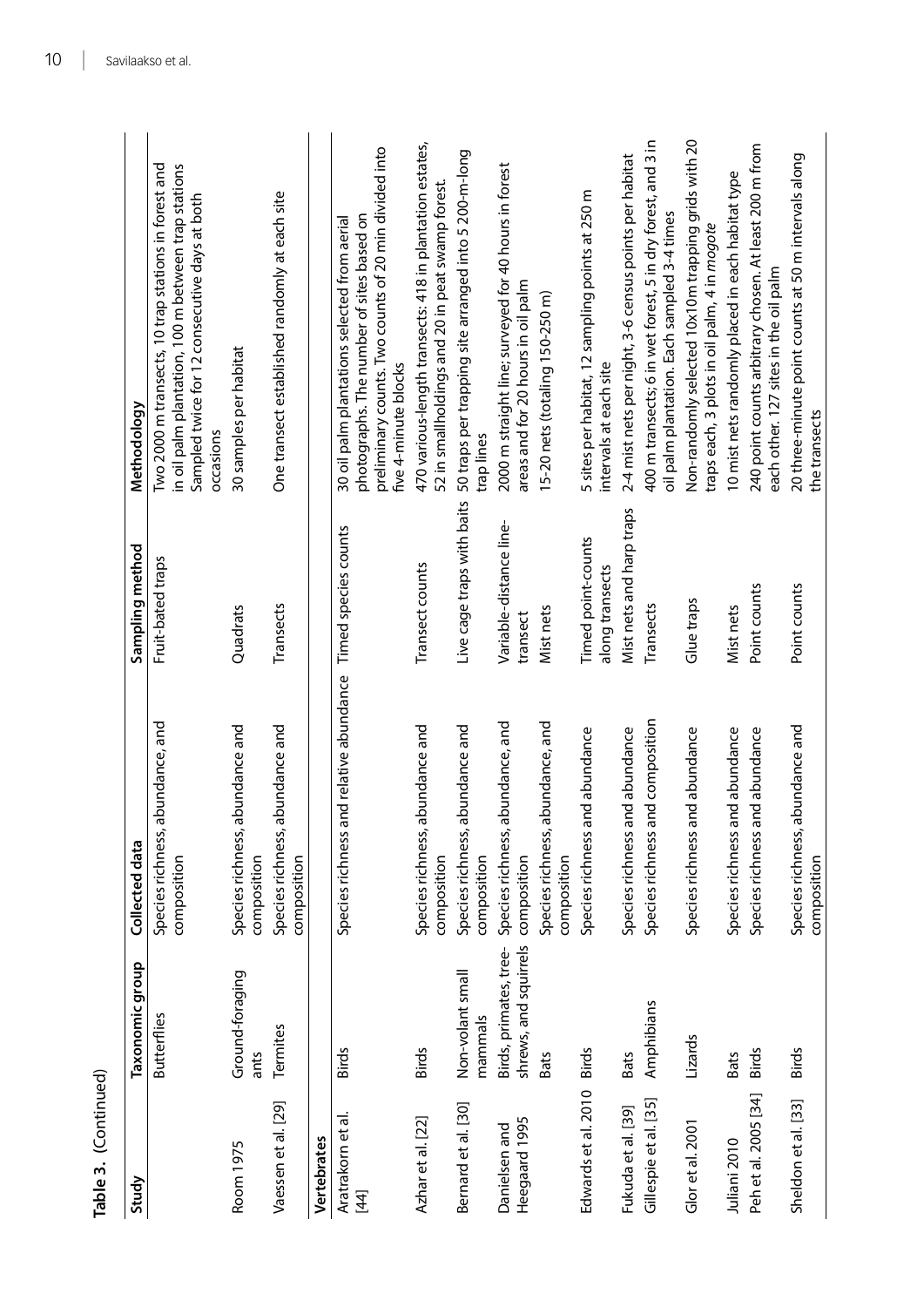<span id="page-17-0"></span>The species studied in the faunal studies varied considerably, and therefore the data collection methods also differed (Table 3). Sampling effort was statistically evaluated in almost two thirds of the studies (58%) and in addition one more study (Hashim et al. 2009) reported that it was 'low'. The most frequently reported method of evaluating sampling effort was by use of species accumulation curves; comparisons between observed and predicted species richness were used in three studies (Davis and Philips 2005, Brühl and Eltz 2010, and Azhar et al. 2011). Generally, the studies that had statistically evaluated the sampling effort deemed it to be satisfactory to show the differences (or lack of differences) between the sites, and 11 of the 14 studies specifically discussed that point.

Nine of the studies explicitly reported efforts aimed at minimizing or controlling for the effect of extrinsic variables. For example, sampling at the same time of day, or only in fine weather conditions, collecting samples away from the edges of the habitat, and sampling birds at a limited spatial scale to ensure visibility.

#### **3.2.4 Temporal and spatial scale of the studies**

Temporal and spatial scales are important in several contexts. Although the spatial scale of data collection can influence the results of faunal studies (Hamer and Hill 2000), this was rarely discussed in the studies. Only two studies (Hassall et al. 2006, and Lucey and Hill 2012) discussed the results in the context of spatial scale, specifically in relation to the dispersal abilities of the species in question.

None of the studies collected long-term data, and hence the studies are based on a rather limited time scale. In addition, only two studies assessed the effects of seasonality. Fukuda et al. (2009) conducted censuses on bats four times within 17 months and did not detect any significant differences between the seasons. Lucey and Hill (2012) compared similarity of species assemblages between first and second sampling occasion and concluded that for butterfly species temporal turnover contributed substantially to overall diversity. For ant species the similarity of species

assemblages was higher for both forest and oil palm habitats, and thus, temporal turnover had less impact on the diversity of ants than butterflies.

#### **3.3 Quantitative synthesis**

#### **3.3.1 Species richness**

We found 11 studies that provided suitable data for conducting meta-analysis to compare species richness in oil palm plantations and primary forest, and 8 whose data could be used for comparison between oil palm plantations and secondary forests. Owing to the limited amount of suitable data we focused on overall effects. Although examining only overall effects can mask differences in responses between taxa, it was done out of necessity to retain power in the analyses. As primary and secondary forests can be biologically very different environments, the analyses were done separately.

There was relatively uniform negative response as shown in the forest plots of differences in species richness between oil palm plantation and either primary or secondary forest (Figures 5 and 6). The estimated mean effect size was significantly different from zero (primary forest:  $E_{++} = -1.41$ , 95% bias-corrected CI -2.06 to -0.90; secondary forest:  $E_{++} = -3.02, 95\%$  bias-corrected CI -4.42 to -1.84) indicating that oil palm plantations have fewer species than either primary or secondary forest. As the effect sizes got larger, the confidence intervals were also wider.

There was heterogeneity in the effects when the species richness of plantation was compared to that of primary forest  $(Q = 29.76, p = 0.02)$ , but not when the comparison was between plantation and secondary forest ( $Q = 16.19$ ,  $p = 0.24$ ). The *I2* index indicated that 43% of the variance considering the effects regarding plantations and primary forests reflects real differences in the effect sizes. Correlations between effect and sample sizes were not significant (Spearman's rank correlation,  $p > 0.05$ ) for either primary or secondary forest implying that larger effects in one direction were not reported more often than other effects, but at low sample sizes the power of the correlation is rather low (Borenstein et al. 2011).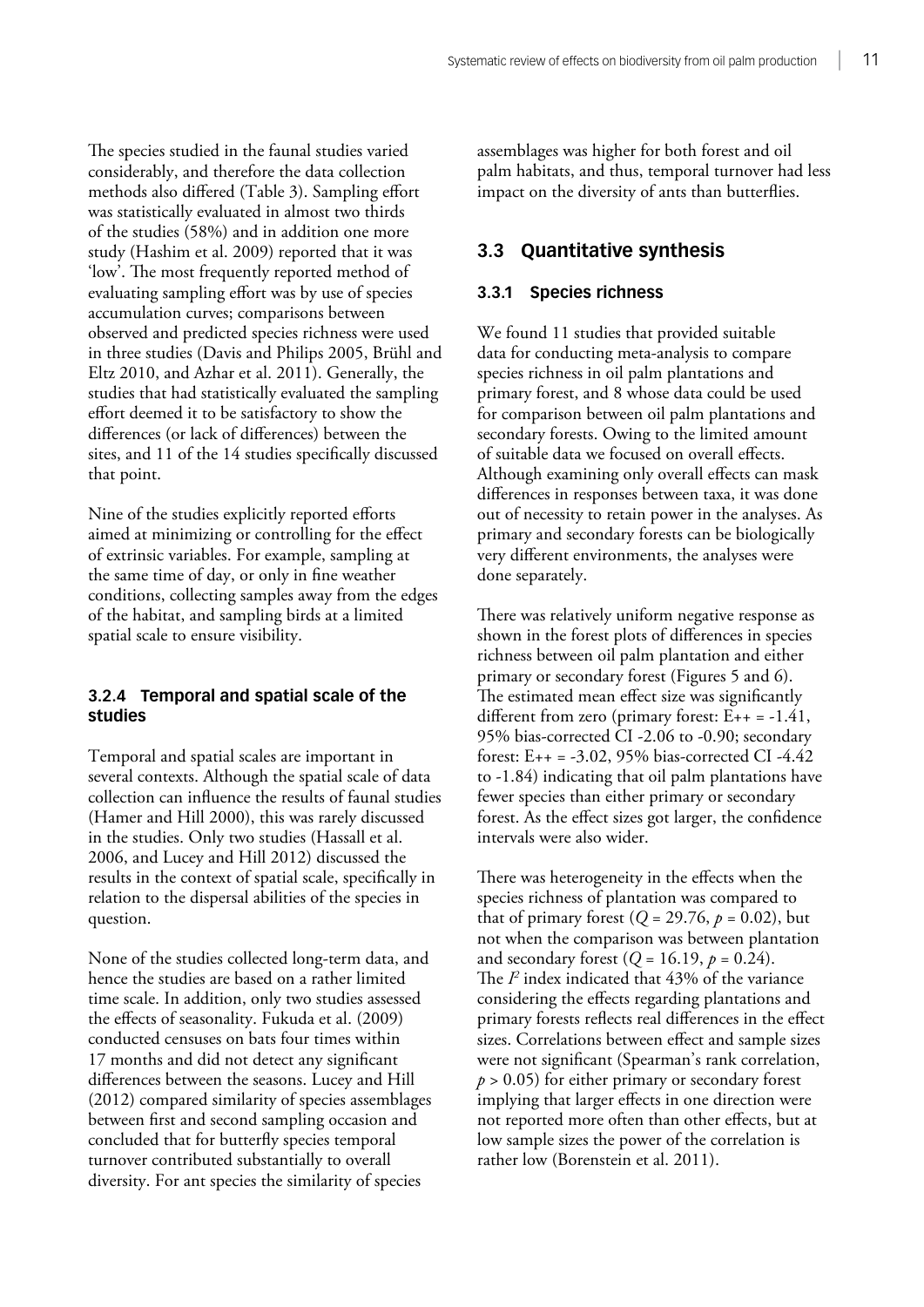<span id="page-18-0"></span>

**Figure 5. Forest plot of effect sizes for species richness (mean standardized difference between primary forest and oil palm plantation).** The grand mean is the summary effect of all the individual effect sizes. The error bars represent 95% confidence intervals. The numbers after the taxa refer to the study number in Appendix 3.



**Figure 6. Forest plot of effect sizes for species richness (mean standardized difference between secondary forest and oil palm plantation).** The grand mean is the summary effect of all the individual effect sizes. The error bars represent 95% confidence intervals. The numbers after the taxa refer to the study number in Appendix 3.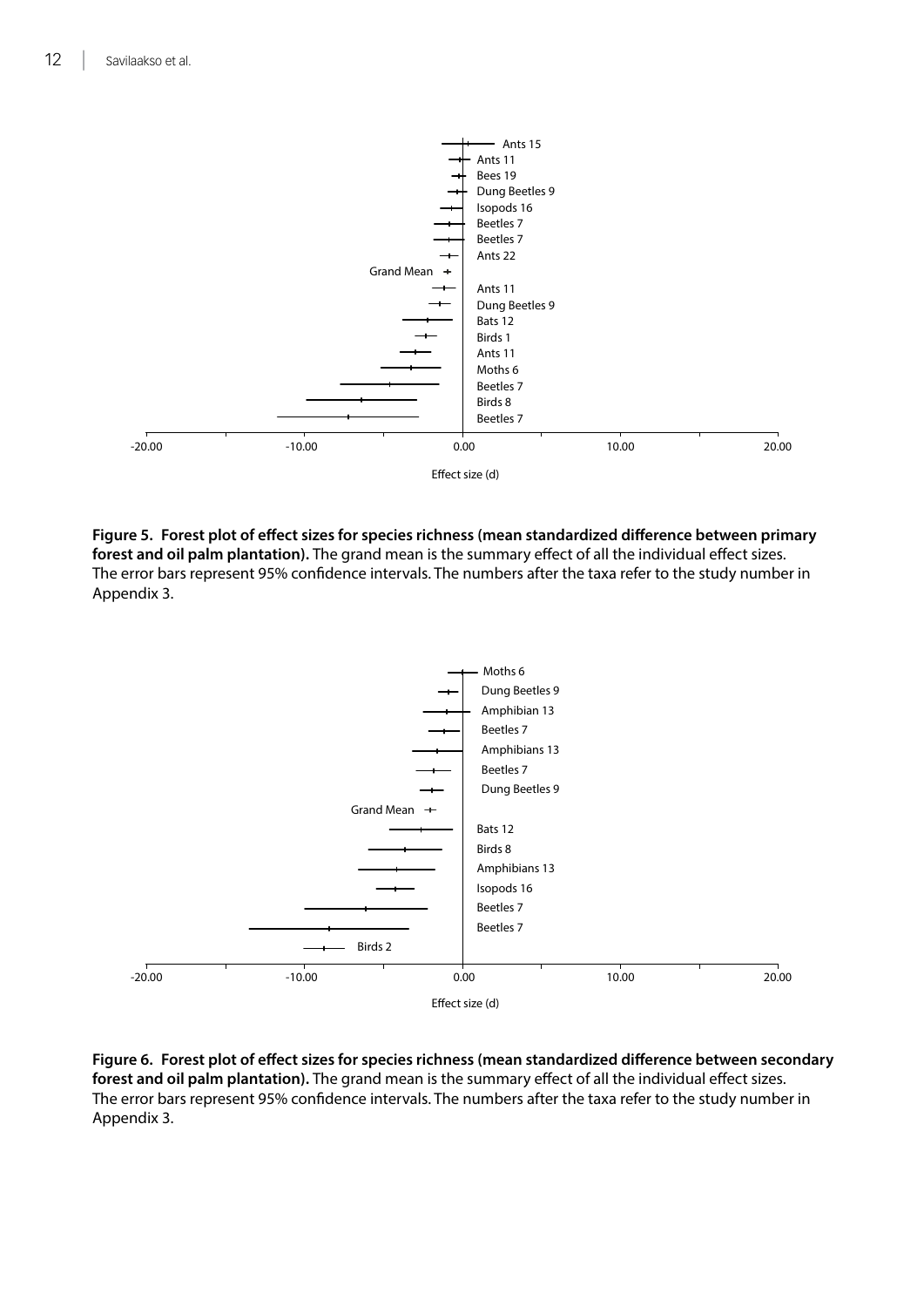#### <span id="page-19-0"></span>**3.3.2 Abundance**

There was more dispersion in the direction of effect sizes of abundances (i.e. the overall number of individuals or occurrences) than of species richness, and the mean effect size was not significantly different from zero for the comparison of an oil palm plantation to either primary forest (E++ = -0.92, 95% bias-corrected CI -2.03 to

 $(0.01)$  (Figure 7) or secondary forest (E++ = -0.21, 95% bias-corrected CI -1.58 to 0.75) (Figure 8). However, it is important to note that the results for the secondary forests were based on only four independent studies, and that owing to the limitations in data available, we aggregated all taxa in these analyses. As with species richness, larger effect sizes had larger confidence intervals.



**Figure 7. Forest plot of effect sizes for abundance of individuals (mean standardized difference between primary forest and oil palm plantation).** The grand mean is the summary effect of all the individual effect sizes. The error bars represent 95% confidence intervals. The numbers after the taxa refer to the study number in Appendix 3.



**Figure 8. Forest plot of effect sizes for abundance of individuals (mean standardized difference between secondary forest and oil palm plantation).** The grand mean is the summary effect of all the individual effect sizes. The error bars represent 95% confidence intervals. The numbers after the taxa refer to the study number in Appendix 3.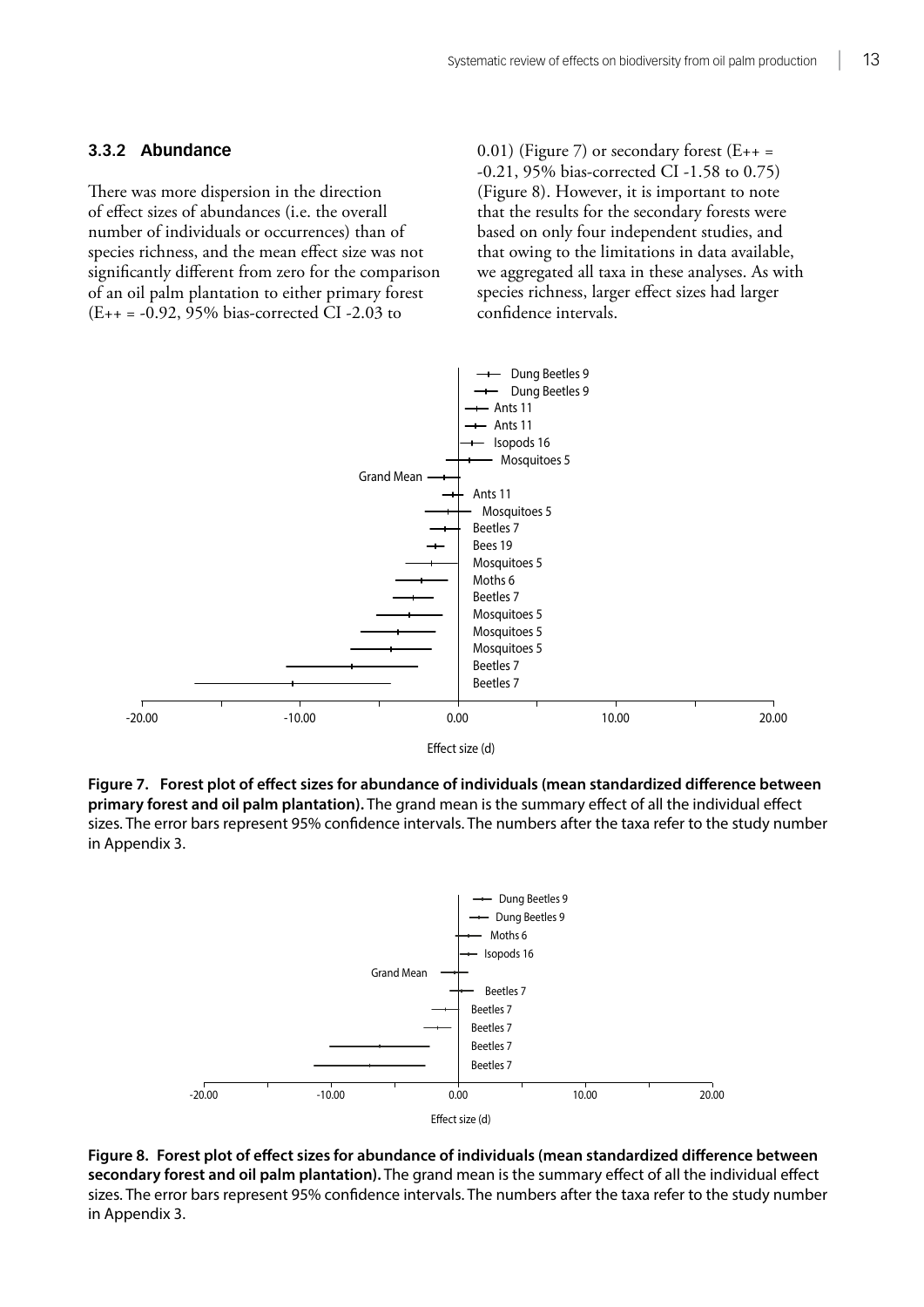<span id="page-20-0"></span>There was heterogeneity in the effect sizes when the abundance of plantations was compared with primary forest  $(Q = 31.88, p = 0.02)$  as well as with a secondary forest ( $Q = 19.35$ ,  $p = 0.01$ ). The  $P$  index indicated that  $47\%$  of the variance considering the effects regarding plantations and primary forests reflects real differences in the effect sizes. The figure was 59% when faunal abundance of secondary forests and plantations were compared. Correlations between effect and sample sizes were not significant for either primary or secondary forest (Spearman's rank correlation,  $p > 0.05$ ).

#### **3.3.3 Species composition**

The similarity of species composition was statistically assessed in 12 of the original studies while a further 11 studies provided some information about species composition (Tables 4 and 5). Species composition differed between forest and oil palm plantation areas in all except one of the 23 studies. In most of the studies that had statistically assessed the difference, the similarity between plantation and forest areas was either low or zero. However, the statistical methods used differed between the studies and results are therefore not directly comparable.

**Table 4. Summary of information on species composition provided in the reviewed studies.\***

| <b>Authors</b>         | Year             | <b>Taxonomic group</b>      | Forest  | <b>Plantation</b> | <b>Number of</b> | <b>Proportion of</b>             |
|------------------------|------------------|-----------------------------|---------|-------------------|------------------|----------------------------------|
|                        | published        |                             | species | species           |                  | shared species species remaining |
| Invertebrates          |                  |                             |         |                   |                  |                                  |
| Brühl                  | 2001             | Ground-dwelling ants        | 31      | 23                | 14               | 0.45                             |
| Chang et al.           | 1997             | Mosquitoes                  | 6       | 6                 | 6                | 1.00                             |
| Chey                   | 2006             | Moths                       | 75      | 85                | 28               | 0.37                             |
| Chey                   | 2006             | Moths                       | 133     | 73                | 28               | 0.21                             |
| Chey                   | 2006             | Moths                       | 78      | 90                | 11               | 0.14                             |
| Davis and Philips      | 2005             | Dung beetles                | 25      | 20                | 8                | 0.32                             |
| Fayle et al.           | 2010             | Ants (canopy)               | 120     | 58                | 17               | 0.14                             |
| Fayle et al.           | 2010             | Ants (ferns)                | 36      | 35                | $\overline{2}$   | 0.06                             |
| Fayle et al.           | 2010             | Ants (leaf-litter)          | 216     | 56                | 29               | 0.13                             |
| Hashim et al.          | 2010             | Ants                        | 5       | 7                 | 3                | 0.60                             |
| Hassall et al.         | 2006             | Terrestrial isopods         | 12      | 4                 | 0                | 0.00                             |
| Koh and Wilcove        | 2008             | <b>Butterflies</b>          | 69      | 15                | 12               | 0.17                             |
| Room                   | 1975             | Ground-foraging ants        | 49      | 29                | 11               | 0.22                             |
| Vaessen et al.         | 2011             | <b>Termites</b>             | 11      | 6                 | $\overline{2}$   | 0.18                             |
| Mean                   |                  |                             |         |                   |                  | 0.29                             |
| <b>SD</b>              |                  |                             |         |                   |                  | 0.26                             |
| n                      |                  |                             |         |                   |                  | 14                               |
| 95% CI                 |                  |                             |         |                   |                  | 0.14                             |
|                        |                  |                             |         |                   |                  |                                  |
| <b>Vertebrates</b>     |                  |                             |         |                   |                  |                                  |
| Aratrakorn et al.      | 2006             | <b>Birds</b>                | 108     | 41                | 21               | 0.19                             |
| Bernard et al.         | 2009             | Non-volant small<br>mammals | 6       | 1                 | 0                | 0.00                             |
| Danielsen and Heegaard | 1995             | Primates                    | 5       | 1                 | 0                | 0.00                             |
| Danielsen and Heegaard | 1995             | <b>Bats</b>                 | 8       | 1                 | 1                | 0.13                             |
| Fukuda et al.          | 2009             | <b>Bats</b>                 | 19      | 5                 | 4                | 0.21                             |
| Gillespie et al.       | 2012             | Amphibians                  | 21      | 12                | 10               | 0.48                             |
| Glor et al.            | 2001             | Lizards                     | 11      | 5                 | 4                | 0.36                             |
| Juliani                | 2010             | <b>Bats</b>                 | 9       | 7                 | 3                | 0.33                             |
| Peh et al.             | 2005, 2006 Birds |                             | 159     | 40                | 36               | 0.23                             |
| Azhar et al.           | 2011             | <b>Birds</b>                | 194     | 55                | 49               | 0.25                             |
| Mean                   |                  |                             |         |                   |                  | 0.22                             |
| <b>SD</b>              |                  |                             |         |                   |                  | 0.15                             |
| n                      |                  |                             |         |                   |                  | 10                               |
| 95% CI                 |                  |                             |         |                   |                  | 0.09                             |

\*The causes marked in bold were statistically significant.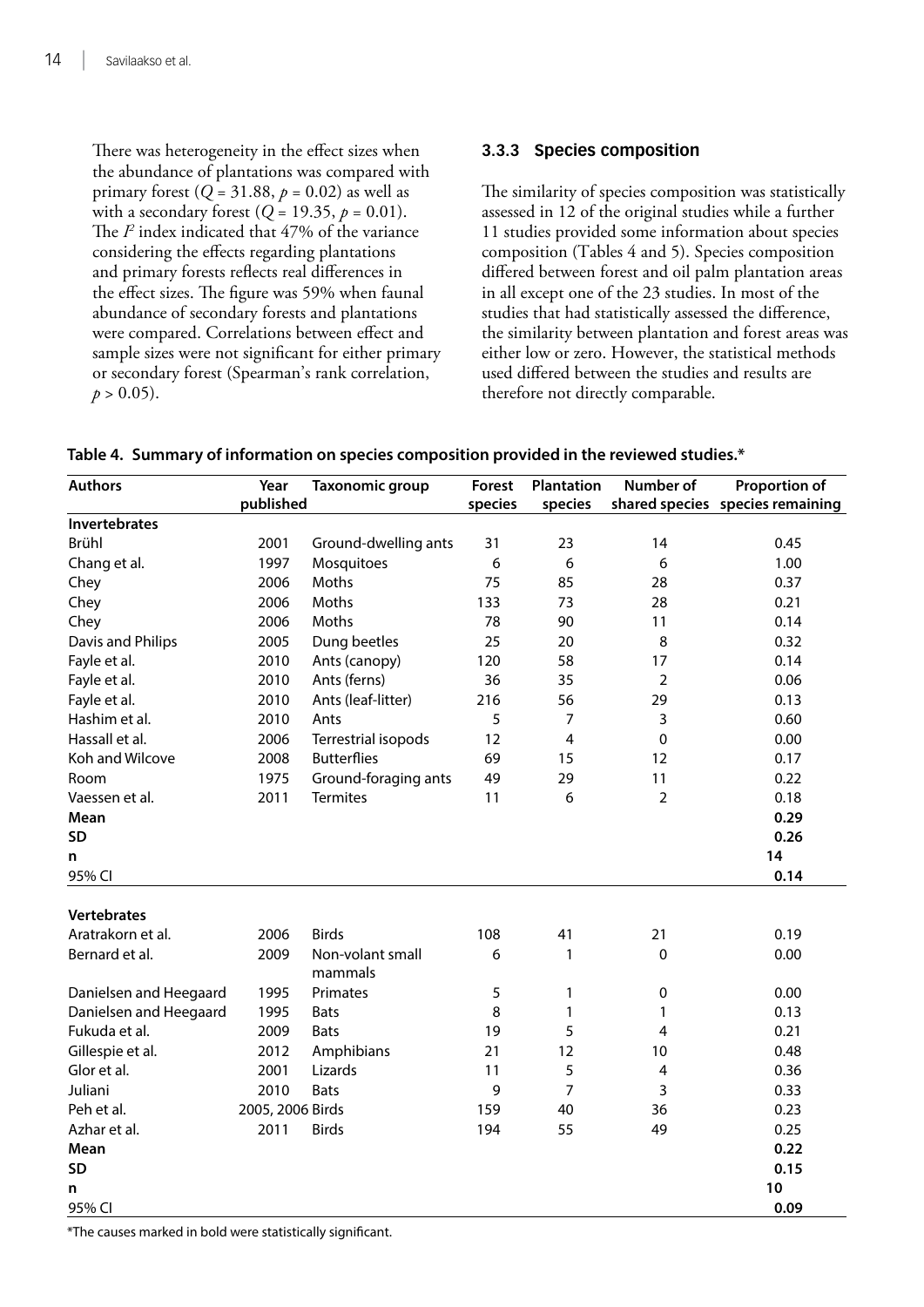<span id="page-21-0"></span>

|                                                                                                                  | Causes                                                           | may sergess ground<br>provide food sources<br>layer vegetation that<br>from predators and<br>cover which in turn<br>can provide refuge<br>Extensive canopy                                                               |
|------------------------------------------------------------------------------------------------------------------|------------------------------------------------------------------|--------------------------------------------------------------------------------------------------------------------------------------------------------------------------------------------------------------------------|
|                                                                                                                  | Notes on similarity                                              | dependent, migratory,<br>Oil palm management<br>community in oil palm<br>but both differed from<br>forest resident, forest-<br>regimes had a similar<br>species composition<br>the forest. The bird<br>consisted of non- |
| י היית המונים בין היית המונים בין היית המונים בין היית המונים בין היית המונים הייתה המונים בין הייתה הייתה המוני | between forest<br>and plantation<br>communities<br>Changes in    | Š                                                                                                                                                                                                                        |
|                                                                                                                  | <b>Statistics</b><br>used                                        | percentage<br>Analysis of<br>procedure<br>similarity,<br>Similarity                                                                                                                                                      |
|                                                                                                                  | between logged<br>beat forest and<br>smallholdings<br>similarity | 9.10%                                                                                                                                                                                                                    |
|                                                                                                                  | logged peat<br>forest and<br>plantation<br>Similarity<br>between | 21.40%                                                                                                                                                                                                                   |
|                                                                                                                  | Taxonomic<br>dhoub                                               | Birds                                                                                                                                                                                                                    |
|                                                                                                                  | published<br>Year                                                | 2011                                                                                                                                                                                                                     |
|                                                                                                                  | Author                                                           | Azhar et<br>ಕ                                                                                                                                                                                                            |

Table 5. Summary of information on species composition between logged peat forest and smallholder plantations.\* **Table 5. Summary of information on species composition between logged peat forest and smallholder plantations.\***

\*The causes marked in bold were statistically significant. \*The causes marked in bold were statistically significant.

and wetland species

and wetland species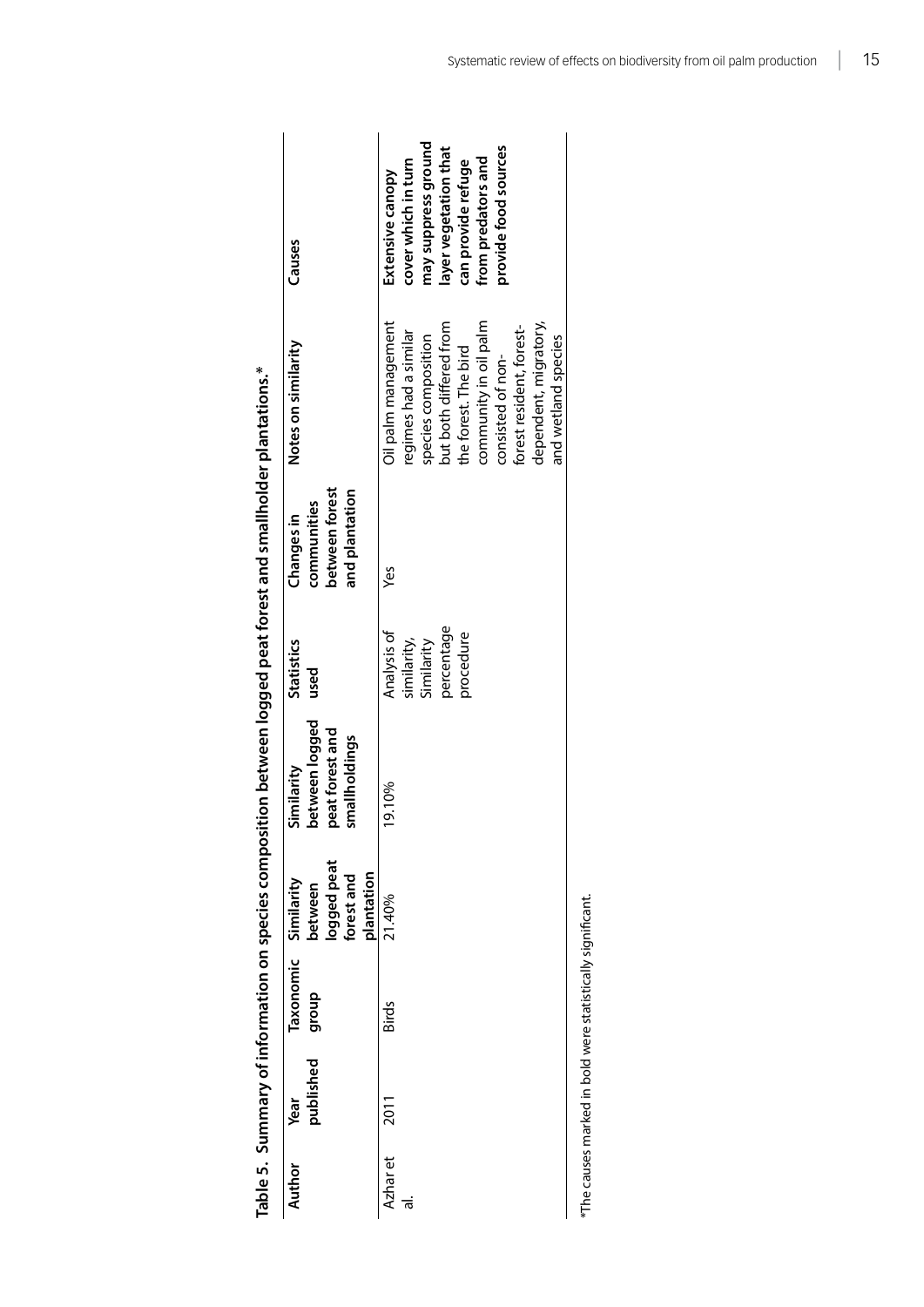To have comparable results, a mean of shared species between oil palm plantation and forest was assessed. There were 10 studies on invertebrates and 9 studies on vertebrates that provided suitable data for the comparison. On average only 29% of the invertebrate species and 22% of the vertebrate

species were shared between oil palm plantation and forest after the values were standardized (Table 6, Figure 9). This represents significant change in community composition for both invertebrates and vertebrates.

| Table 6. Total species richness in forests and plantations, the number of shared species, and the |  |
|---------------------------------------------------------------------------------------------------|--|
| proportion of species remaining.                                                                  |  |

| <b>Authors</b>         | Year             | <b>Taxonomic</b>               | Forest  | <b>Plantation</b> | Number of      | Proportion of     |
|------------------------|------------------|--------------------------------|---------|-------------------|----------------|-------------------|
|                        | published        | group                          | species | species           | shared species | species remaining |
| <b>Invertebrates</b>   |                  |                                |         |                   |                |                   |
| Brühl                  | 2001             | Ground-<br>dwelling ants       | 31      | 23                | 14             | 0.45              |
| Chang et al.           | 1997             | Mosquitoes                     | 6       | 6                 | 6              | 1.00              |
| Chey                   | 2006             | Moths                          | 75      | 85                | 28             | 0.37              |
| Chey                   | 2006             | Moths                          | 133     | 73                | 28             | 0.21              |
| Chey                   | 2006             | Moths                          | 78      | 90                | 11             | 0.14              |
| Davis and Philips      | 2005             | Dung beetles                   | 25      | 20                | 8              | 0.32              |
| Fayle et al.           | 2010             | Ants (canopy)                  | 120     | 58                | 17             | 0.14              |
| Fayle et al.           | 2010             | Ants (ferns)                   | 36      | 35                | $\overline{2}$ | 0.06              |
| Fayle et al.           | 2010             | Ants (leaf-<br>litter)         | 216     | 56                | 29             | 0.13              |
| Hashim et al.          | 2010             | Ants                           | 5       | $\boldsymbol{7}$  | 3              | 0.60              |
| Hassall et al.         | 2006             | <b>Terrestrial</b><br>isopods  | 12      | 4                 | 0              | 0.00              |
| Koh and Wilcove        | 2008             | <b>Butterflies</b>             | 69      | 15                | 12             | 0.17              |
| Room                   | 1975             | Ground-<br>foraging ants       | 49      | 29                | 11             | 0.22              |
| Vaessen et al.         | 2011             | <b>Termites</b>                | 11      | 6                 | $\overline{2}$ | 0.18              |
| Mean                   |                  |                                |         |                   |                | 0.29              |
| <b>SD</b>              |                  |                                |         |                   |                | 0.26              |
| n                      |                  |                                |         |                   |                | 14                |
| 95% CI                 |                  |                                |         |                   |                | 0.14              |
|                        |                  |                                |         |                   |                |                   |
| <b>Vertebrates</b>     |                  |                                |         |                   |                |                   |
| Aratrakorn et al.      | 2006             | <b>Birds</b>                   | 108     | 41                | 21             | 0.19              |
| Bernard et al.         | 2009             | Non-volant<br>small<br>mammals | 6       | 1                 | $\pmb{0}$      | 0.00              |
| Danielsen and Heegaard | 1995             | Primates                       | 5       | 1                 | 0              | 0.00              |
| Danielsen and Heegaard | 1995             | <b>Bats</b>                    | 8       | 1                 | 1              | 0.13              |
| Fukuda et al.          | 2009             | <b>Bats</b>                    | 19      | 5                 | 4              | 0.21              |
| Gillespie et al.       | 2012             | Amphibians                     | 21      | 12                | 10             | 0.48              |
| Glor et al.            | 2001             | Lizards                        | 11      | 5                 | 4              | 0.36              |
| Juliani                | 2010             | <b>Bats</b>                    | 9       | $\overline{7}$    | 3              | 0.33              |
| Peh et al.             | 2005, 2006 Birds |                                | 159     | 40                | 36             | 0.23              |
| Azhar et al.           | 2011             | <b>Birds</b>                   | 194     | 55                | 49             | 0.25              |
| Mean                   |                  |                                |         |                   |                | 0.22              |
| SD                     |                  |                                |         |                   |                | 0.15              |
| n                      |                  |                                |         |                   |                | $10\,$            |
| 95% CI                 |                  |                                |         |                   |                | 0.09              |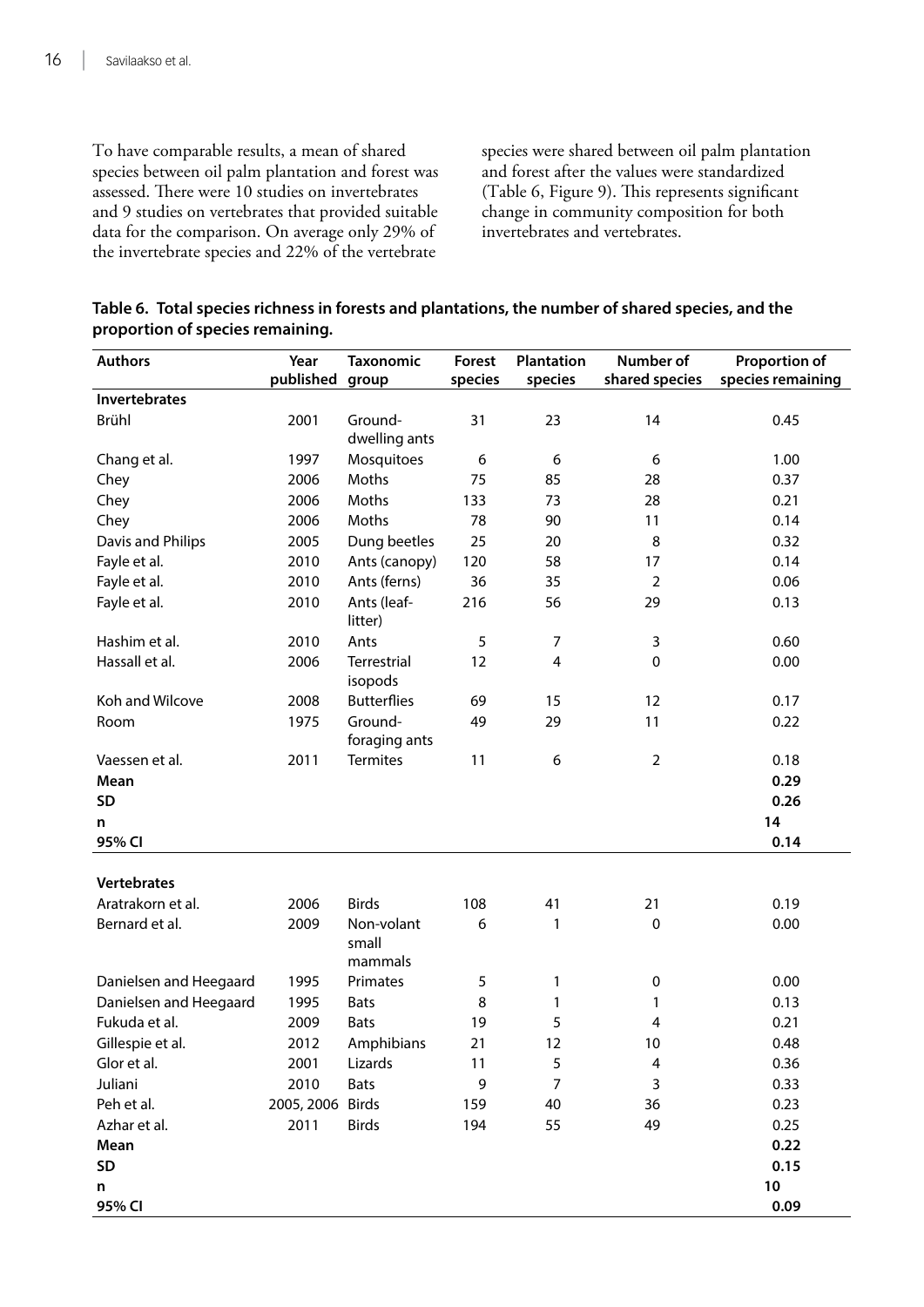<span id="page-23-0"></span>

**Figure 9. Mean proportion of shared species between oil palm plantation and forest with 95% confidence intervals.** Data were standardized by the total number of species recorded in forest (the number of forest species  $= 1$ ).

#### **3.4 Narrative synthesis**

#### **3.4.1 Biodiversity in industrial versus smallholder plantations**

Only one study (Azhar et al. 2011) addressed differences in species richness and community composition between smallholder and industrial plantations. The results showed that, on average, smallholdings with mixed-age stands supported higher bird species richness than industrial plantation estates that had uniform age structure (range from <6 years old to >25 years old). The average dissimilarity of bird assemblages between the plantation estates and smallholdings was 47.6%. However, since yields were not taken into account in the analyses it is not known whether the impact is similar when compared for equivalent amounts of fuel produced under different management systems.

#### **3.4.2 Explanatory factors for differences in species richness and community composition**

Only four studies had statistically analyzed the causes of differences in either species richness or community composition. For birds, the statistical analyses showed that increased ground vegetation and undergrowth height, as well as decreased canopy cover, were all correlated with higher species richness (Ibid). In addition, increased proximity to a forest patch, cumulative area of natural forest patches, and decreased isolation distance positively influenced bird species richness (Ibid). The role of food resources was speculated about in the discussion but not tested.

In the case of invertebrates, the hotter and drier conditions in oil palm plantations were the main cause of changes in community compositions (ants - Fayle et al. 2010; beetles - Chung et al. 2000; bees - Liow et al. 2001). Soil pH was a significant factor for isopods (Hassall et al. 2006), whereas the amount of leaf litter, tree and sapling densities, and plant species richness were significant factors for primary forest beetle species (Chung et al. 2000).

#### **3.4.3 Ecosystem function**

None of the studies had specifically looked at biodiversity-related ecosystem functions, such as pest control, pollination and soil processes that might have included supporting data. However, we found some discussions about concern for the continuity of pollination processes after expansion of oil palm habitats, and the changed communities between primary forest and other areas (Liow et al. 2001, and Shafie et al. 2011). In summary, these postulated that there would be negative consequences for forest regeneration if remaining forest areas cannot support large enough pollinator populations and pollinators are also absent in the surrounding oil palm matrix.

#### **3.4.4 Biofuel-related standards**

There were no studies that had tried to assess the impact of the standards on biodiversity. In fact, only a few of the studies reported whether the oil palm plantations studied were complying with standards. None of these had been structured to compare impacts before and after standards were applied (for a qualitative assessment of the standards see Appendix 4).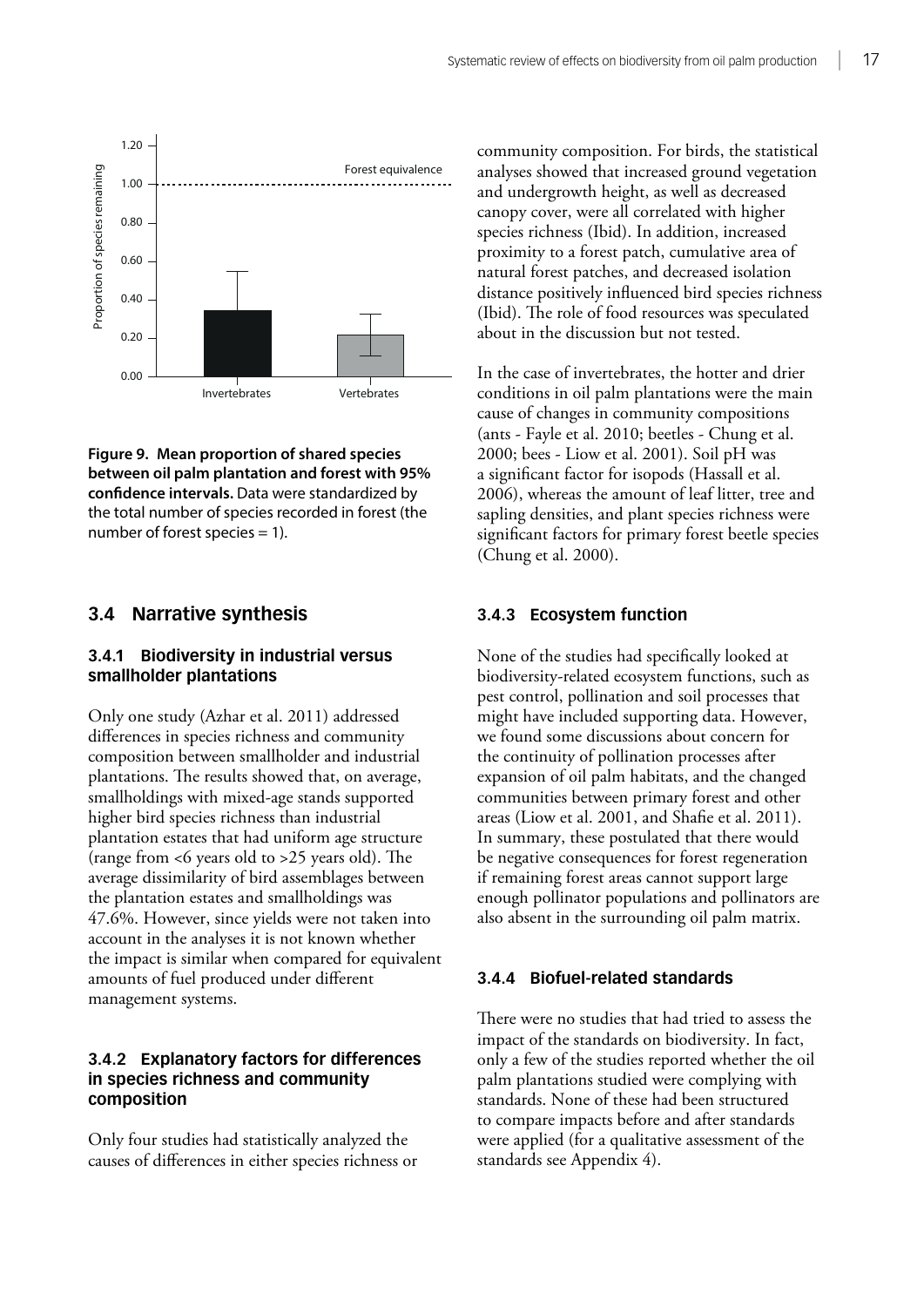# <span id="page-24-0"></span>**Discussion 4**

## **4.1 Evidence of impact**

Although the number of studies that met the inclusion criteria was small relative to the amount of literature broadly related to the review topic, the evidence on species richness and community similarity from the included studies showed clearly that oil palm plantations have reduced species richness compared with primary and secondary forests, and the composition of species assemblage changes significantly after forest conversion to oil palm plantation. Species-specific responses would be expected to vary, but based on the studies included in the review, regardless of the taxa, forest specialists do not, in general, succeed in oil palm plantations. The findings are consistent with previous reviews that have addressed similar questions (Fitzherbert et al. 2008; Koh and Wilcove 2008; Danielsen et al. 2009; Foster et al. 2011).

With respect to abundance, responses appear to vary depending on species and there is no clear overall effect in one direction. When the abundance results are considered in light of the results on species richness and similarity, it appears that certain invertebrate species, e.g. generalist species, increase in abundance after forest conversion whereas others decline. However, it is possible that the responses may differ for vertebrates, as none of the studies in the meta-analysis looked at abundance of vertebrate taxa in forest compared with plantation.

### **4.2 Reasons for variation in impact**

The variation in effect sizes observed in the metaanalysis most likely reflects different ecological requirements of different taxa and different species within these taxa. Part of the variance in the effect sizes was due to real differences between taxa rather than general heterogeneity, but the small number of studies included in the analyses did not warrant further exploration, mainly because the cases could not be categorized based on a taxon.

Both temporal and spatial aspects of sampling can create variation in effect sizes, which is why the importance of scale has been emphasized in biodiversity studies (Hamer and Hill 2000). As none of the studies addressed biodiversity changes at the landscape level, scale-dependent variation in effect sizes could not be evaluated. Variation in impacts due to seasonality could not be evaluated because the available evidence was based on shortterm data collection.

The small number of studies did not allow us to conduct quantitative examination of the importance of environmental variables, or variables related to plantation management, such as clearing of ground vegetation or type of plantation ownership (smallholdings versus industrial estates). However, there was an indication that both types of variables had some effect (Chung et al. 2000, Liow et al. 2001, Aratrakorn et al. 2006, Hassall et al. 2006, Fayle et al. 2010, and Azhar et al. 2011) and probably contribute to variation in the effect sizes, as they are most unlikely to be constant from one area to another, or even constant temporally within the same area (for example, because management practices can differ between plantations).

There are also natural processes such as competition and predation that can influence the results and create variation. Competitive interactions were mentioned, though not analysed, in one of the studies (Fayle et al. 2010), but in general the influence of competition and predation were not reported.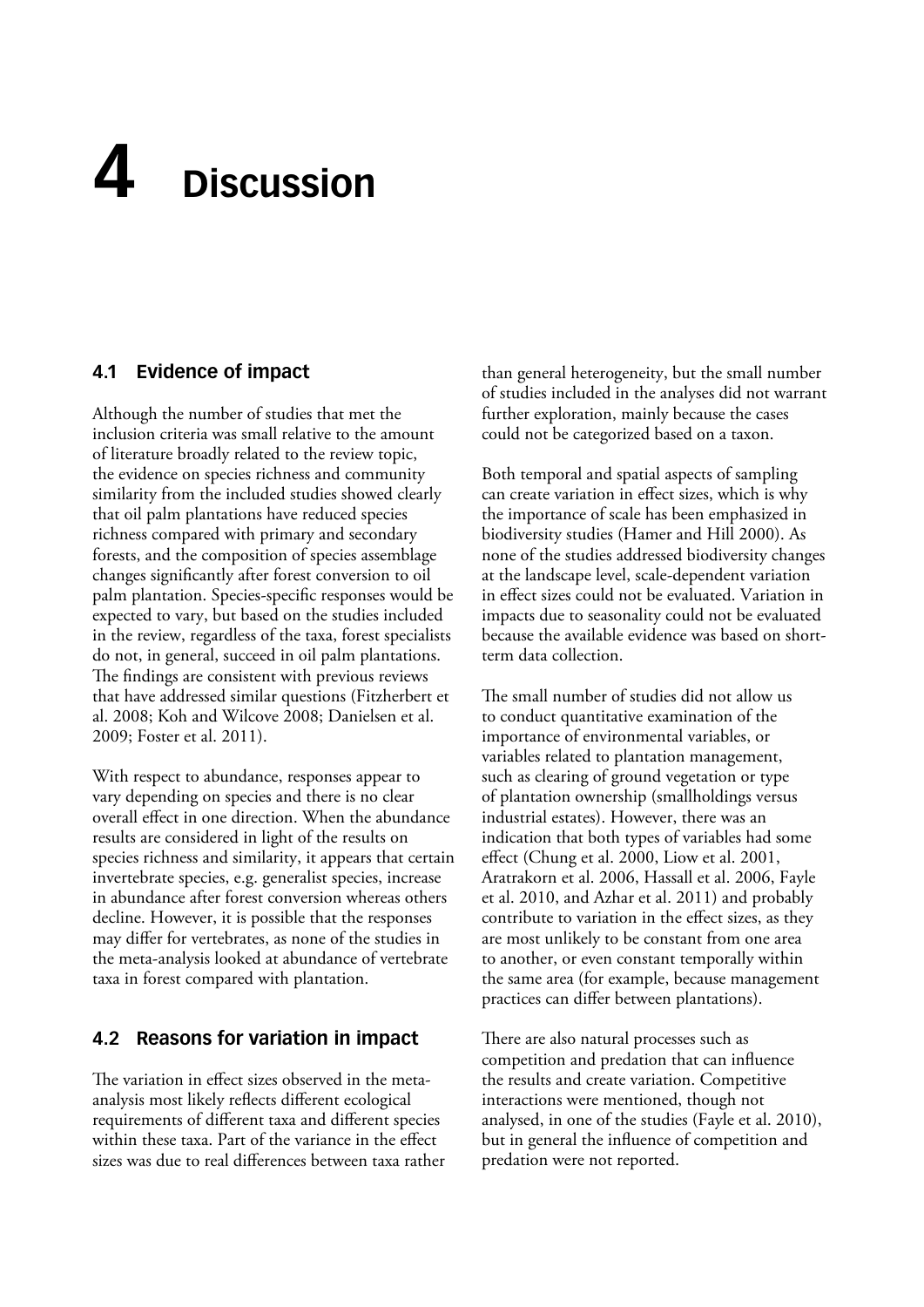#### <span id="page-25-0"></span>**4.3 Review limitations**

This review was based on only one crop, oil palm, with the majority of studies conducted in Malaysia and almost half of the studies in one Malaysian State. We would therefore not want to generalize our findings outside Southeast Asia.

When biodiversity is compared across natural and human-modified landscapes, there are many factors that can limit the generality of conclusions. Variability is an inherent component of biological systems, and human actions in the studied area as well as in the surrounding landscape can add further variability. One way to account for the variability is to include replication in the study design. Unfortunately, the majority of the studies included in the review included insufficient reporting of study conditions and details, or were poorly replicated or pseudo-replicated, which is common for biodiversity studies (Ramage et al. 2013). Although it is assumed that site comparison studies pair sites that share common attributes, this is not necessarily the case in practice. For example, only a few studies reported on the type of surrounding landscape or on the original vegetation. A number of unreported factors could therefore have contributed to the true effect sizes.

One significant limitation of the review is the lack of landscape level comparisons. Although comparing production areas with forest provides information of the extent of losses at the management unit level, it does not provide information about whether there is a loss in biodiversity at the landscape level. A landscape level approach would be required to incorporate differences between different landscape mosaics, as well as their historical backgrounds, into the analysis.

The 25 papers identified in this review compared oil palm plantations with forest. However for us to understand the differences between management systems and the link between management practices and biodiversity, we also need studies that make further comparisons between differently-managed areas. In this review such stratification was not possible because of the dearth of information. To move beyond comparing forest ecosystem with oil palm plantation, there is a need to conduct a robust impact evaluation of differently-managed areas.

The lack of information also prevented analysis of species or taxa-specific responses, which is a limitation of the current review. We combined different taxa in the analyses out of necessity, but we recognize that this can mask responses that are specific to certain groups or taxa. As metrics of biodiversity, species richness and abundance suffer from a similar kind of blindness as they consider all the species and individuals to be equal. The inclusion of community similarity in the review alleviates this limitation to some extent.

Publication bias cannot be wholly discounted, even though there are grounds to assume that it is not a significant problem for this body of literature. Grey and unpublished literature was extensively searched in several languages. Correlations between sample sizes and effects were not significant. Finally, considering the nature of the subject, non-significant findings have the same value as significant ones.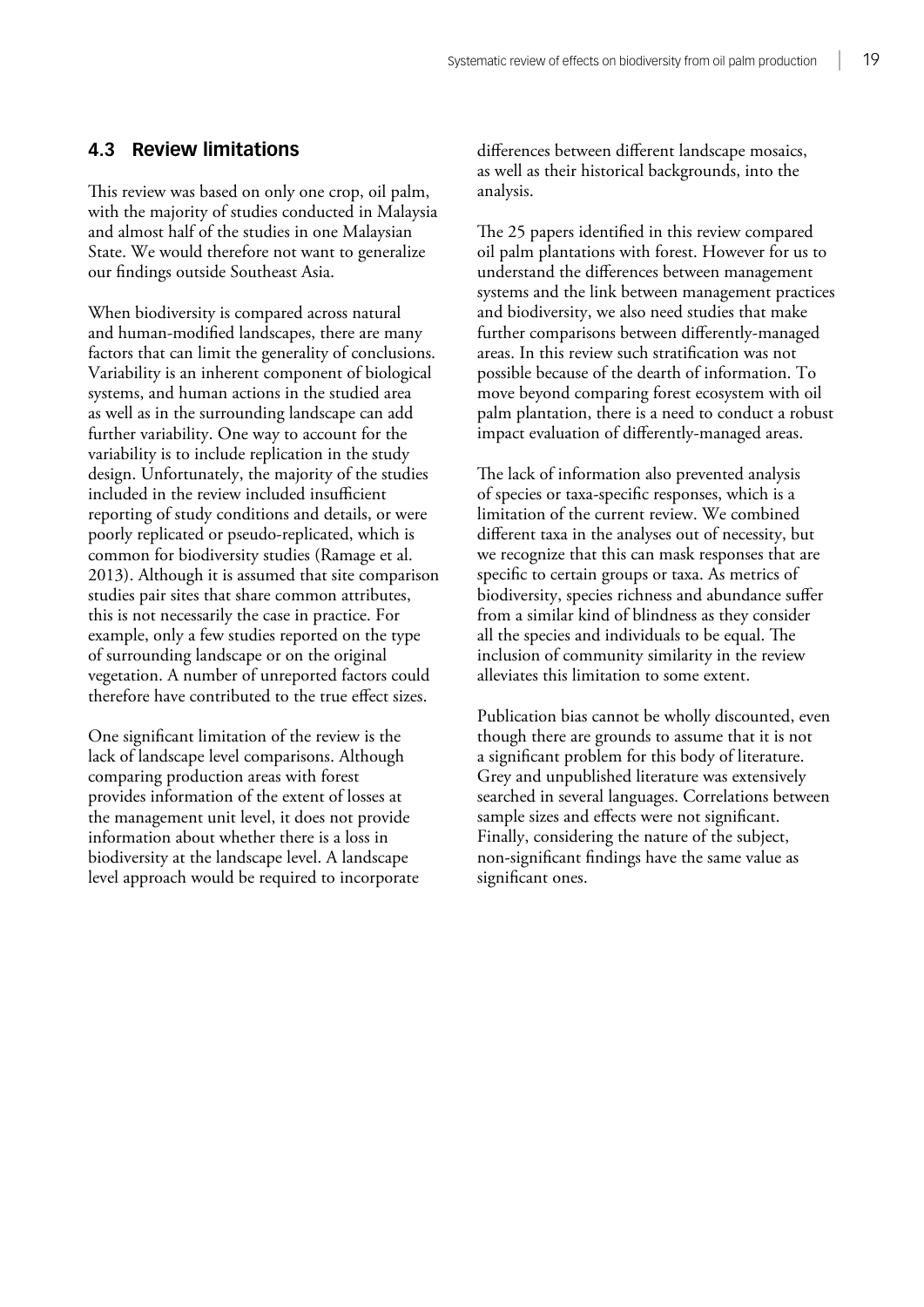# <span id="page-26-0"></span>**Conclusions 5**

## **5.1 Potential implications for biodiversity conservation, policy, and plantation management**

The available evidence suggests that oil palm plantations support lower species richness than primary or secondary forest. Also, forest conversion to oil palm plantation leads to significant changes in community composition, which indicates that oil palm plantations are not suitable habitats for the majority of forest species. Unfortunately, very little information was available about the impacts of smallholder plantations or different standards, which makes it difficult to evaluate their usefulness.

## **5.2 Potential implications for research**

The review identified several knowledge gaps about the impacts of biofuel crop cultivation on biodiversity and ecosystem function:

- Landscape level studies that would contribute better knowledge of the impacts at larger scales beyond simple habitat comparisons.
- Research on how reduced species richness or changes in community composition affect ecosystem functions. The lack of knowledge about this topic was also a conclusion of a recent review by Foster et al. (2011).
- Research on differences in biodiversity and ecosystem function in response to different production systems, (smallholdings versus industrial estates) and different management

practices (certified and non-certified plantations).

• Studies on jatropha and soybean and oil palm beyond Malaysia.

To provide a sound evidence base for land use management decisions, future studies should pay careful attention to study designs, for example by defining the sampling population of land uses and then using stratified randomization to select study sites, as well as ensuring that seasonality effects are taken into account, and that there are enough replicates. Methodologies should be shared across plantations, users and experiments to identify groups for future monitoring and to make use of crowdsourced identification (e.g. Ispot, http:// www.ispotnature.org/.)

Finally, there are a number of recommendations for authors and publishers that relate to the reporting of biodiversity studies. First, descriptions of methods should be more detailed, including exact explanations for site selection, and descriptions of plantation sizes, ages and management histories. Failure to include such basic information precludes subsequent analysis, and lowers the value of such studies for guiding policy. Second, details of management practices are needed, particularly whether the plantation is certified, and details about which standards are adhered to within the plantation. Finally, crop yields in plantations under different management regimes should be reported to facilitate comparisons that can support policy and decision making.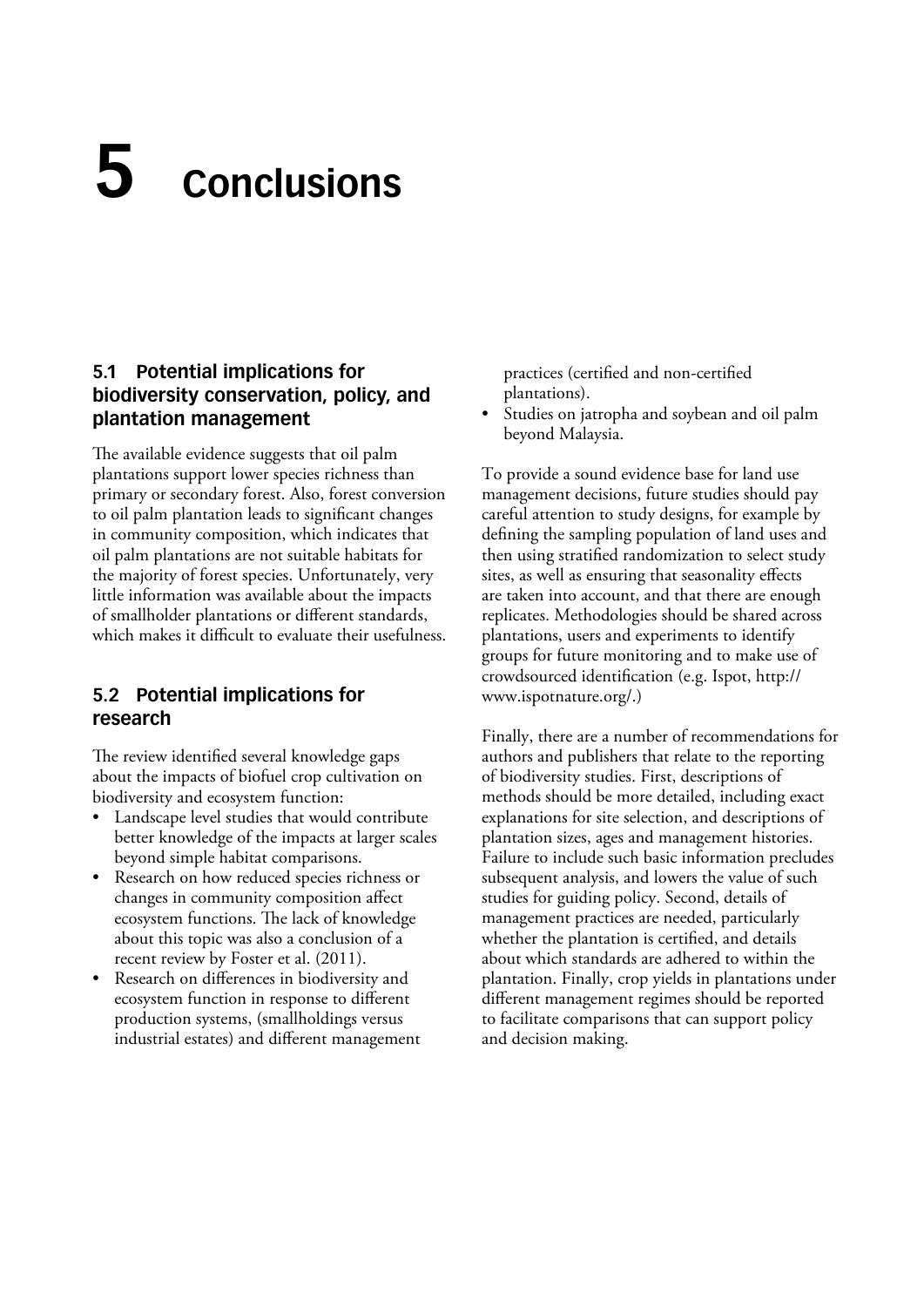# <span id="page-27-0"></span>**References**

- Aerts R and Honnay O. 2011. Forest restoration, biodiversity and ecosystem functioning. *BMC ecology* 11(1): 29.
- Aratrakorn S, Thunhikorn S and Donald PF. 2006. Changes in bird communities following conversion of lowland forest to oil palm and rubber plantations in southern Thailand. *Bird Conservation International* 16(1): 71-82.
- Arnqvist G and Wooster D. 1995. Meta-analysis: Synthesizing research findings in ecology and evolution. *Trends in Ecology & Evolution* 10(6): 236-240.
- Azhar B, Lindenmayer DB, Wood J, Fischer J, Manning A, McElhinny C and Zakaria M. 2011. The conservation value of oil palm plantation estates, smallholdings and logged peat swamp forest for birds. *Forest Ecology and Management* 262(12): 2306-2315.
- Bernard H, Fjeldså J and Mohamed M. 2009. A case study on the effects of disturbance and conversion of tropical lowland rain forest on the non-volant small mammals in north Borneo: Management implications. *Mammal study* 34(2): 85-96.
- Borenstein M, Hedges LV, Higgins JP and Rothstein HR 2011. *Introduction to metaanalysis*. John Wiley & Sons.
- Brühl C. 2001. *Leaf litter ant communities in tropical lowland rain forests in Sabah, Malaysia: effects of forest disturbance and fragmentation.* PhD Thesis. Julius Maximilian University of Würzburg, Germany.
- Brühl CA and Eltz T. 2010. Fuelling the biodiversity crisis: Species loss of grounddwelling forest ants in oil palm plantations in Sabah, Malaysia (Borneo). *Biodiversity and Conservation* 19(2): 519-529.
- Chang M, Hii J, Buttner P and Mansoor F. 1997. Changes in abundance and behaviour of vector mosquitoes induced by land use during the development of an oil palm plantation in Sarawak. *Transactions of the Royal Society of Tropical Medicine and Hygiene* 91(4): 382-386.
- Chey VK. 2006. Impacts of forest conversion on biodiversity as indicated by moths. *Malayan Nature Journal* 57(4): 383-418.
- Chung A, Eggleton P, Speight M, Hammond P and Chey VK. 2000. The diversity of beetle assemblages in different habitat types in Sabah, Malaysia. *Bulletin of entomological research* 90(06): 475-496.
- Cooper H, Hedges LV and Valentine JC. 2009. *The handbook of research synthesis and metaanalysis*. Russell Sage Foundation.
- Danielsen F, Beukema H, Burgess ND, Parish F, Bruehl CA, Donald PF, Murdiyarso D, Phalan B, Reijnders L and Struebig M. 2009. Biofuel plantations on forested lands: Double jeopardy for biodiversity and climate. *Conservation Biology* 23(2): 348-358.
- Davis AL and Philips TK. 2005. Effect of deforestation on a southwest Ghana dung beetle assemblage (Coleoptera: Scarabaeidae) at the periphery of Ankasa conservation area. *Environmental Entomology* 34(5): 1081-1088.
- Dumbrell AJ and Hill JK. 2005. Impacts of selective logging on canopy and ground assemblages of tropical forest butterflies: Implications for sampling. *Biological Conservation* 125(1): 123-131.
- Edwards DP, Hodgson JA, Hamer KC, Mitchell SL, Ahmad AH, Cornell S J and Wilcove DS. 2010. Wildlife-friendly oil palm plantations fail to protect biodiversity effectively. *Conservation Letters* 3: 236-242.
- Edwards P, Clarke M, DiGuiseppi C, Pratap S, Roberts I and Wentz R. 2002. Identification of randomized controlled trials in systematic reviews: Accuracy and reliability of screening records. *Statistics in medicine* 21(11): 1635- 1640.
- FAO 2008. Forests and energy. FAO Forestry Paper 154, Food and Agriculture Organization of the United Nations.
- Fayle TM, Turner EC, Snaddon JL, Chey VK, Chung AY, Eggleton P and Foster WA. 2010.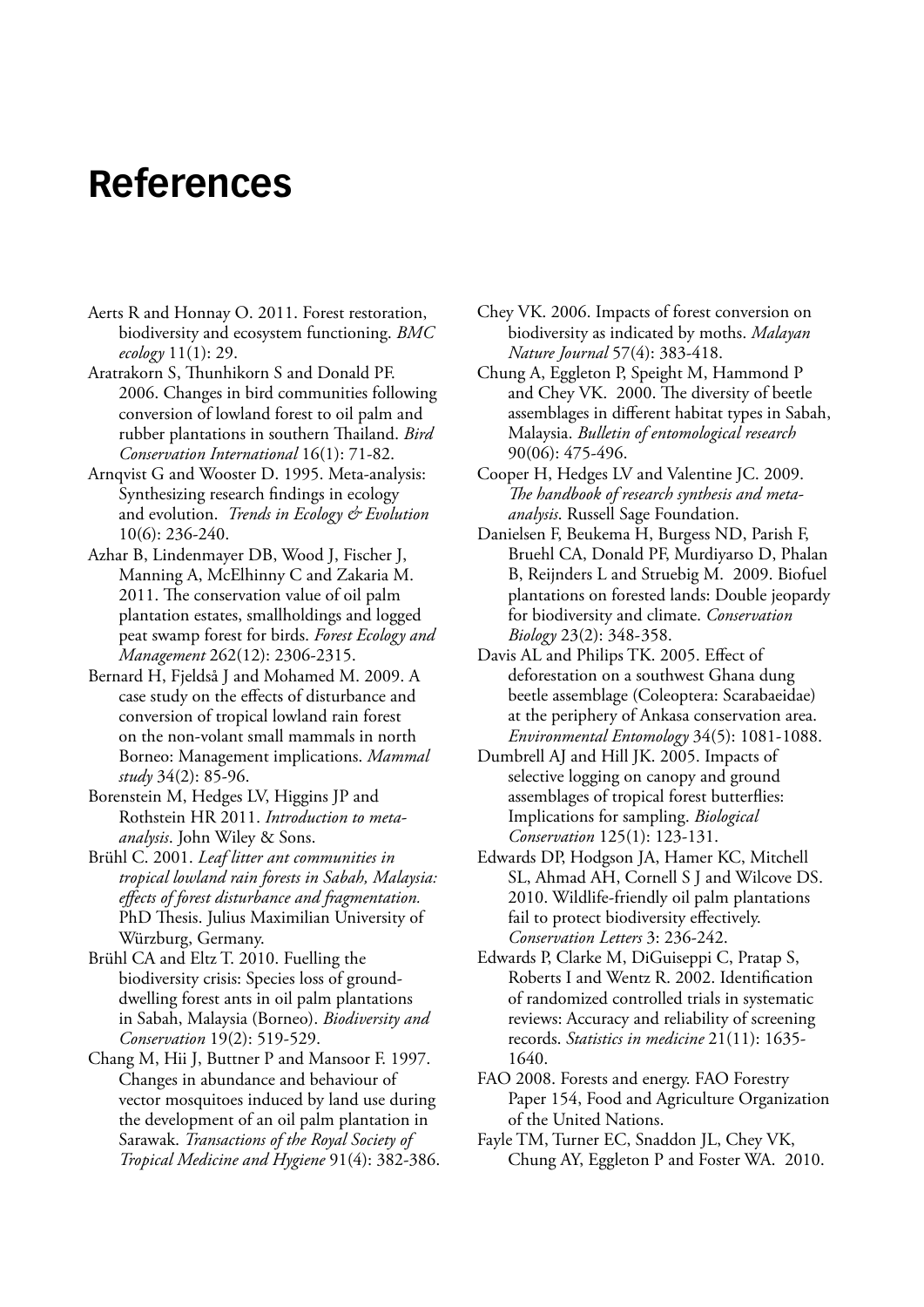Oil palm expansion into rain forest greatly reduces ant biodiversity in canopy, epiphytes and leaf-litter. *Basic and Applied Ecology* 11(4): 337-345.

- Feintrenie L, Chong WK and Levang P. 2010. Why do farmers prefer oil palm? Lessons learnt from Bungo district, Indonesia. *Small-Scale Forestry* 9(3): 379-396.
- Fitzherbert EB, Struebig MJ, Morel A, Danielsen F, Brühl CA, Donald PF and Phalan B. 2008. How will oil palm expansion affect biodiversity? *Trends in ecology & evolution* 23(10): 538-545.
- Foster WA, Snaddon JL, Turner EC, Fayle TM, Cockerill TD, Ellwood MF, Broad GR, Chung AY, Eggleton P and Khen CV. 2011. Establishing the evidence base for maintaining biodiversity and ecosystem function in the oil palm landscapes of South East Asia. *Philosophical Transactions of the Royal Society B: Biological Sciences* 366(1582): 3277-3291.
- Fukuda D, Tisen OB, Momose K and Sakai S. 2009. Bat diversity in the vegetation mosaic around a lowland dipterocarp forest of Borneo. *Raffles Bulletin of Zoology* 57(1): 213-221.
- Gillespie GR, Ahmad E, Elahan B, Evans A, Ancrenaz M, Goossens B and Scroggie MP. 2012. Conservation of amphibians in Borneo: Relative value of secondary tropical forest and non-forest habitats. *Biological Conservation* 152: 136-144.
- Glor R, Flecker A, Benard M and Power A. 2001. Lizard diversity and agricultural disturbance in a Caribbean forest landscape. *Biodiversity & Conservation* 10: 711-723.
- Hamer K and Hill J. 2000. Scale‐dependent effects of habitat disturbance on species richness in tropical forests. *Conservation Biology* 14(5): 1435-1440.
- Hamer K, Hill J, Benedick S, Mustaffa N, Sherratt T and Maryati M. 2003. Ecology of butterflies in natural and selectively logged forests of northern Borneo: The importance of habitat heterogeneity. *Journal of Applied Ecology* 40(1): 150-162.
- Hashim NR, Jusoh W, Akmal WF, Nasir M and Safre MN. 2009. Ant diversity in a Peninsular Malaysian mangrove forest and oil palm plantation. *Asian Myrmecology* 3: 5-8.
- Hassall M, Jones DT, Taiti S, Latipi Z, Sutton SL and Mohammed M. 2006. Biodiversity and abundance of terrestrial isopods along a gradient of disturbance in Sabah, East

Malaysia. *European Journal of Soil Biology* 42: S197-S207.

- Juliani NS, Anuar MSS, Salmi ALN, Munira AN and Liyana KN. 2011. Diversity pattern of bats at two contrasting habitat types along Kerian River, Perak, Malaysia. Tropical Life *Sciences Research* 22: 13-22.
- Koh LP and Ghazoul J. 2008. Biofuels, biodiversity, and people: Understanding the conflicts and finding opportunities. *Biological conservation* 141(10): 2450-2460.
- Koh LP and Wilcove DS. 2008. Is oil palm agriculture really destroying tropical biodiversity? *Conservation letters* 1(2): 60-64.
- Laurance WF, Koh LP, Butler R, Sodhi NS, Bradshaw CJ, Neidel JD, Consunji H and Mateo Vega J. 2010. Improving the performance of the Roundtable on Sustainable Palm Oil for nature conservation. *Conservation Biology* 24(2): 377-381.
- Lewandowski I and Faaij AP. 2006. Steps towards the development of a certification system for sustainable bio-energy trade. *Biomass and Bioenergy* 30(2): 83-104.
- Liow LH, Sodhi NS and Elmqvist T. 2001. Bee diversity along a disturbance gradient in tropical lowland forests of south‐east Asia. *Journal of Applied Ecology* 38(1): 180-192.
- Lucey JM and Hill JK 2012. Spillover of insects from rain forest into adjacent oil palm plantations. *Biotropica* 44(3): 368-377.
- Nichols E, Larsen T, Spector S, Davis A, Escobar F, Favila M and Vulinec K. 2007. Global dung beetle response to tropical forest modification and fragmentation: A quantitative literature review and meta-analysis. *Biological Conservation* 137(1): 1-19.
- Peh KSH, Jong JD, Sodhi NS, Lim SLH and Yap CAM. 2005. Lowland rainforest avifauna and human disturbance: persistence of primary forest birds in selectively logged forests and mixed-rural habitats of southern Peninsular Malaysia. *Biological Conservation* 123: 489- 505.
- Peh KSH, Sodhi NS, De Jong J, Sekercioglu CH, Yap CAM and Lim SLH. 2006. Conservation value of degraded habitats for forest birds in southern Peninsular Malaysia. *Diversity and Distributions* 12(5): 572-581.
- Phalan B. 2009. The social and environmental impacts of biofuels in Asia: An overview. *Applied Energy* 86: S21-S29.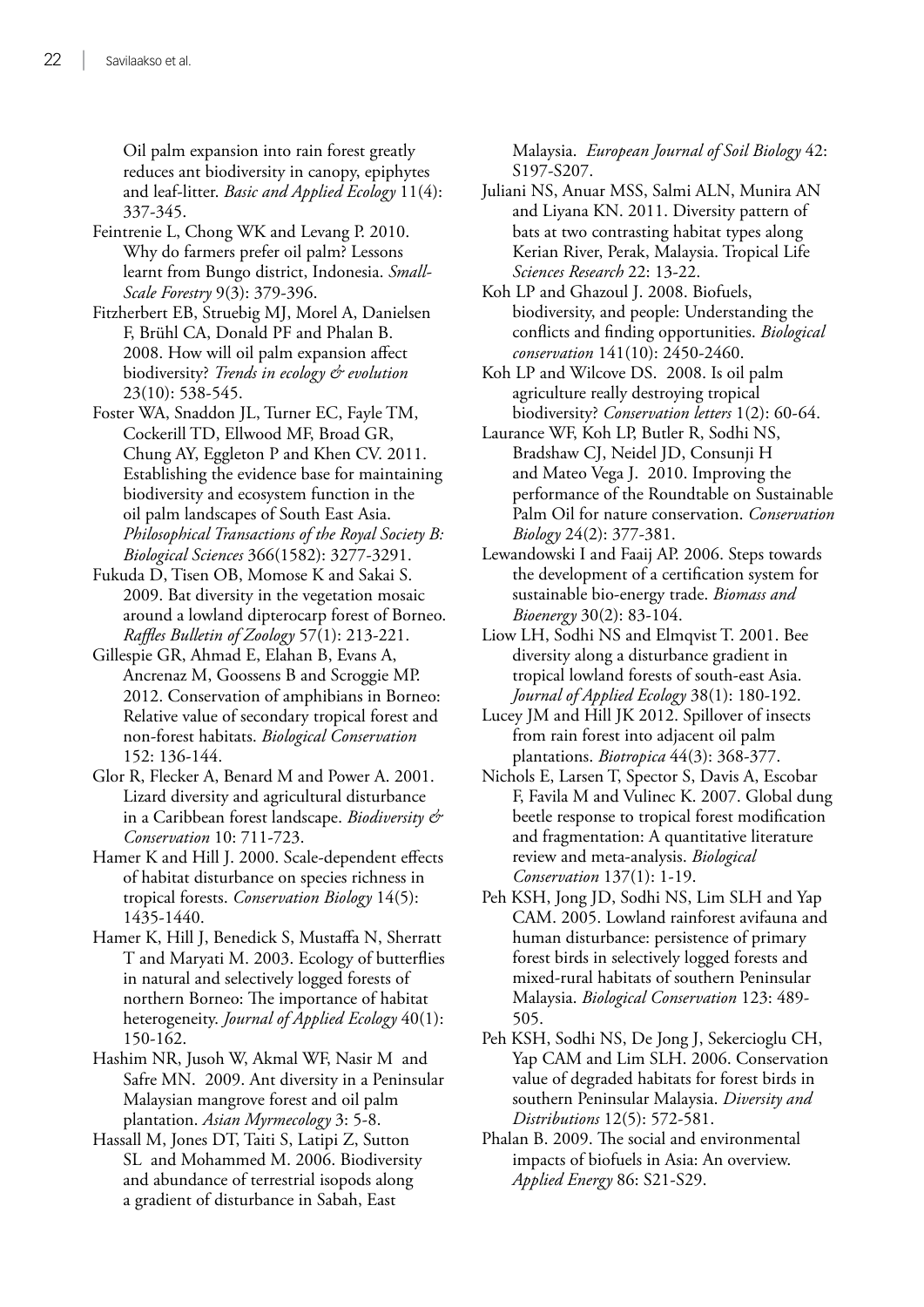- Pullin AS and Knight TM. 2003. Support for decision making in conservation practice: An evidence-based approach. *Journal for Nature Conservation* 11(2): 83-90.
- Rajagopal D and Zilberman D. 2007. *Review of environmental, economic and policy aspects of biofuels.* World Bank Publications.
- Ramage BS, Sheil D, Salim HM, Fletcher C, Mustafa NZA, Luruthusamay JC, Harrison RD, Butod E, Dzulkiply AD and Kassim AR. 2013. Pseudoreplication in tropical forests and the resulting effects on biodiversity conservation. *Conservation Biology* 27(2): 364- 372.
- Room PM. 1975. Diversity and organization of the ground foraging ant faunas of forest, grassland and tree crops in Papua New Guinea *Australian Journal of Zoology* 23:71-89.
- Rosenthal R, Cooper H and Hedges L. 1994. Parametric measures of effect size. *The handbook of research synthesis*: 231-244.
- Savilaakso S, Laumonier Y, Guariguata MR and Nasi R. 2013. Does production of oil palm, soybean, or jatropha change biodiversity and ecosystem functions in tropical forests? *Environmental Evidence* 2(1): 17.
- Shafie NJ, Sah SAM, Latip NSA, Azman N Mand Khairuddin NL. 2011. Diversity pattern of bats at two contrasting habitat types along Kerian River, Perak, Malaysia. *Tropical life sciences research* 22(2): 13.
- Sheldon FH, Styring A and Hosner PA. 2010. Bird species richness in a Bornean exotic tree plantation: A long-term perspective. *Biological conservation* 143(2): 399-407.
- Vaessen T, Verwer C, Demies M, Kaliang H and Van Der Meer P. 2011. Comparison of termite assemblages along a landuse gradient on peat areas in Sarawak, Malaysia. *Journal of Tropical Forest Science*: 196-203.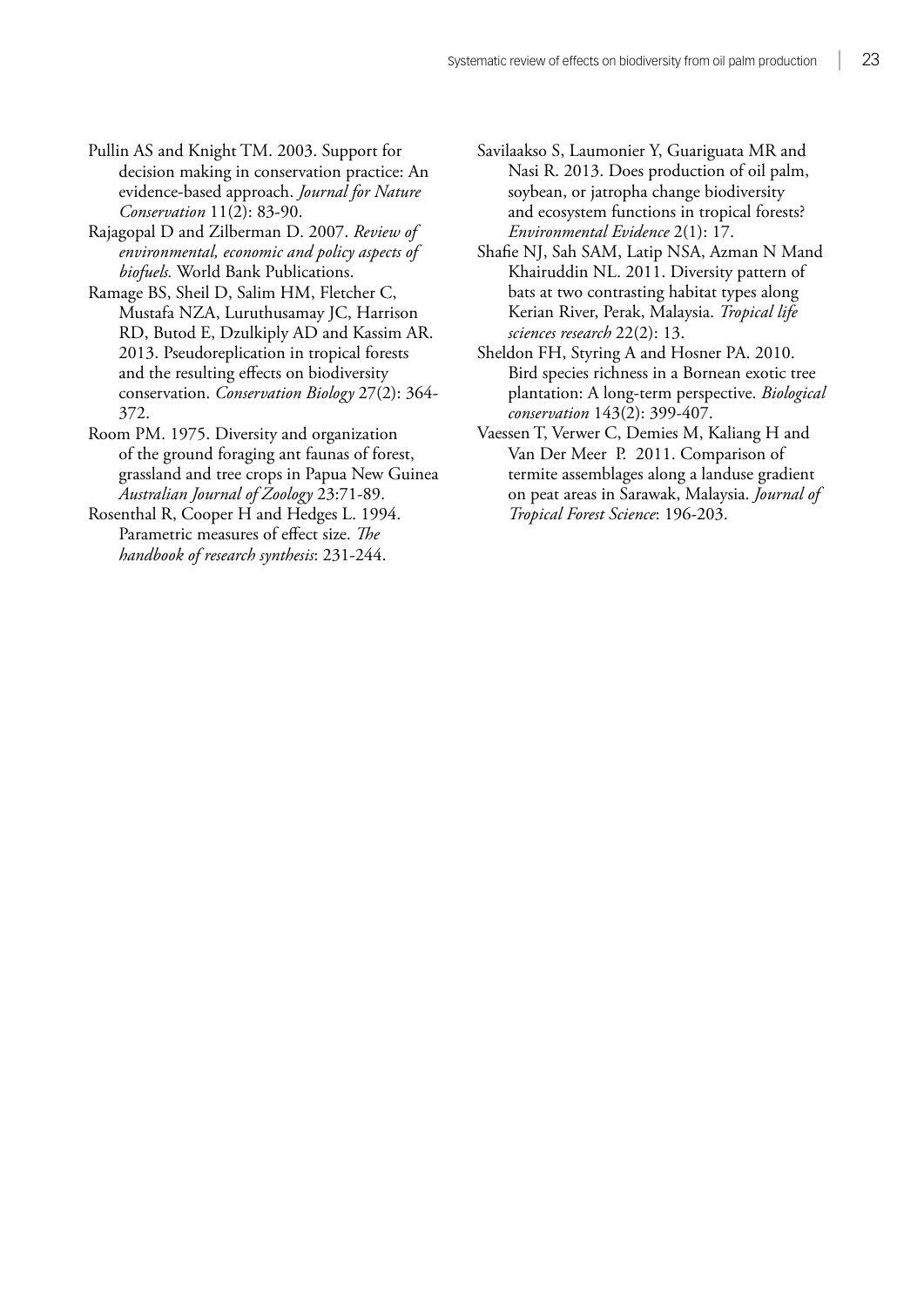<span id="page-30-0"></span>

|                           | Appendix 1. Search terms in different languages                           |                                                   |                                                         |                                |                                            |
|---------------------------|---------------------------------------------------------------------------|---------------------------------------------------|---------------------------------------------------------|--------------------------------|--------------------------------------------|
| English                   | Finnish                                                                   | French                                            | German                                                  | Spanish                        | Swedish                                    |
| Oil palm                  | Öljypalmu                                                                 | Palmier à huile                                   | Ölpalme                                                 | palma aceitera                 | Oljepalm                                   |
| Soybean                   | Soija                                                                     | Soja                                              | Soja                                                    | soya                           | Sojaböna                                   |
| Jatropha                  | Jatropha                                                                  | Jatropha                                          | Purgiernuß                                              | jatropa                        | Jatropha                                   |
| Tropic*                   | tropiikki TAI trooppi*<br>sademetsä*                                      | Tropique                                          | Tropen ODER Tropische                                   | tropico*                       | Tropik, tropisk                            |
| species diversity         | lajidiversiteetti TAI lajiston<br>monimuotoisuus                          | diversité spécifique                              | Artenvielfalt                                           | diversidad de<br>especies      | artmångfald                                |
| species richness          | lajimäärä TAI lajirikkaus TAI<br>ajirunsaus                               | richesse spécifique                               | Artenreichtum                                           | riqueza de especies            | artrikedom                                 |
| species abundance         | yksilömäärä                                                               | abondance spécifique                              | Abundanz der Arten                                      | abundancia de<br>especies      |                                            |
| species similarity        | lajien TAI lajiston<br>samankaltaisuus                                    | similarité spécifique                             | Zwischenartliche Variabilität<br>ODER Arten similarität | similaridad de<br>especies     | arter likhet                               |
| species composition       | lajiston koostumus                                                        | composition specifique                            | Artenzusammensetzun g                                   | composicion de<br>especies     | artsammansättningen                        |
| composition<br>community  | yhteisön koostumus                                                        | composition de la communauté                      | Zusammensetzung der<br>Lebensgemeinschaft               | composicion de la<br>comunidad | sammansättning<br>gemenskap                |
| deforestation             | mets* häviäminen TAI mets*<br>deforestaatio TAI<br>hävittäminen           | déforestation                                     | Abholzung                                               | deforestacion                  | avskogning                                 |
| land use change           | maankäytön<br>muutos                                                      | d'utilisation des sols (des terres)<br>changement | Veränderung der<br>Landnutzung                          | cambio de uso<br>de la tierra  | markanvändning<br>förändrad                |
| fragmentation             | fragmentaatio TAI<br>pirstoutuminen                                       | fragmentation                                     | Fragmentierung                                          | fragmentacion                  | fragmentering                              |
| habitat loss              | habitaatin TAI elinalueen<br>häviäminen                                   | Perte d'habitat                                   | Verlust von Lebensraum<br>ODER-räumen                   | perdida de habitat             | förlust av livsmiljöer                     |
| connectivity              | sidonnaisuus TAI yhtenäisyys<br>TAI konnektiviteetti                      | connectivité                                      | Konnektivität                                           | conectividad                   | anslutning                                 |
| functional diversity      | toiminnallinen diversiteetti TAI<br>funktionaalinen TAI<br>monimuotoisuus | diversité fonctionnelle                           | Funktionale Diversität                                  |                                | diversidad funcional funktionella mångfald |
| displacement<br>ecosystem | ekosysteemi TAI eliöyhteisö<br>siirtymä                                   | déplacement<br>écosystème                         | Verdrängung<br>Ökosystem                                | desplazamiento<br>ecosistema   | ekosystem<br>övergång                      |
|                           |                                                                           |                                                   |                                                         |                                |                                            |

Appendix 1. Search terms in different languages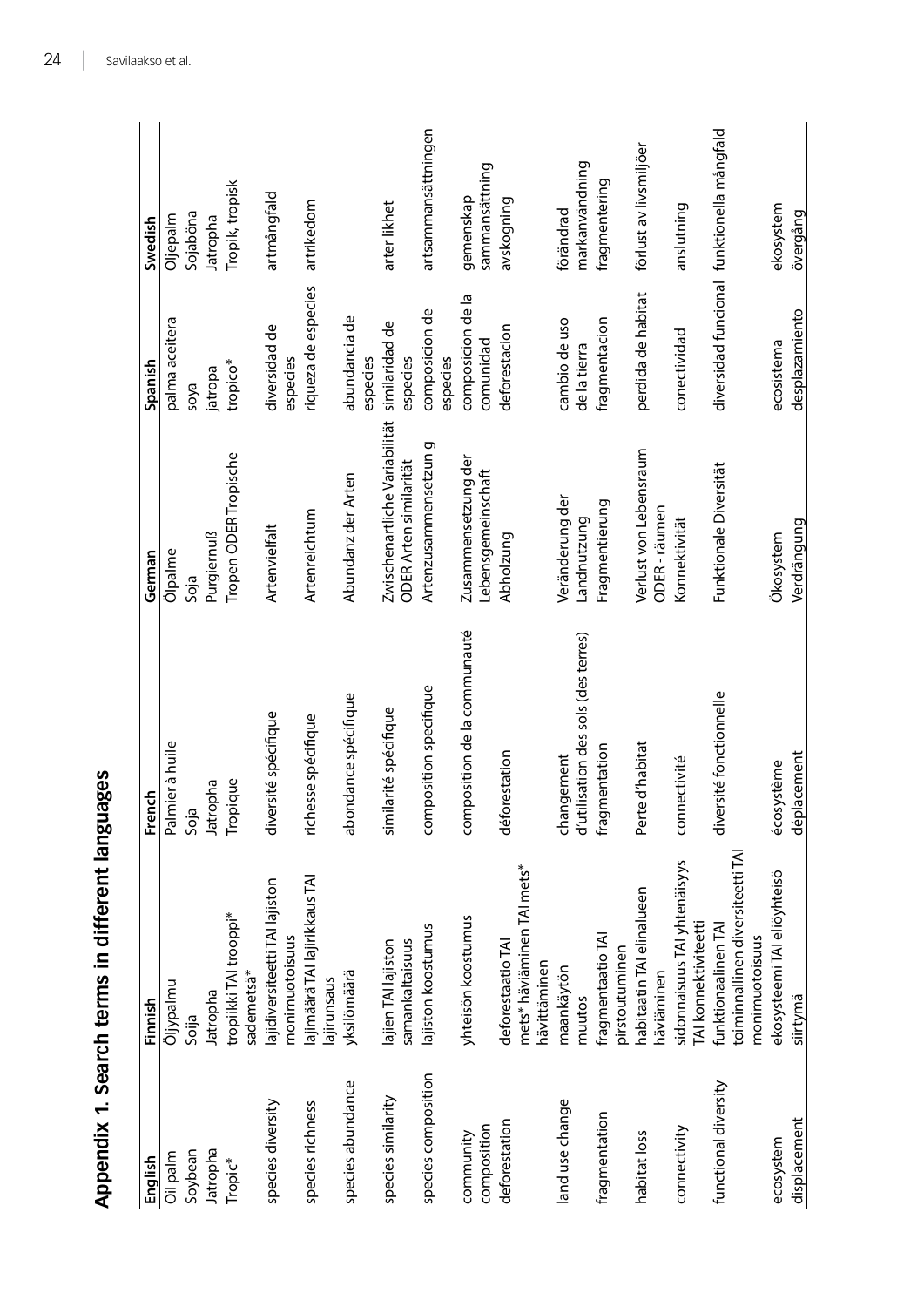# <span id="page-31-0"></span>Appendix 2. Equations used in the quantitative meta-analysis

Hedges' *d*:

$$
d = \frac{\bar{X}_c - \bar{X}_e}{S}J
$$
   
we can use the equation we  
was, this was  
transforming

where  $\bar{x}_c$  is the mean species richness/abundance g when the sample abundance of biofuel crop plantation, *S* is the factor for a small sample bias: abundance of biotuer crop plantation, 5 is the<br>pooled standard deviation, and *J* is the correction of primary forest,  $\bar{x}_e$  is mean species richness/

$$
S = \sqrt{\frac{(N^e - 1)(s^E)^2 + (N^c - 1)(s^C)^2}{N^e + N^c - 2}}
$$
 where *N* is the to

i<br>L and

$$
J = 1 - \frac{3}{4(N^c + N^e - 2) - 1}
$$

!!<br>.. where *Nc* is the sample size for primary forest, *Ne* is sample size for biofuel crop plantation, *s* is the standard deviation for the primary forest, where *Nc* is the sample size for primary forest, where  $\frac{1}{\sqrt{N}}$  is the same size for  $\frac{1}{\sqrt{N}}$  or  $\frac{1}{\sqrt{N}}$  or  $\frac{1}{\sqrt{N}}$  plantation, *s* plantation. *<sup>E</sup>* is the standard deviation for biofuel crop The variance of Hedges's *d*:  $N^e$  is sample size for biofuel crop plantation,  $s^G$ and  $s^E$  is the standard deviation for biofuel crop

The variance of Hedges's *d*:

$$
v_d = \frac{N^c + N^e}{N^c N^e} + \frac{d^2}{2(N^c + N^e)}
$$

 $\frac{1}{2}$  is the mean species richness richness richness richness when  $a = \frac{S}{\sqrt{S}}$  is the plantation,  $a = \frac{S}{\sqrt{S}}$  is the poole of *S* is the poole of *J* is the *J* is the *J* is the *J* is the *J* is the *J* is the *J* is the *J* is the *J* is the *J* is the *J* is the *J* is the *J* statistic was, this was used to calculate Hedges' *d* by transforming the *t*-statistic first to Hedges' deviation were not provided but a *t*-statistic transforming the *t*-statistic first to Hedges' *g* and then the *g* to Hedges' *d*. The equation for Hedges' In cases where the estimates of mean and standard was, this was used to calculate Hedges' *d* by *g* when the sample sizes are equal is:

$$
g=\frac{2t}{\sqrt{N}}
$$

where *N* is the total sample size  $(N^c + N^e)$ .

And for Hedges' *d*:

$$
d = g\left(1 - \frac{3}{4(N^c + N^e - 2) - 1}\right)
$$

The *Q*-statistic:

p plantation, 
$$
s^C
$$
  
primary forest,  
for biofuel crop  
q =  $\sum_{i=1}^k W_i (Y_i - M)^2$ 

where  $W_i$  is the study weight  $(1/V_i)$ ,  $V_i$  is the  $d^2$  is the number of study<br>d<sup>2</sup> the number of study within-study sampling error variance, Ti is the study study effect size, M is the summary effect, and k is  $\overline{N^c + N^e}$  The *I*<sup>2</sup>-statistic: within-study sampling error variance, Yi is the the number of studies.

$$
I^2 = \frac{(Q - df)}{Q} \times 100\%
$$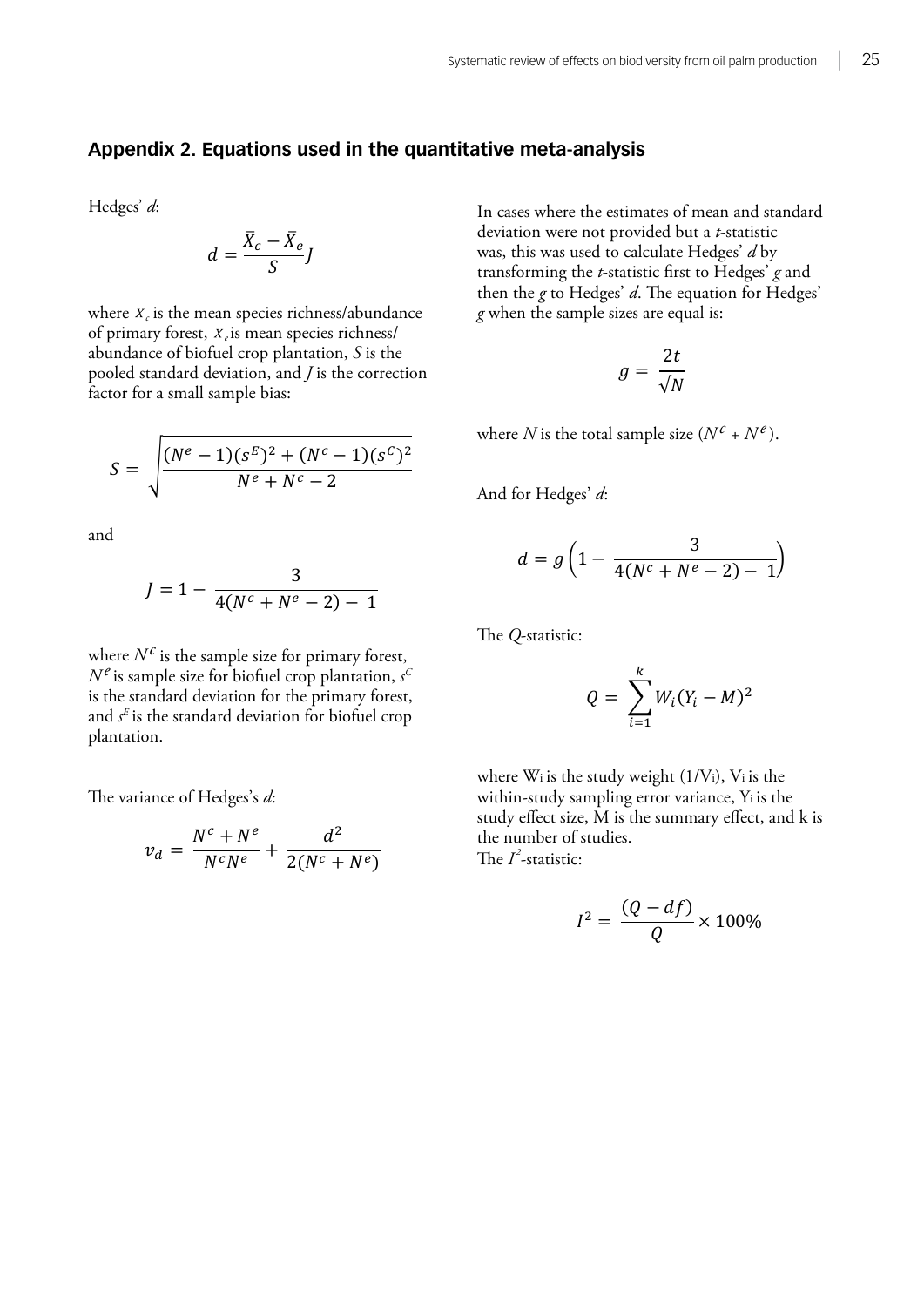## <span id="page-32-0"></span>**Appendix 3. List of studies included in the review**

- 1. Aratrakorn S, Thunhikorn S and Donald PF. 2006. Changes in bird communities following conversion of lowland forest to oil palm and rubber plantations in southern Thailand. B*ird Conservation International* 16: 71-82.
- 2. Azhar B, Lindenmayer DB, Wood J, Fischer J, Manning A, McElhinny C and Zakaria M. 2011. The conservation value of oil palm plantation estates, smallholdings and logged peat swamp forest for birds. *Forest Ecology and Management* 262**:** 2306-2315.
- 3. Bernard H, Fjeldså J and Mohamed M. 2009. A case study on the effects of disturbance and conversion of tropical lowland rain forest on the non-volant small mammals in north Borneo: Management implications. *Mammal Study* 34**:** 85-96.
- 4. Brühl C and Eltz T. 2010. Fuelling the biodiversity crisis: species loss of grounddwelling forest ants in oil palm plantations in Sabah, Malaysia (Borneo). *Biodiversity and Conservation* 19**:** 519-529.
- 5. Chang, MS, Hii J, Buttner P and Mansoor F. 1997. Changes in abundance and behaviour of vector mosquitoes induced by land use during the development of an oil palm plantation in Sarawak. *Transactions of the Royal Society of Tropical Medicine and Hygiene* 91**:** 382-386.
- 6. Chey VK. 2006. Impacts of forest conversion on biodiversity as indicated by moths. *Malayan Nature Journal* 57**:** 383-418.
- 7. Chung AYC, Eggleton P, Speight MR, Hammond PM and Chey VK. 2000. The diversity of beetle assemblages in different habitat types in Sabah, Malaysia. *Bulletin of Entomological Research* 90**:** 475-496.
- 8. Danielsen F and Heegaard M. 1995. Impact of logging and plantation development on species diversity: a case study from Sumatra. *In* SANDBUKT, Ø. (ed.) *Management of tropical forests: towards an integrated perspective.* Oslo: Centre for Development and the Environment. University of Oslo.
- 9. Davis ALV and Philips TK. 2005. Effect of deforestation on a southwest Ghana dung beetle assemblage (Coleoptera : Scarabaeidae) at the periphery of Ankasa conservation area. *Environmental Entomology* 34**:** 1081-1088.
- 10. Edwards DP, Hodgson JA, Hamer KC, Mitchell SL, Ahmad AH, Cornell SJ and Wilcove DS. 2010. Wildlife-friendly oil palm plantations fail to protect biodiversity effectively. *Conservation Letters* 3**:** 236-242.
- 11. Fayle TM, Turner EC, Snaddon JL, Chey VK, Chung AYC, Eggleton P and Foster WA. 2010. Oil palm expansion into rain forest greatly reduces ant biodiversity in canopy, epiphytes and leaf-litter. *Basic and Applied Ecology* 11**:** 337-345.
- 12. Fukuda D, Tisen OB, Momose K and Sakai S. 2009. Bat diversity in the vegetation mosaic around a lowland dipterocarp forest of Borneo. *The Raffles bulletin of Zoology* 57**:** 213-221.
- 13. Gillespie GR, Ahmad E, Elahan B, Evans A, Ancrenaz M, Goossens B and Scroggie MP. 2012. Conservation of amphibians in Borneo: Relative value of secondary tropical forest and non-forest habitats. *Biological Conservation* 152**:** 136-144.
- 14. Glor R, Flecker A, Benard MF and Power A. 2001. Lizard diversity and agricultural disturbance in a Caribbean forest landscape. *Biodiversity and Conservation* 10**:** 711-723.
- 15. Hashim NR, Jusoh WFAW and Nasir MNSM. 2010. Ant diversity in a Peninsular Malaysian mangrove forest and oil palm plantation. *Asian Myrmecology* 3**:** 5-8.
- 16. Hassall M, Jones DT, Taiti S, Latipi Z, Sutton SL and Mohammed M. 2006. Biodiversity and abundance of terrestrial isopods along a gradient of disturbance in Sabah, East Malaysia. *European Journal of Soil Biology* 42**:** S197-S207.
- 17. Juliani NS, Anuar MSS, Salmi ALN, Munira AN and Liyana KN. 2011. Diversity pattern of bats at two contrasting habitat types along Kerian River, Perak, Malaysia. *Tropical Life Sciences Research* 22**:** 13-22.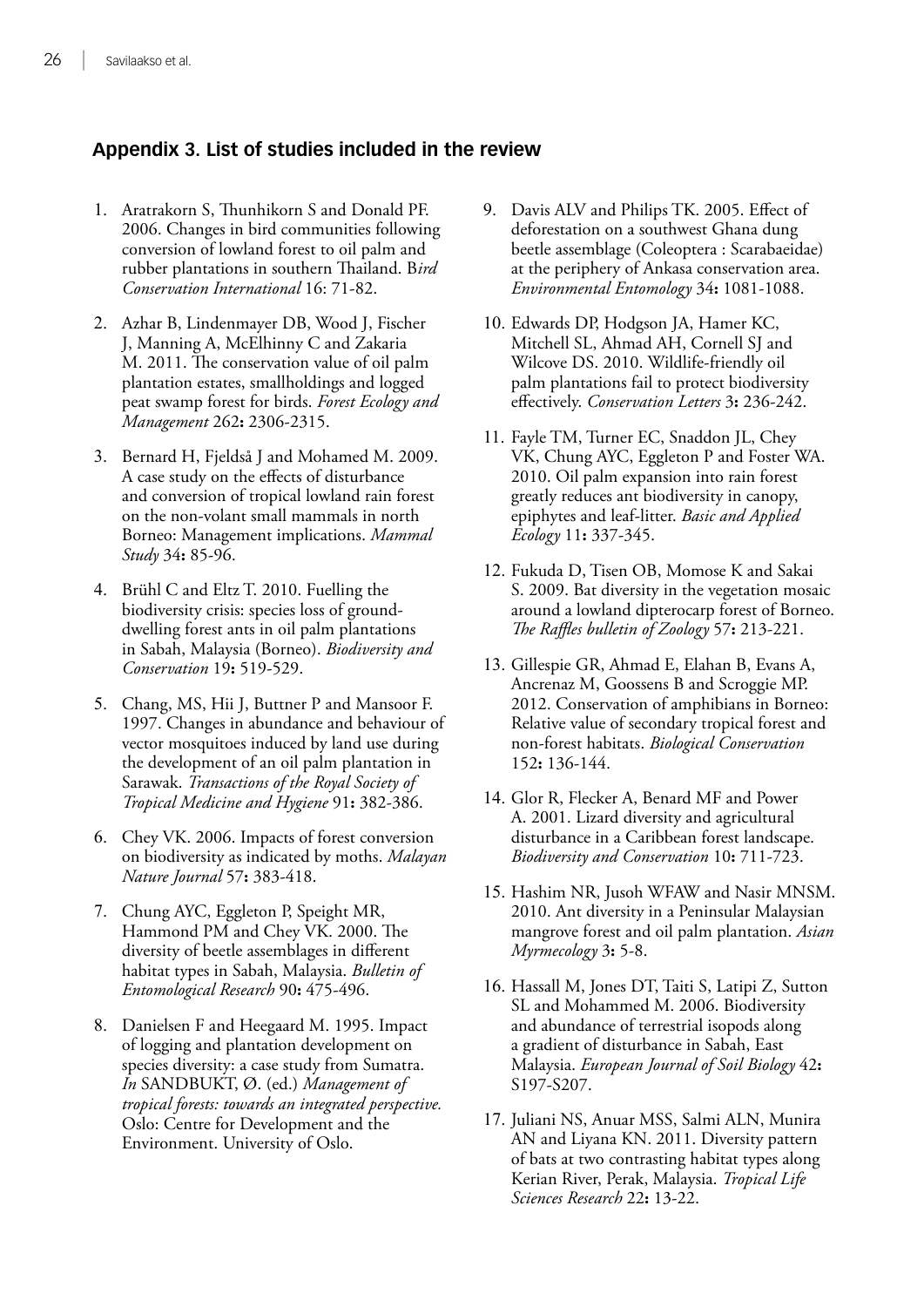- 18. Koh LP and Wilcove DS. 2008. Is oil palm agriculture really destroying tropical biodiversity? *Conservation Letters* 1**:** 60-64.
- 19. Liow LH, Sodhi NS and Elmqvist T. 2001. Bee diversity along a disturbance gradient in tropical lowland forests of south-east Asia. *Journal of Applied Ecology* 38**:** 180-192.
- 20. Lucey JM and Hill JK. 2012. Spillover of insects from rain forest into adjacent oil palm plantations. *Biotropica* 44**:** 368-377.
- 21. Peh KSH, Jong JD, Sodhi NS, Lim S L-H and Yap, C A-M. 2005. Lowland rainforest avifauna and human disturbance: persistence of primary forest birds in selectively logged forests and mixed-rural habitats of southern Peninsular Malaysia. *Biological Conservation* 123**:** 489-505.
- 22. Peh KSH, Sodhi NS, De Jong J, Sekercioglu CH, Yap, C A-M and Lim S L-H. 2006. Conservation value of degraded habitats for forest birds in southern Peninsular Malaysia. *Diversity and Distributions* 12**:** 572-581.
- 23. Room PM. 1975. Diversity and organization of the ground foraging ant faunas of forest, grassland and tree crops in Papua New Guinea. *Australian Journal of Zoology* 23**:** 71- 89.
- 24. Sheldon FH, Styring A and Hosner PA. 2010. Bird species richness in a Bornean exotic tree plantation: A long-term perspective. *Biological Conservation* 143**:** 399-407.
- 25. Vaessen T, Verwer C, Demies M, Kaliang H and Van Der Meer PJ. 2011. Comparison of termite assemblages along a landuse gradient on peat areas in Sarawak, Malaysia. *Journal of Tropical Forest Science,* 23**:** 196-203.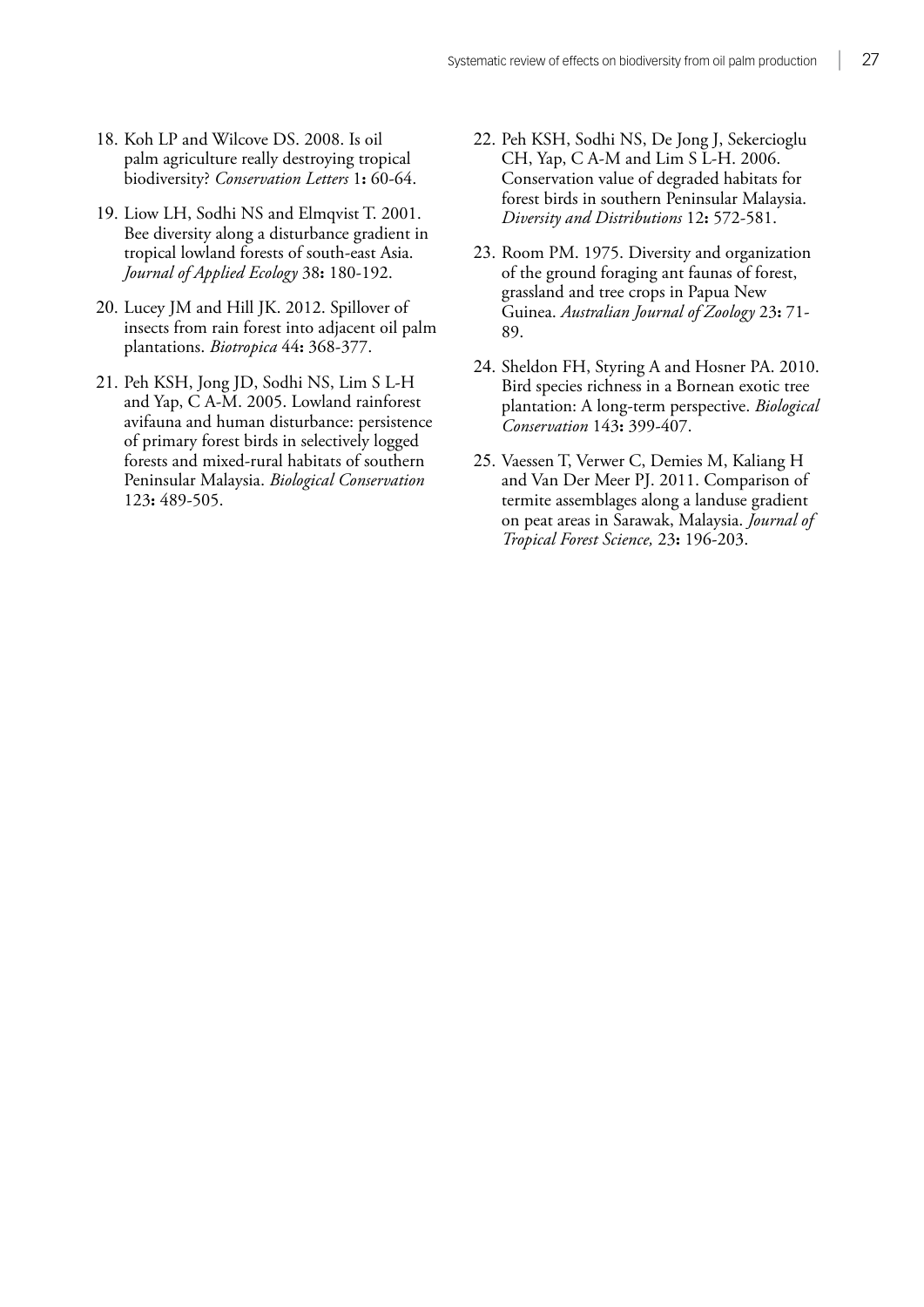## <span id="page-34-0"></span>**Appendix 4. Qualitative assessment of standards related to oil palm, jatropha, and soybean**

The most recent versions of eight standards were considered (Table 1). Two of them are crop specific (RSPO, RTRS), a further two address biofuels only (EU-RES-D, RSB), and the rest are more general agricultural or environment management standards. All except EU-RES-D are voluntary and it should be noted that the EU-RED-D can be implemented through these voluntary certification schemes. The only mandatory aspects of the EU-RES-D relate to accounting rules for greenhouse gas emissions and certain other requirements, such as areas where production of biofuels is not allowed to take place.

To assess the standards several keywords that either matched directly or were linked to the search terms of the review were chosen. Those keywords were then searched within the standards based on the following categories:

- not mentioned,
- mentioned.
- mentioned and judged sufficient to prevent and mitigate negative effects on biodiversity,
- mentioned and included if identified as a "High Conservation Value" (HCV) area,
- multiple provisions for avoidance, but no strict prohibition included,
- not applicable.

If the keyword was mentioned in the criteria, a qualitative evaluation was conducted of the potential of these criteria to mitigate the impacts of crop cultivation on biodiversity.

Information was taken from principles and criteria stated in each standard, with reference to primary guidance documents as needed.

| <b>Abbreviation</b>   | <b>Standard</b>                                                                                                                                                                                                                        | Year published     |
|-----------------------|----------------------------------------------------------------------------------------------------------------------------------------------------------------------------------------------------------------------------------------|--------------------|
| <b>ISO</b>            | Environmental management systems - Requirements with guidance<br>for use (14001:2004) by International Organization for Standardization                                                                                                | 2004               |
| <b>RSPO</b>           | Roundtable on Sustainable Palm Oil (RSPO) Principles and Criteria for<br>Sustainable Palm Oil Production                                                                                                                               | 2007, updated 2013 |
| <b>IFC AC &amp; P</b> | International Finance Corporation (IFC) Environmental, Health, and<br>Safety Guidelines for Annual Crop Production; Environmental, Health,<br>and Safety Guidelines for Plantation Crop Production                                     | 2007               |
| EU-RES-D              | Directive 2009/28/EC of the European Parliament and of the Council<br>of 23 April 2009 on the promotion of the use of energy from<br>renewable sources and amending and subsequently repealing<br>Directives 2001/77/FC and 2003/30/FC | 2009               |
| <b>RSB</b>            | Roundtable on Sustainable Biofuels (RSB) Principles and Criteria,<br>version 2.0                                                                                                                                                       | 2010               |
| SAN                   | Sustainable Agriculture Standard of Sustainable Agriculture Network                                                                                                                                                                    | 2010               |
| <b>RCA</b>            | ECOFYS: Responsible Cultivation Areas: Identification and certification<br>of feedstock production with a low risk of indirect effects                                                                                                 | 2010               |
| <b>RTRS</b>           | Roundtable on Responsible Soy Association (RTRS) Standard for<br>Responsible Soy Production<br>Version 1.0                                                                                                                             | 2010               |

#### **Table 1. Different standards related to biofuel crop production.**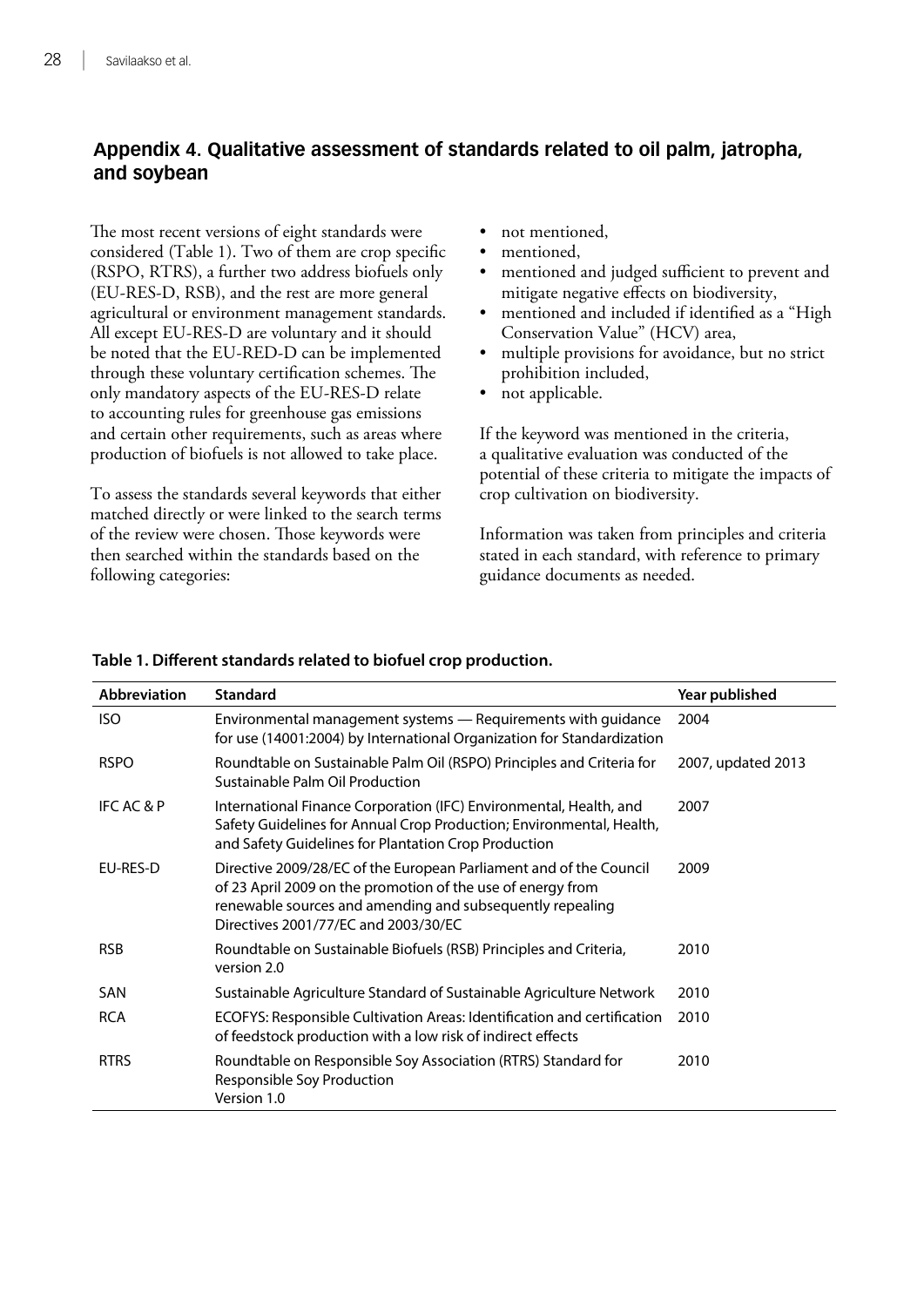The main approach of the standards towards biodiversity conservation is to conserve habitats that are considered biodiversity rich or have otherwise significant biodiversity value. Five of the standards define the land type considered to have rich biodiversity (Table 2) and RTRS has plans to develop national-level biodiversity maps. High conservation value (HCV) areas are recognized by all except two of the standards (SAN, ISO) and their conversion is prohibited or conditionally prohibited; the RTRS and the RSB allow a limited exploitation of HCV areas on a condition that the HCVs they include are maintained (e.g. viable populations of endangered species). The EU-RES-D also prohibits conversion of areas that provide high carbon stock, wetlands, peatlands, and continuously forested areas that can also harbor significant biodiversity. Although the SAN standard does not refer to HCV areas, in practice it provides protection of those areas as it prohibits the destruction of any natural ecosystem from certification onwards. Protected areas are also explicitly mentioned as "no go" areas by almost all of the standards.

At the landscape level, the RSB and SAN standards specifically guide to maintain connectivity and the IFC guides to maintain the field borders as natural corridors among cultivated areas. Although conversion of certain areas is prohibited under the standards, only the RCA addresses indirect effects of land use change and provides guidance how to mitigate those effects. Similarly, habitat fragmentation is only addressed by the RSB.

At the species level, endangered and threatened species are protected by all of the standards. Species level is also addressed via the HCV concept where "forest areas containing globally, regionally or nationally significant large landscape level forests, contained within, or containing the management

unit, where viable populations of most if not all naturally occurring species exist in natural patterns of distribution and abundance" are important to maintain, but otherwise maintaining viable species' populations is hardly mentioned. Furthermore, preventing or controlling hunting is mentioned only by three of the standards, the RSPO, the RTRS, and the SAN.

Ecosystem services and functions are often addressed through the HCV concept. The RTRS, the RSB and the SAN address them through explicit criteria and guidance on good management practices, whereas the IFC requires specific monitoring of soil health. The ecosystem functions most often addressed are related to water quality and soil erosion.

Environmental impact assessment (EIA) is required by all standards except the RCA and the EU-RES-D, which does not require it in the context of biodiversity, but refers to it in the context of greenhouse gas emissions. The RCA is focused on identifying suitable areas for environmentally and socially responsible production and thus, EIA falls outside of the scope of the concept. Among those standards that require EIA there are differences in the approach. For example, the RSB and the RSPO provide guidance on how and when to conduct an EIA, whereas the RTRS and the SAN are more general in their requirements. Monitoring is included in all the standards but approaches towards it differ. For example, the RTRS and the RSPO give guidance on indicators, whereas the SAN just notes that monitoring should be conducted to prove compliance or to show corrective action taken in non-compliance situations. Some standards also have different requirements for smallholders or groups, for example regarding the EIA.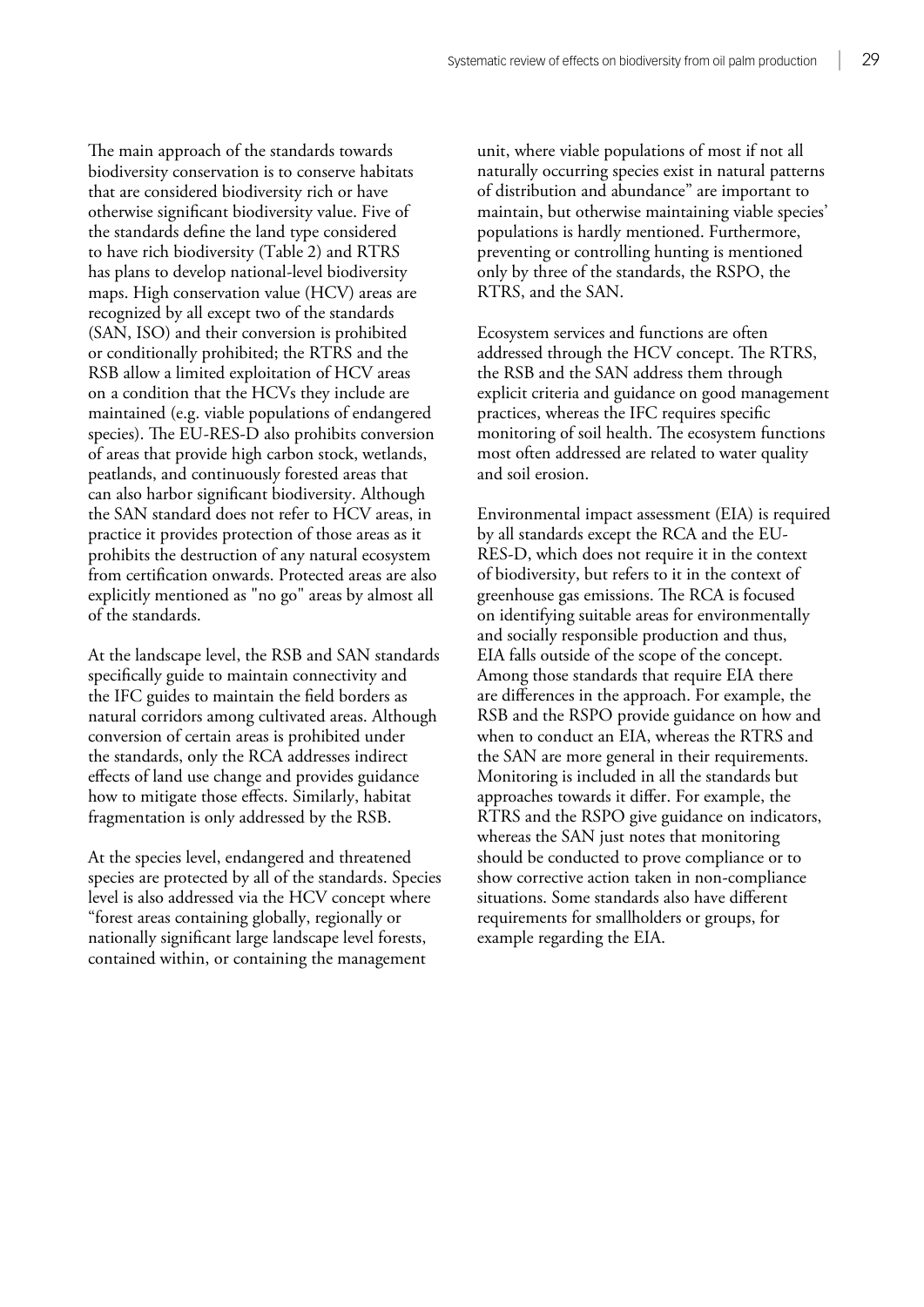| Table 2. Comparison of principles and criteria included in biofuel related standards.* |                               |                                |                                               |                                    |                      |                |                            |                   |
|----------------------------------------------------------------------------------------|-------------------------------|--------------------------------|-----------------------------------------------|------------------------------------|----------------------|----------------|----------------------------|-------------------|
|                                                                                        | EU-RES-D                      | <b>RSB</b>                     | <b>RSPO</b>                                   | <b>SAN</b>                         | <b>RCA</b>           | <b>RTRS</b>    | <b>IFCAC&amp;P</b>         | 14001:2004<br>ISO |
| Crop                                                                                   | ₹                             | $\equiv$                       | Oil Palm                                      | $\equiv$                           | ₹                    | Soy            | $\equiv$                   | $\equiv$          |
| Land types considered as<br>biodiversity rich                                          | Primary forest,<br>grasslands | regionally,<br>Locally,        | Primary forest                                | ecosystems<br>Natural              | importance<br>Global |                | <b>Based on</b><br>surveys | $\lessapprox$     |
|                                                                                        |                               | important<br>globally<br>areas |                                               |                                    |                      |                |                            |                   |
| Protected areas                                                                        | $\ddagger$                    | $\ddagger$                     | $\ddagger$                                    | $\ddagger$                         | $\ddagger$           | r.             |                            | $\ddagger$        |
| <b>HCV</b> protected                                                                   | $\ddagger$                    | $\ddagger$                     | $\ddagger$                                    | ecosystems<br>protected<br>Natural | $\ddagger$           | $\ddagger$     | $\ddagger$                 | $\lessgtr$        |
| Peatlands protected                                                                    | $\ddagger$                    |                                | areas $(>25$ ha)<br>** (extensive<br>avoided) |                                    | $\ddagger$           |                |                            | $\lessgtr$        |
| Wetlands protected                                                                     | $\ddagger$                    | $\ddagger$                     | $\ast$                                        |                                    | $\ddagger$           | $\mathbf I$    |                            | ≨                 |
| forested areas<br>are protected<br>Continuously                                        | $\ddagger$                    | $\blacksquare$                 | $\ast$                                        |                                    | $\ddagger$           | $\ddagger$     |                            | $\lessgtr$        |
| populations)<br>abundance<br>Species<br>(viable                                        | $\mathbf{I}$                  | $\mathbf{I}$                   | $\mathbf I$                                   | within farm<br>Inventory           | $\mathbf{I}$         | $\mathbf I$    |                            | ≨                 |
| or threatened species<br>Endangered                                                    | $\ddagger$                    | $\ddagger$                     | $\ddagger$                                    | $\ddagger$                         | $\ddagger$           | $\ddagger$     | $\ddagger$                 | $\ddagger$        |
| Hunting controlled or<br>prohibited                                                    | ï                             | $\mathbf{I}$                   | $\ddagger$                                    | $\ddagger$                         | $\blacksquare$       | $\ddagger$     | $\mathbf{I}$               | $\mathbf{I}$      |
| Habitat loss of non-forest<br>lands (e.g. grasslands)                                  |                               | $\ddagger$                     | $\ast$                                        | $\ddagger$                         | $\overline{1}$       | $\ddagger$     | $\ddot{}$                  | $\lessgtr$        |
| Deforestation                                                                          |                               | $\ddagger$                     | $\ast$                                        | $\ddagger$                         | $\ddagger$           | $\ddagger$     | $\bar{\Gamma}$             | $\Sigma \Sigma$   |
| Fragmentation                                                                          |                               | $\ddagger$                     | $\ast$                                        |                                    |                      | $\overline{1}$ |                            |                   |
| Connectivity / Corridors                                                               |                               | $\ddagger$                     | $\ddagger$                                    | $\ddagger$                         |                      | $\mathbf{r}$   | $\ddagger$                 |                   |

Table 2. Comparison of principles and criteria included in biofuel related standards.\*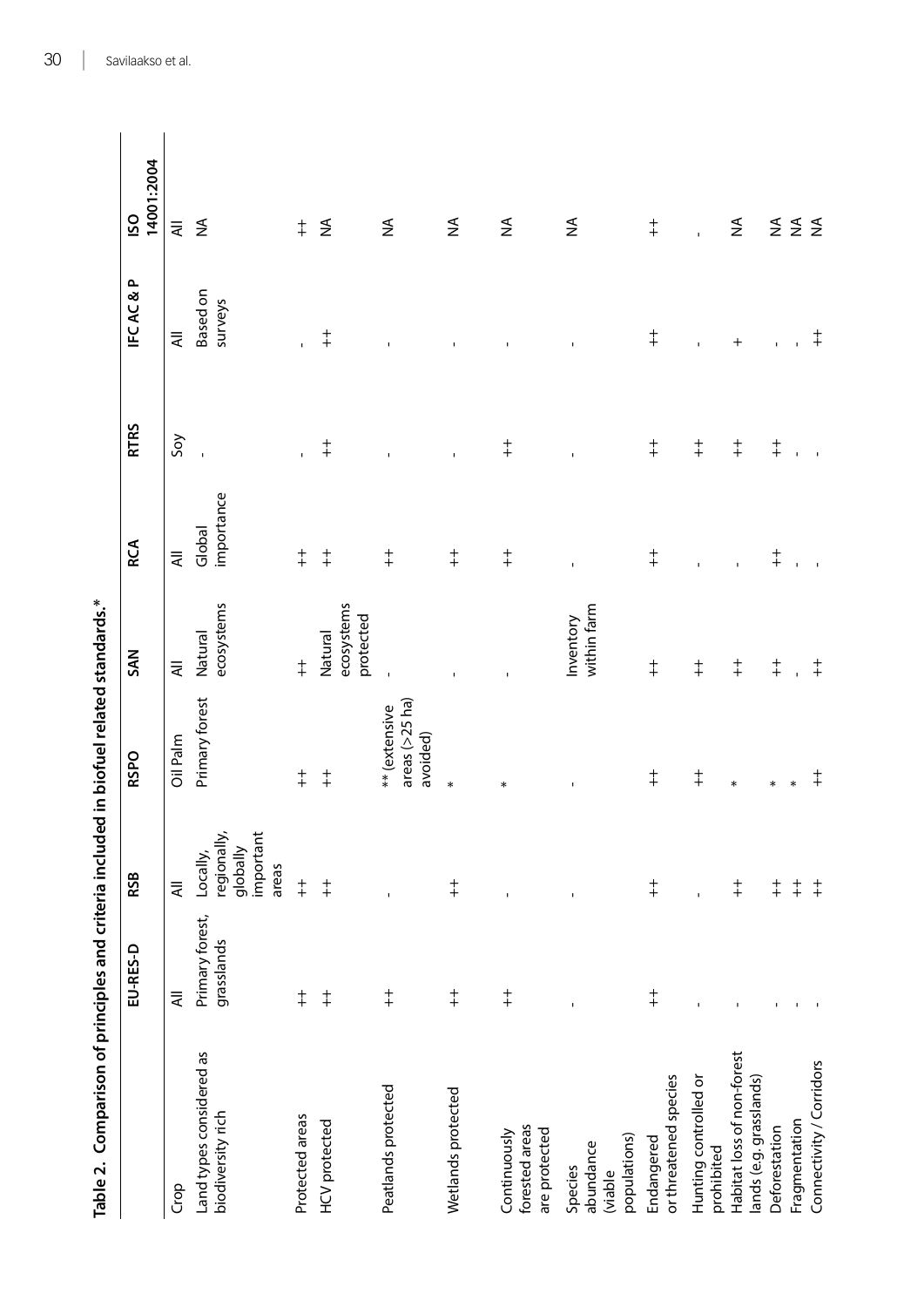| Table 2. (Continued)                                                |               |                |                |                              |            |                                                  |                    |                   |
|---------------------------------------------------------------------|---------------|----------------|----------------|------------------------------|------------|--------------------------------------------------|--------------------|-------------------|
|                                                                     | EU-RES-D      | RSB            | <b>RSPO</b>    | SAN                          | <b>RCA</b> | <b>RTRS</b>                                      | <b>IFCAC&amp;P</b> | 14001:2004<br>ISO |
| Indirect effects (e.g. land use<br>change)                          | $\,{}^+$      |                | $^{+}$         |                              | $\ddagger$ |                                                  | ï                  | ≨                 |
| Protection of vital ecosystem<br>services and ecosystem<br>function | $^{+}$        | $\ddagger$     | ı              | $\ddagger$                   | $\ddot{}$  | $\ddagger$                                       | $^{+}$             | ≨                 |
| Mitigation of negative impacts +                                    |               |                | $\ddagger$     | $\ddagger$                   | $\ddagger$ | $\ddagger$                                       | ı                  | $^{+}$            |
| Monitoring required                                                 | Yes           | Yes            | Yes            | Yes                          | ≨          | Yes                                              | Yes                | Yes               |
| Public audit reporting                                              | Every 2 years | Yes            | Yes            | Records must<br>be available | ≨          | yes                                              |                    | Yes               |
| Environmental impact<br>assessment or similar                       | $\frac{1}{2}$ | Required       | Required       | Evaluation<br>required       | å          | Required                                         | Required           | Inherent          |
| Smallholders responsibilities                                       |               | Differentiated | Differentiated |                              | ≨          | Certain criteria<br>differentiated<br>for groups | ≸                  | ≨                 |

\* The table has a qualitative evaluation of potential of these criteria to mitigate the impacts of crop cultivation on biodiversity. Information taken from principles and criteria stated in each  $*$  The table has a qualitative evaluation of potential of these criteria to mitigate the impacts of crop cultivation on biodiversity. Information taken from principles and criteria stated in each standard, with reference to primary guidance documents as needed. standard, with reference to primary guidance documents as needed.

Key to the table: Key to the table:

- = not mentioned, - = not mentioned,

 $+$  = mentioned, + = mentioned,

++ = mentioned and judged sufficient to prevent and mitigate negative effects on biodiversity,<br>\* = mentioned and included if identified as a "High Conservation Value" (HCV) area,  $++$  = mentioned and judged sufficient to prevent and mitigate negative effects on biodiversity,

 $* =$  mentioned and included if identified as a "High Conservation Value" (HCV) area,

\*\* = multiple provisions for avoidance, but no strict prohibition included,  $**$  = multiple provisions for avoidance, but no strict prohibition included,

NA = not applicable NA = not applicable